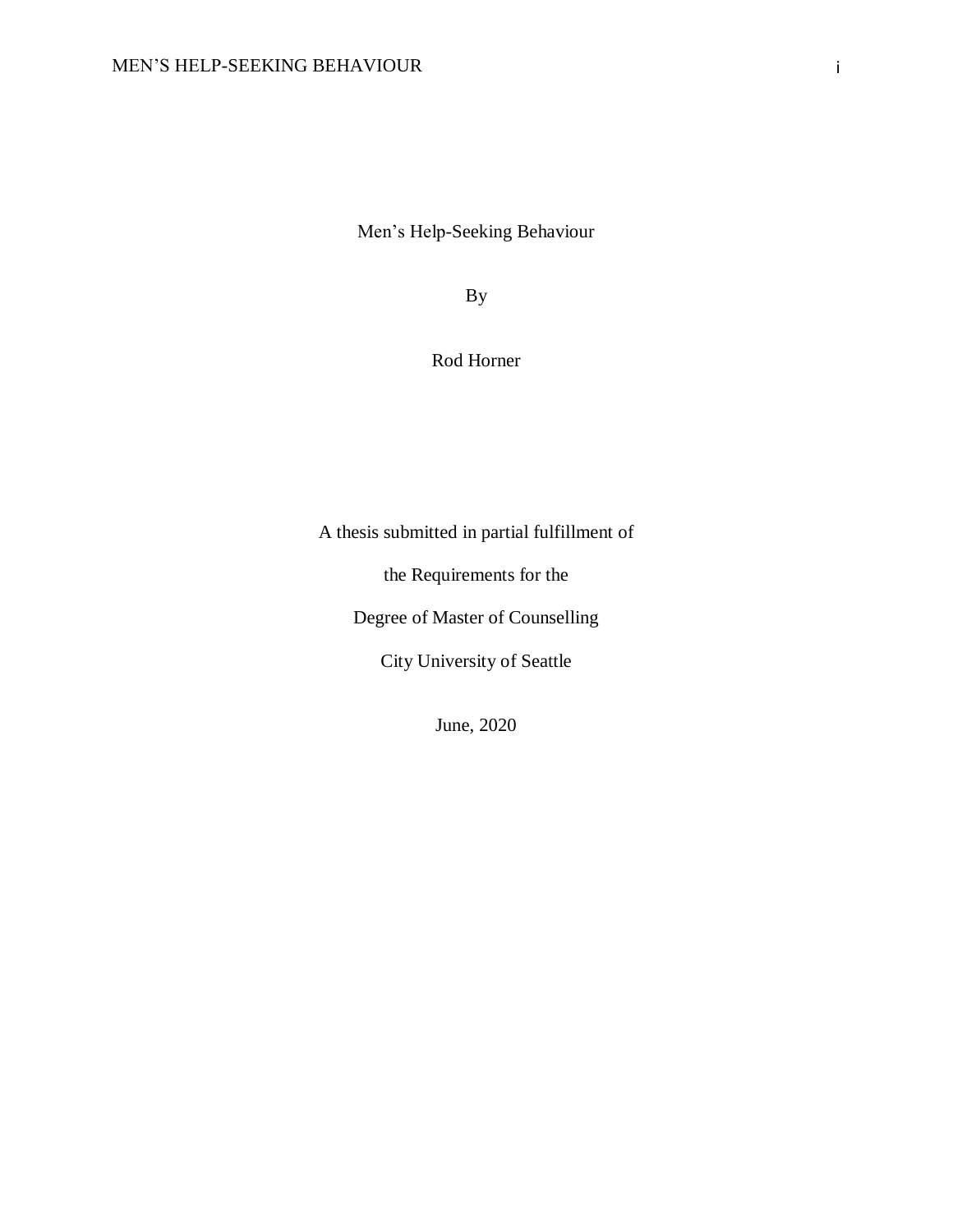#### **Acknowledgment**

<span id="page-1-0"></span>This thesis is dedicated to my father Les. He flew bombing raids over Germany during WWII and returned home with wounds you could not see. Although he served as a mentor and counsellor for many young men in the cadet corps he founded in Port Alberni, his stiff upper lip kept him from asking for help himself. Depression ultimately led to suicide. Sadly, sixty years later, many of the same issues around traditional masculinity persist with similarly devastating consequences. There are many I wish to thank for their help. To Allan Wade for accepting me into the program at City University. To my professors for their patience and support. To my thesis advisor Andre Serzisko for his guidance and positivity. I would also like to thank my classmate Liz Stirling for her help navigating this challenging process as well as my sister Blaize the true academic in the family. Most of all, I wish to thank my wife Linda for supporting my decision to return to school at my advanced age. It has been an extraordinary experience.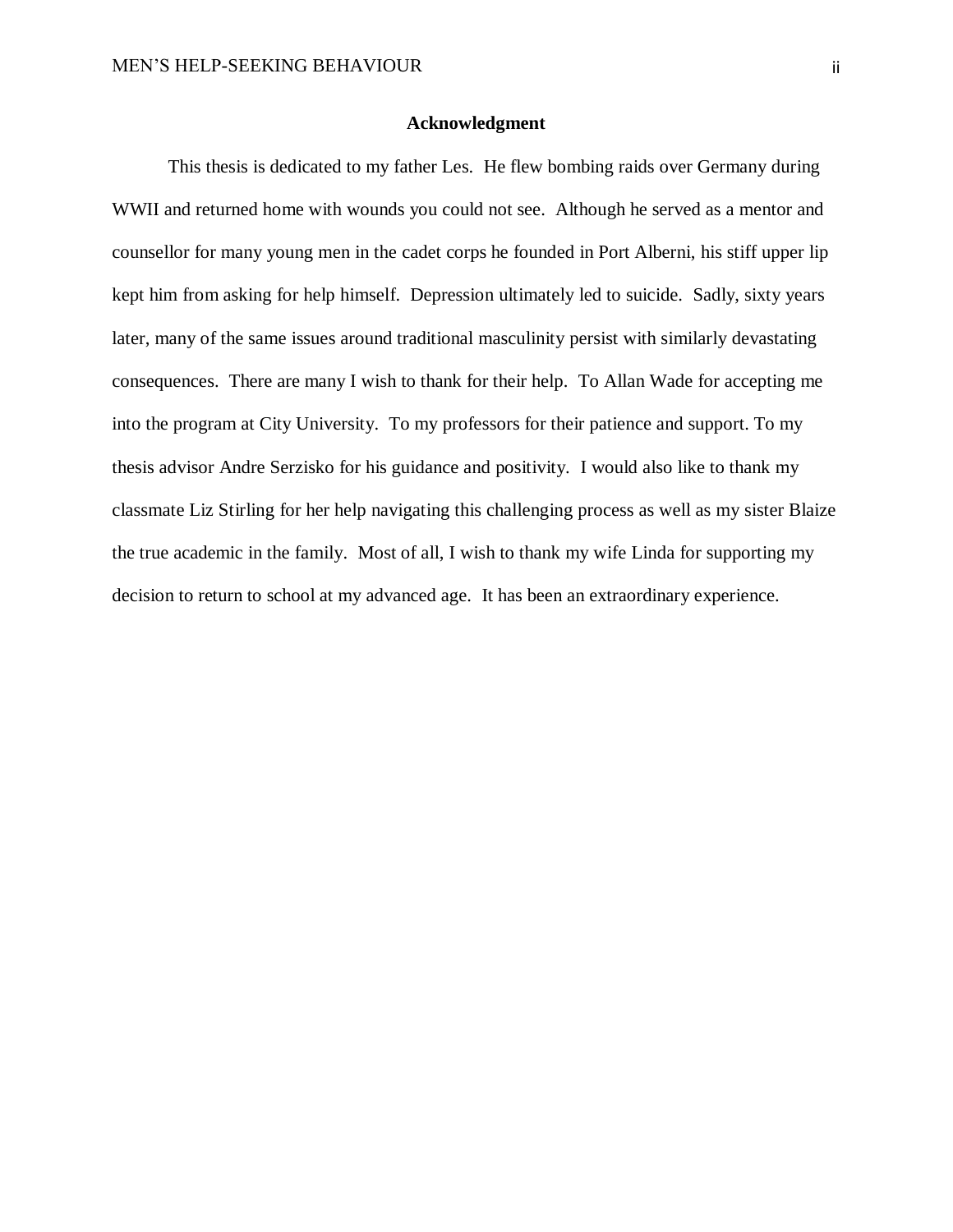# Abstract

<span id="page-2-0"></span>This thesis used a self-reporting online survey to gather firsthand knowledge of men's helpseeking behaviour. Research into men's unwillingness to accept help generally, and more specifically for psychotherapy, is reviewed. The purpose of this study is to explore societal and personal barriers which influence men's willingness to seek support for mental health issues. The survey, created by the researcher, included Likert and open-ended questions. Men's responses revealed that conformity to masculine norms inhibit healthy help-seeking behaviour. Possible ways of changing traditional male attitudes towards counselling are discussed and further areas of research identified.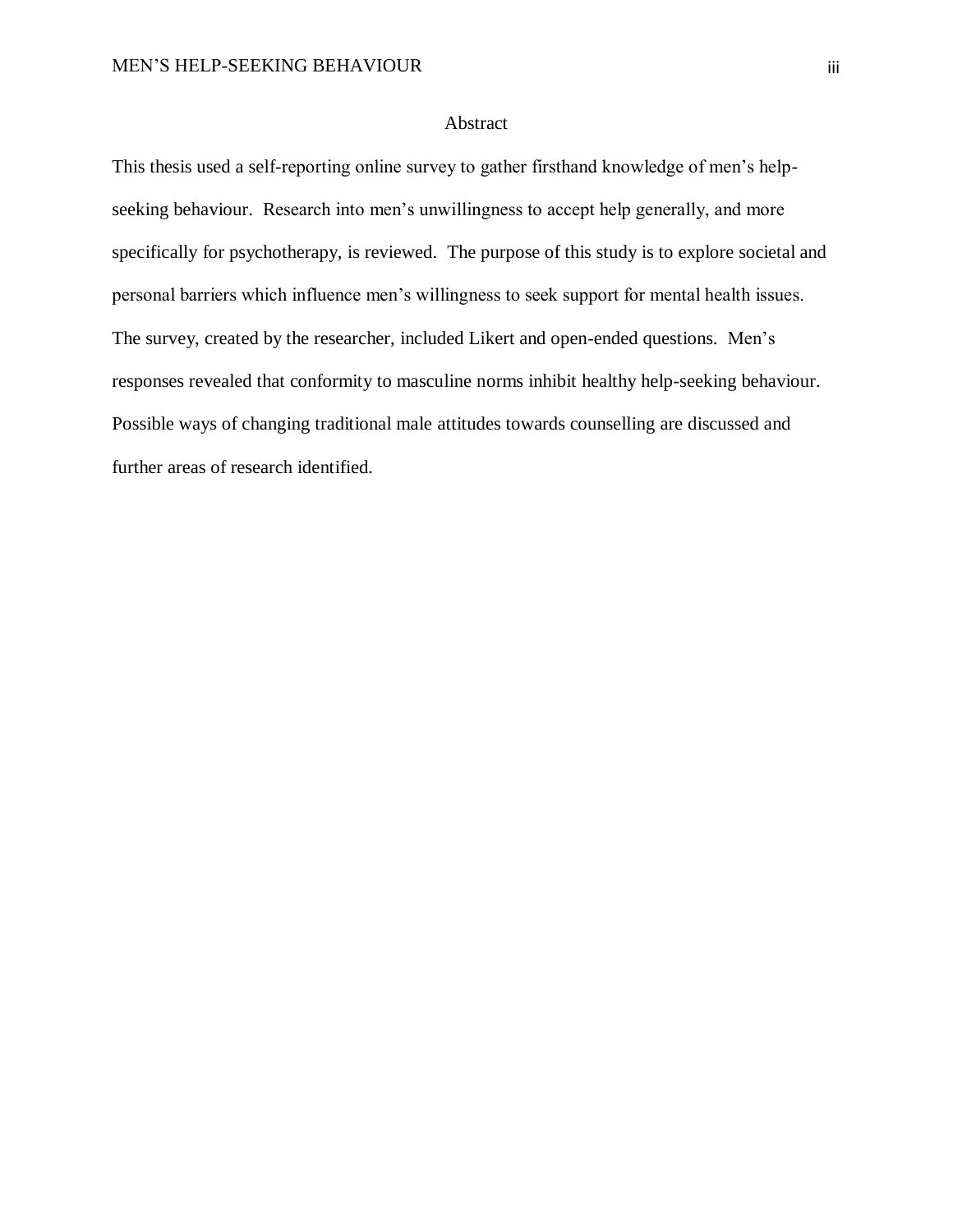|  | <b>Table of Contents</b> |
|--|--------------------------|
|  |                          |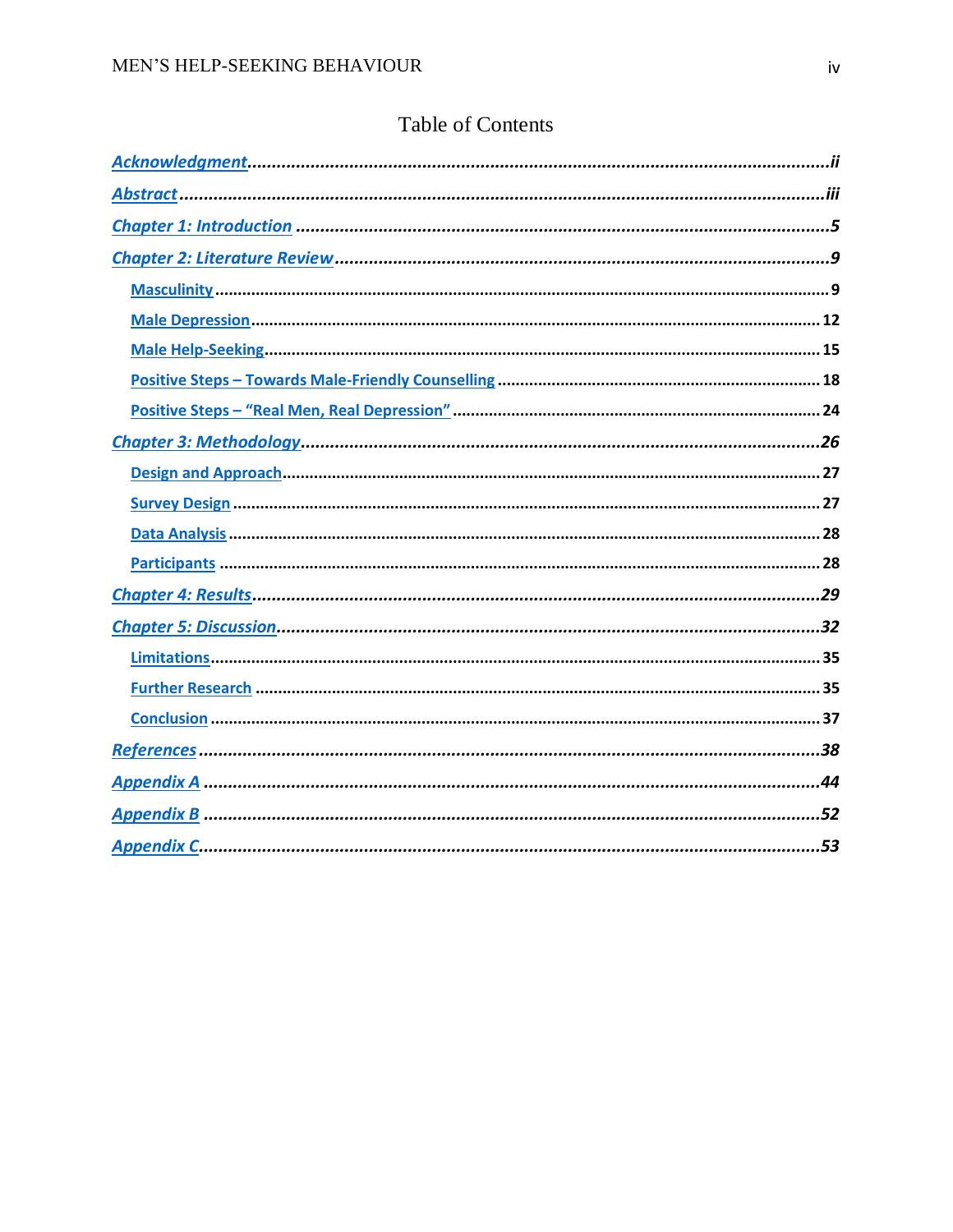#### **Chapter 1: Introduction**

<span id="page-4-0"></span>Men's traditional role and their place in society has been severely disrupted. From Clinton to Ghomeshi, Kavanagh to Weinstein, there has been a parade of disgraced high-profile male figures. In Canada, women make up close to 60 percent of college graduates (Statistics Canada, 2020). Women are choosing to have children later, if at all, and marriage, once a right of passage, which granted men a certain societal authority, is now often delayed if not abandoned completely.

Where in the past meaning and purpose was provided through military service, church membership, or involvement in service organizations, many men now find themselves, in Johann Hari's words, "disconnected from the tribe" (Hari, 2018, p. 20). To be additionally tarred with the brush of "toxic masculinity" pours salt into the wound, "it is clear that the women's movement has generated an atmosphere of enormous impatience with patriarchy and male privilege" (Brooks, 2010, p. 82).

That is not to say that much of men's behaviour does not continue to be problematic. Daemon Fairless, in *Mad Blood Stirring* (2018), notes that men perpetrate 85% of all homicides, mostly against each other (p. 41). Many men carry a rage inside them, "an explosive charge they're not entirely willing or sure how to defuse" (Fairless, 2018, p. 19). While it is fair to say that men suffer injury or death disproportionately during war it is also fair to say that they typically start them.

The feminist movement has led women to a new place in society. The same is now required of men if they are to reach a healthy and sustainable position in our changing world. However, this is an extremely tough sell. Men, who have traditionally had a one-up position, are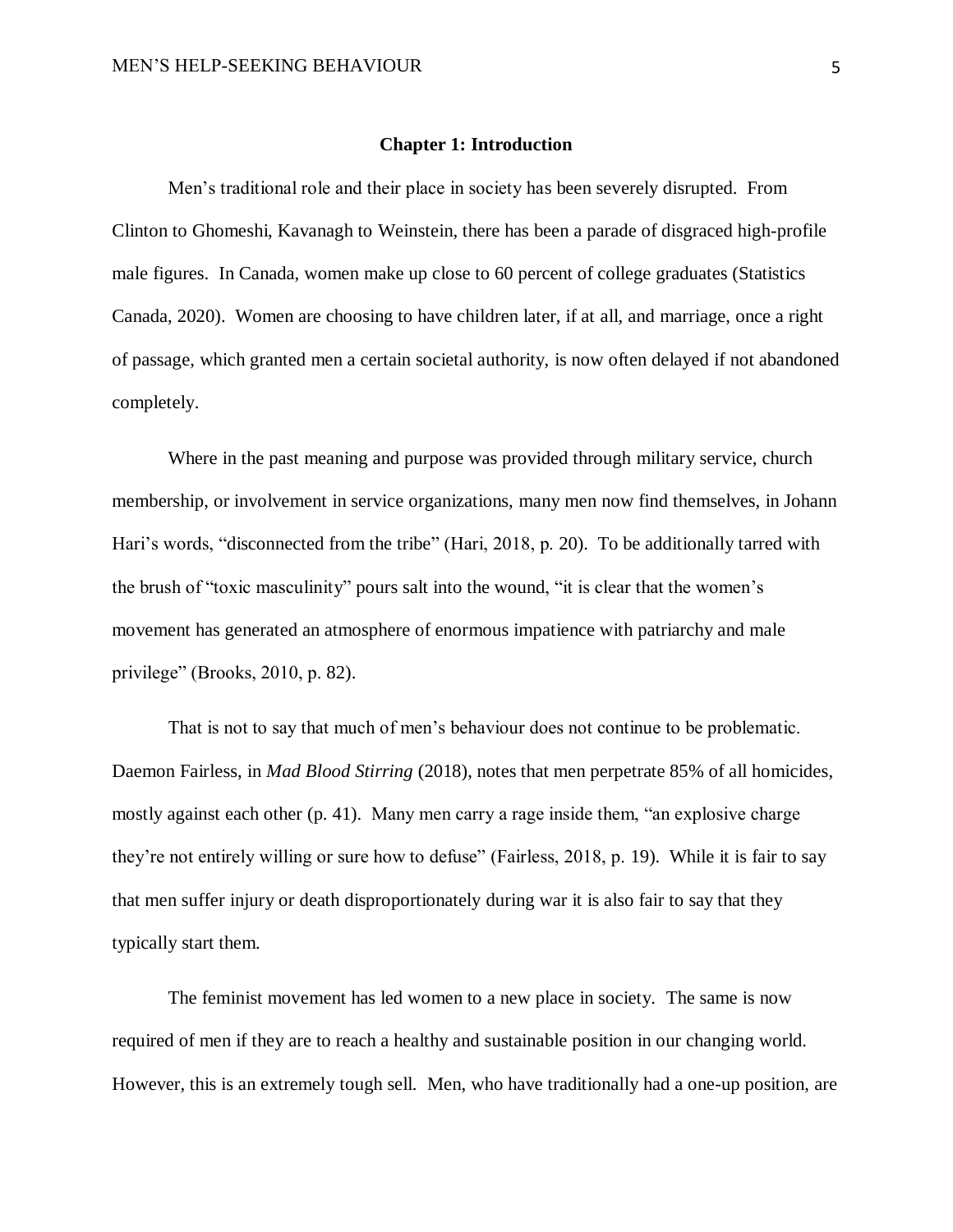#### MEN'S HELP-SEEKING BEHAVIOUR 6

now being asked to forfeit that and to travel into the murky waters of emotional vulnerability. Rites of boyhood and manhood, such as the ones cultivated in fraternities and athletic cultures, are now overly associated with toxic archetypes. Those who promote the importance of initiation into manhood, like the poet Robert Bly and psychologist Jordan Peterson, are frequently portrayed as mystics, misogynists, or "Alt-right" conservatives.

Traditionally boys were brought up to be stoic and unemotional, unwilling and unable to reveal their feelings. In a 2019 Chicago Tribune article, Jerry Davich states that "Since I was a boy, I've been conditioned to be masculine. Not only by my family and friends, but even more so by our society and our world… be aggressive, be strong, be dominant, don't be weak" (para.1). Davich adds, "the American Psychological Association now warns us… traditional masculinity, is, on the whole, harmful, not only to women and to society, but also to men" (para.2). In the April/May 2020 Esquire magazine article titled "Why Are We So Proud" Dave Holmes offers, "We're all still struggling to fit into the suits we inherited from our fathers, never stopping to wonder how well those jackets fit us" (p. 96).

Men are left in an existential void and they are profoundly unskilled to deal with this sense of emptiness, "Trained to suppress emotional distress, to prefer action to reflection… to experience shame at any hint of failure… to resist asking for help, most men seem destined to do all the wrong things to quiet internal affective distress" (Brooks, 1998, p. xi).

Historically, it was thought that women suffered much higher rates of depression, "Typically, women are diagnosed with depression twice as often as men… this sex ratio appears in almost every setting, including Western and most non-Western community studies" (Griffith et al., 2013, para.7). Underlying this was the common view that men lacked emotional depth and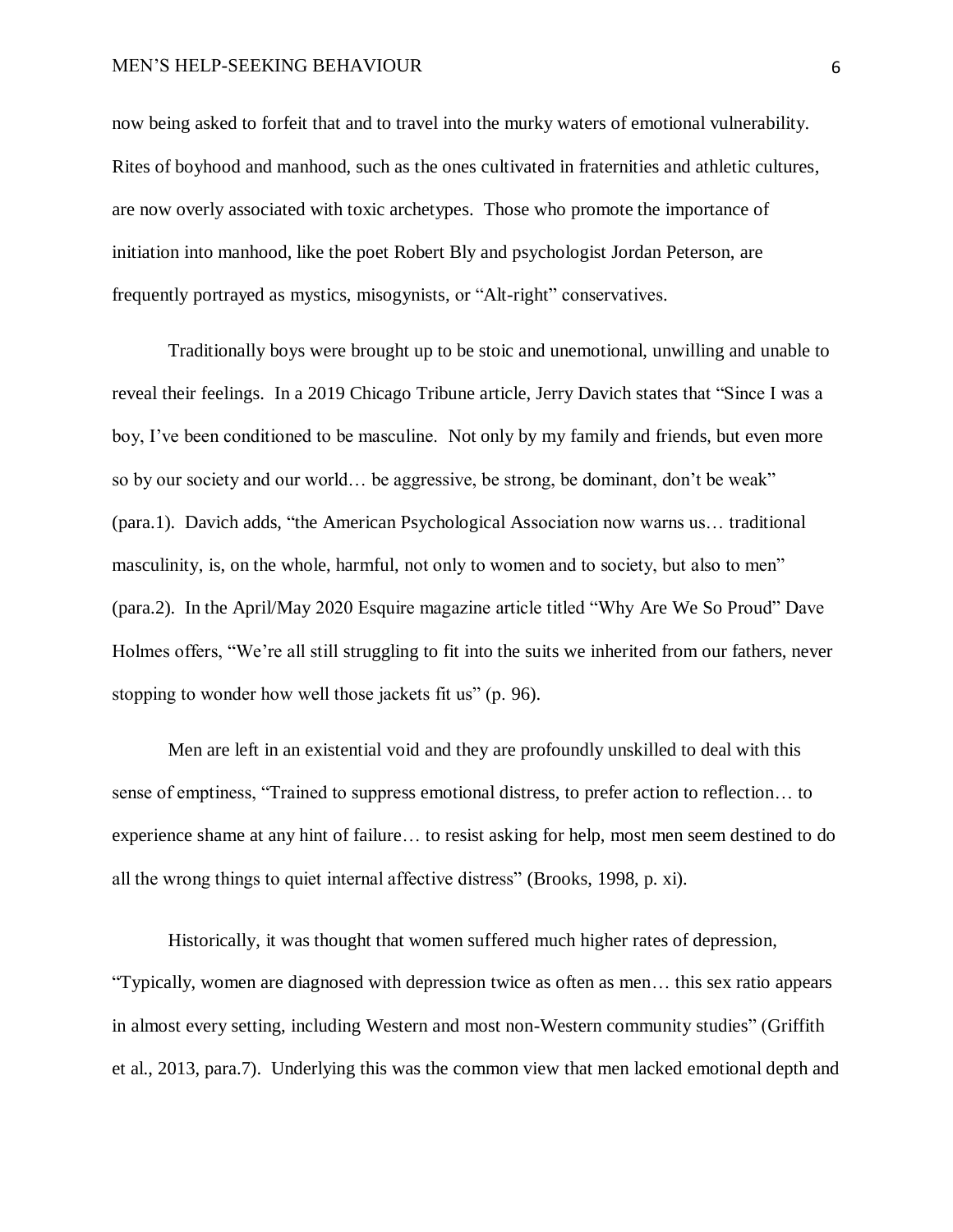#### MEN'S HELP-SEEKING BEHAVIOUR 7

did not experience as much anxiety as women. Instead of acknowledging their feelings, asking for help and seeking appropriate support, men may turn to alcohol or drugs when they are depressed, or become frustrated, discouraged, angry, irritable and sometimes violently abusive. Some men deal with depression by throwing themselves compulsively into their work, attempting to hide their depression from themselves, family, and friends; other men may respond to depression by engaging in reckless behaviour and putting themselves in harm's way (Rochlen, 2005). In fact, "a man's depression is often ignored because he is meeting cultural expectations of masculinity" (Kindlon & Thompson, 2000, p. 159). Situations in which "the illness has been made worse when people get so caught up reacting to the symptoms that they can't see what is behind them" (Kindlon & Thompson, 2000, p. 159).

When behaviour such as aggression, substance-abuse, and risk-taking are incorporated in depression testing men score higher. In fact, when these items are taken into consideration, scores for depression for men and women level out. Using a scale that includes these male-type expressions of depression yielded the result of men identifying as being depressed 30.6% and women 33.3% (Martin et al., 2013). It is time for a fresh look at depression as a silent epidemic in men that manifests itself in excessive work, substance abuse, failures in intimacy and suicide. It is time for messaging that invites men to seek help and therapy that incorporates men's issues and preferred ways of learning.

In a 2014 article in the Guardian newspaper titled "Suicide and Silence: Why Depressed Men are Dying for Somebody to Talk to," Owen Jones reported Office for National Statistics (UK) data showing suicide as killing more men in Britain between the ages of 20 and 49 than any other cause. In the U.S., men are approximately four times more likely to die by suicide than women (Peterson et al., 2020). In 2017, nearly 38,000 persons of working age (16–64 years) in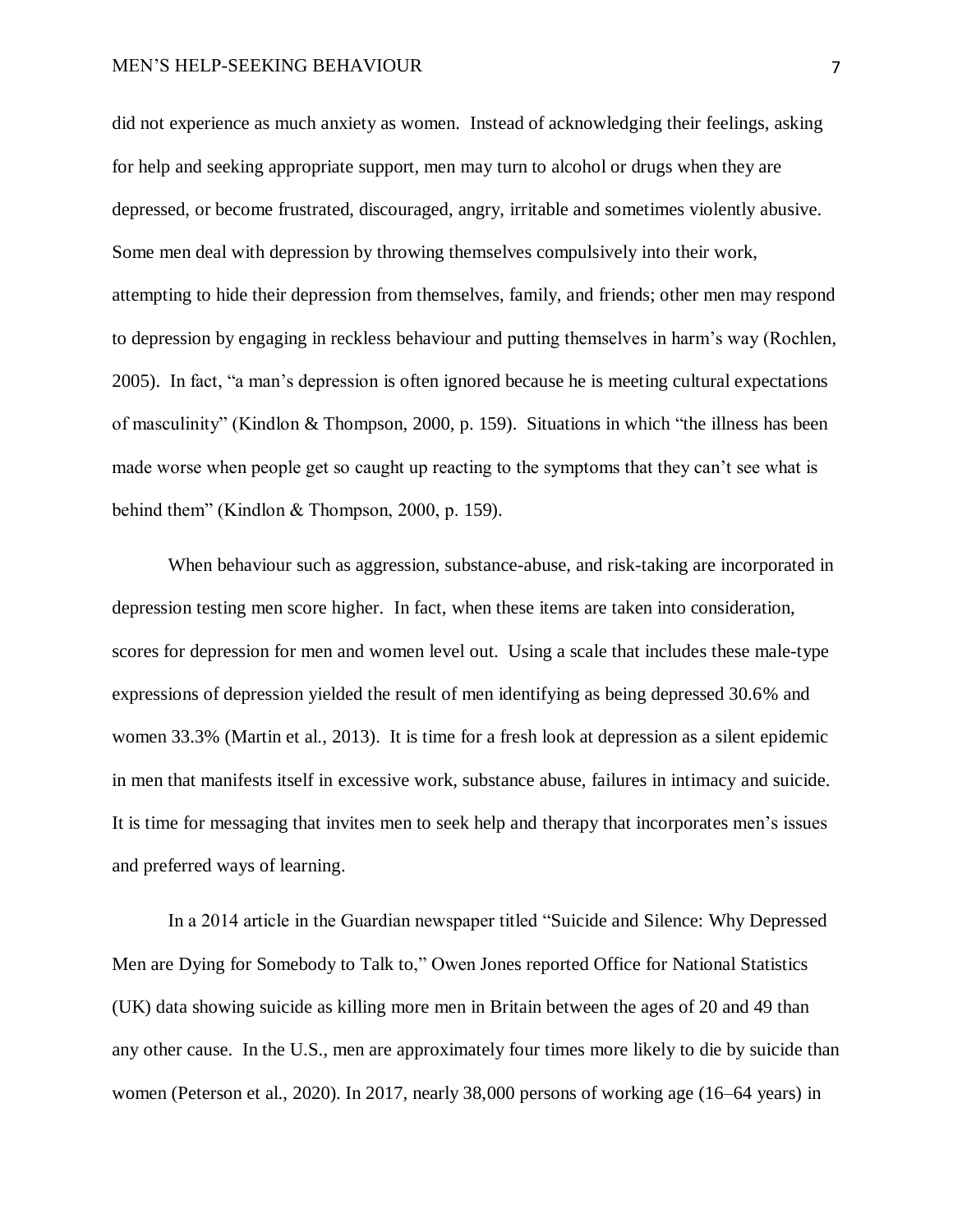the United States died by suicide, which represents a 40% increase compared to 2000, with blue collar workers at the highest risk (Peterson et al., 2020).

Reports indicate that despite lower reported rates of depressive disorders among men compared with women, men's suicide rates are three to four times higher than that of women (Schumacher, 2019). This difference is explained, in part, by the fact that many men do not seek or receive treatment for their depression. Good and Wood (1995) identified this pattern of relationships between gender-role conflict and help-seeking as *double jeopardy*. Different components of gender-role conflict were associated with both an increased likelihood of depressive symptoms and more negative attitudes toward seeking psychological help (Addis & Mahalik, 2003). This when psychological treatments have been shown to be equally effective across genders (Seidler et al., 2019).

In one study it was found that 75% of those who sought help in an institution for suicide prevention were female, whereas 75 % of those who committed suicide in the same year were male, leading the authors to conclude, "women seek help–men die" (Sierra et al., 2014, p. 346). Indeed, there is strong consensus that a principal health-related issue facing men is their reluctance to seek or access professional services.

On average, men in the United States die five years younger than women for all 15 leading causes of death (Jiaquan et al., 2020). Men spend less time with their physicians, engage in fewer preventive health behaviours, consume more alcohol, use more tobacco products, have poorer diets, sleep hygiene, and weight management, and lower physical activity than women (Levant et al., 2011).

Counselling: individual, marriage and group, offer opportunities for men to challenge their attitudes and learn new skills. However, men are reluctant to seek counselling, seeing it as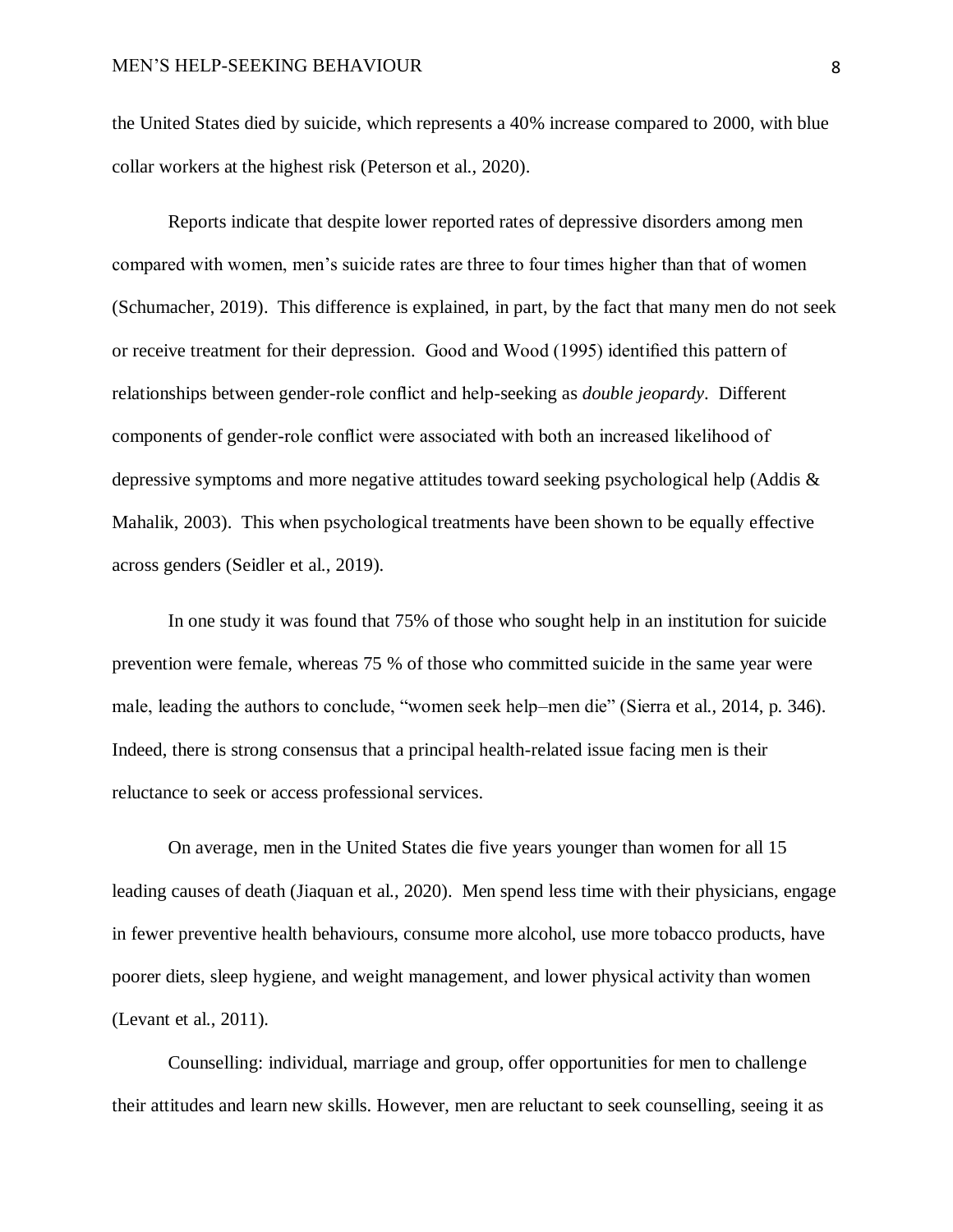unmanly and an admission of weakness. It was hoped that by asking the question "What are the factors that help men determine if they will pursue personal counselling?" new approaches to marketing therapy to men could be discovered. For example, the "Real Men, Real Depression" campaign mounted in the U.S. between 2003-05 by the National Institute of Mental Health (NIMH) was effective in portraying "male depression" and encouraging men to seek help for psychological problems.

The purpose of this study was to use firsthand knowledge about men's help-seeking behaviour to explore ways to encourage men to access mental health services. The information gathered supports the research that shows elements of masculinity inhibit men from getting therapeutic help for issues such as depression. It is hoped that results from this study will contribute to the ongoing efforts to redefine therapy in ways that diminish men's reluctance to seek it. As well, it is hoped that a better understanding of depression in men will lead to a more sympathetic approach to working with them and towards a new masculinity which redefines selfcare around mental health as positive behaviour.

#### **Chapter 2: Literature Review**

<span id="page-8-0"></span>This chapter will review selected literature regarding masculinity, male depression, men's help-seeking behaviour, and interventions and approaches that show promise in encouraging men to have a more positive attitude towards therapy.

### <span id="page-8-1"></span>**Masculinity**

On the subject of masculinity, two books by Gary Brooks are particularly valuable, *A New Psychotherapy for Traditional Men* (1998) and *Beyond the Crisis of Masculinity* (2010). The core of Brooks' message is: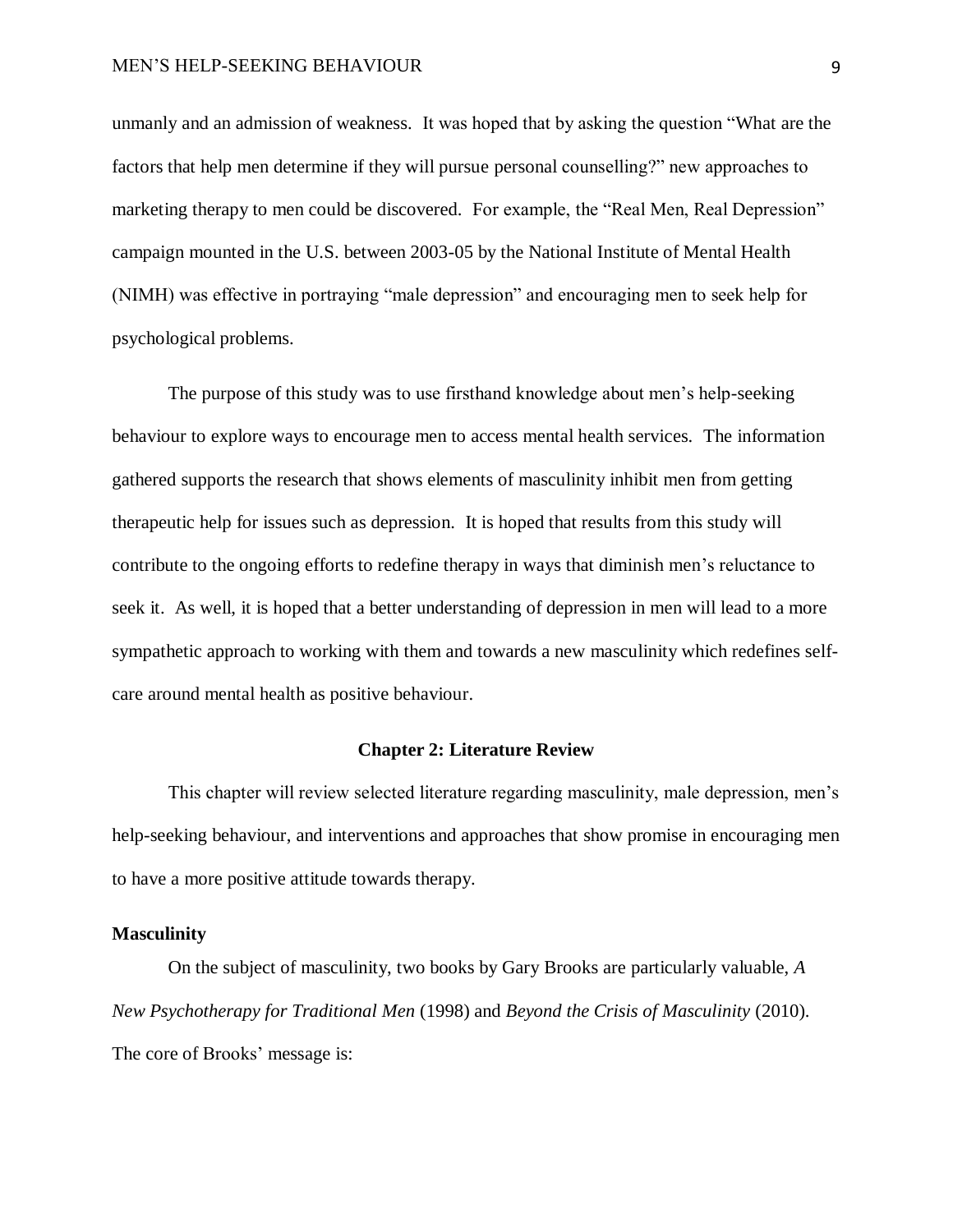Most modern men are in some degree of emotional distress because the definition of masculinity is changing… we live in a time when it is very difficult to nail down a simple definition of masculinity, to know which of many conflicting paths to follow, and to feel ultimate comfort and security with oneself as a man. (Brooks, 1998, pp. x,8)

Brooks describes the 'psychopathology of men's everyday lives' - the maladaptive strategies that men use to maintain a traditional male role that has increasingly come under assault. For men "There are no more frontiers, no damsels in distress, no tolerance for heavyhanded sexual styles, fewer "manly" jobs, and less acceptance of homophobia and gay bashing that used to allow men a measure of crude reassurance" (Brooks, 1998, p. xi). Men can no longer get away with what they used to, "Inspired by women's rights advocates the larger culture has taken a firm stand against the worst excesses of patriarchal, chauvinistic, and misogynist male behaviour, violence, coercive sexual conduct, and irresponsibility in society and relationships" (Brooks, 1998, p. 2). Women have begun to adopt a position which sees them, "far less likely to subordinate their emotional needs to those of men and family, and they no longer unthinkingly accept the role of emotional supporter and nurturer of the men in their lives" (Brooks, 1998, p. 9). Granted, while it is difficult to sympathize with a group that has so thoroughly dominated society and abused its power, ignoring the challenges traditional men are facing, and the resulting "deaths of despair," comes with a high price.

Masculinity is socially constructed, and as such, the role of social norms in the production of masculinity should not be ignored (Rochelle, 2019). Brooks sees men still being trained from earliest childhood to suppress emotional distress, to avoid the subtle signals of interpersonal conflicts, to experience humiliation at the first hint of failure, and most of all, to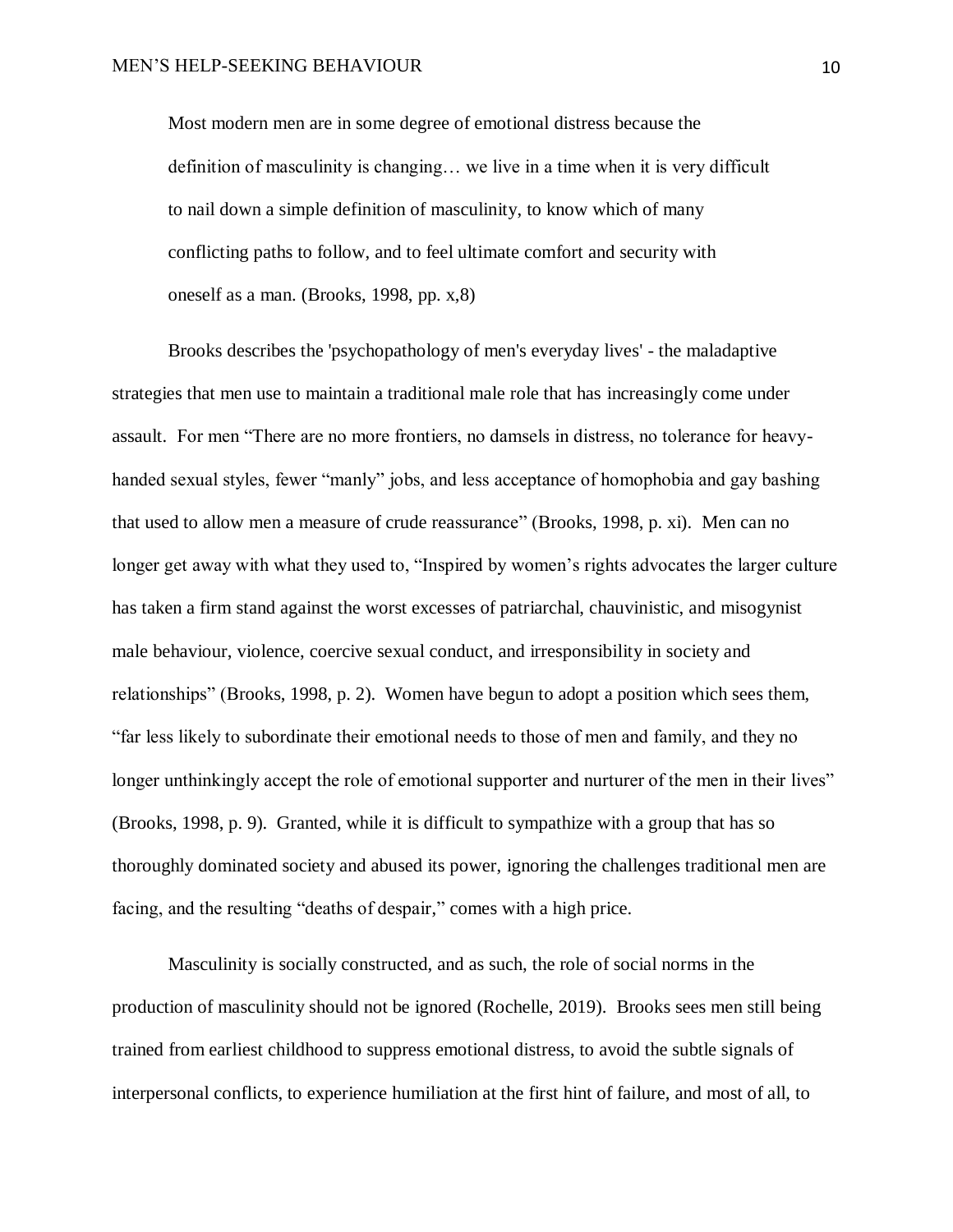#### MEN'S HELP-SEEKING BEHAVIOUR 11

resist asking for help. He shares his experience of working with resistant male clients and points the way to overcoming this resistance through showing men compassion, respect, empathy, and sensitivity to help break down barriers and make them amenable to the therapeutic process.

The endorsement of traditional masculinity is associated with various risky health-related behaviours. Research suggests that the more men endorse traditional masculinity ideologies, the more they experience a host of presenting issues, including poorer self-esteem, problems with interpersonal intimacy, greater depression and anxiety, substance abuse, interpersonal violence, greater bio-medical concerns, as well as greater overall mental distress (Mahalik, 2003).

Being viewed as unemotional is foundational to the "strong-and-silent" masculine script. Boys and men live up to this script through being stoic and in control of one's feelings. However, when boys learn to be tough, they often do so by suppressing their emotions. If a man is unable to openly express his emotions of sadness and grief, he is likely to turn to alternate (and less healthy) coping mechanisms (Mahalik, 2003).

Often, the extent to which a man is considered masculine is defined by his willingness to engage in extreme behaviours that attest to his supposed indestructibility (Mahalik, 2003). Research finds that men disproportionately perpetrate, and are the victims of, most forms of violence. Violence and aggression may also be avenues through which some boys and men compensate for uncomfortable feelings such as shame and hurt (Berger et al., 2013). Therefore, instead of recognizing, understanding, and coping with their hurt or scared feelings, males may "take it out on others," often in the form of violence against their partners (Mahalik, 2003). Ironically, the very partners who could help them deal with their emotional distress.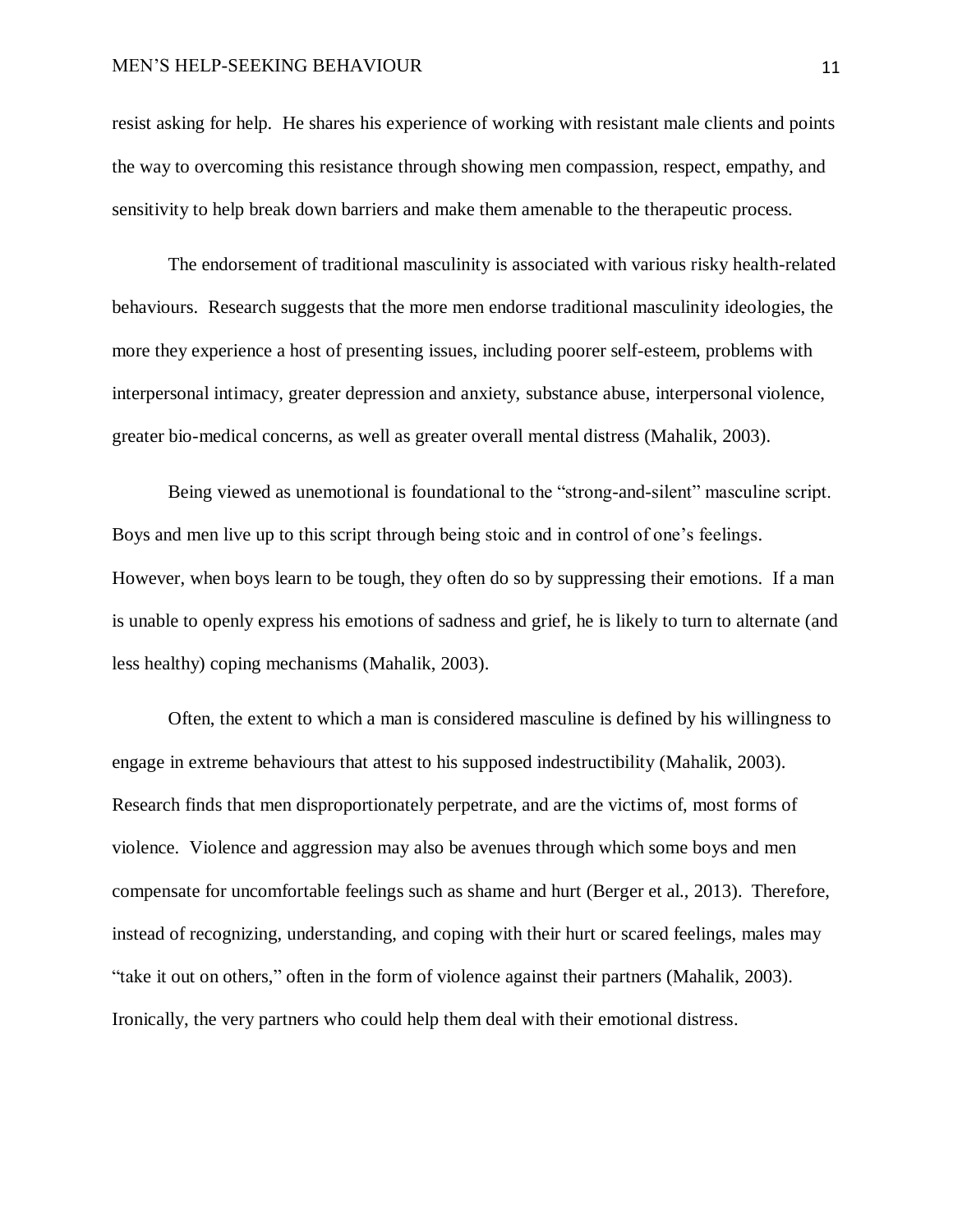The corollary of being traditionally masculine is to avoid any features associated with femininity or homosexuality. In this vein, characteristics that are potentially associated with homosexuality, such as any intimate connection with other men, must be avoided in oneself and disdained in others. Men who live out the homophobic script fear appearing passive; and in working with a male therapist or in group therapy with other men, such men may fear being coerced into intimacy with other men (Mahalik et al., 2003).

Unexpressed emotions like fear, anger, and shame are internalized, causing chronic depression, self-hate, isolation, suicide, and serious health problems. Stereotypical attitudes about gender roles can cause discriminatory behaviour toward women, sexual harassment, homophobic and antigay attitudes, emotional abuse, and even sexual and physical assault. (O'Neil, 2013).

Traditional masculinity favours stoicism over help-seeking and individuation over cooperation. Stoicism, one of the pillars of masculinity, is profoundly misunderstood. Long viewed as being the suppression of emotion, a cursory examination of the Greek roots of the idea reveal it as an invitation for self-exploration. Andrew Fiouzi (2019) in an article titled "The Modern Man is Getting Stoicism All Wrong," quotes Gregory Sadler as saying "Stoic philosophy provides us with a complex, robust understanding of how emotions, desires, assumptions and judgements intersect. It also gives us tools for analysis of what's going on inside us" (para. 7).

# <span id="page-11-0"></span>**Male Depression**

Research reports that men are less likely than women to be diagnosed with anxiety- and depression-related disorders. We might thus conclude that masculinity is associated with greater psychological well-being. However, when we learn that women are more likely to recognize and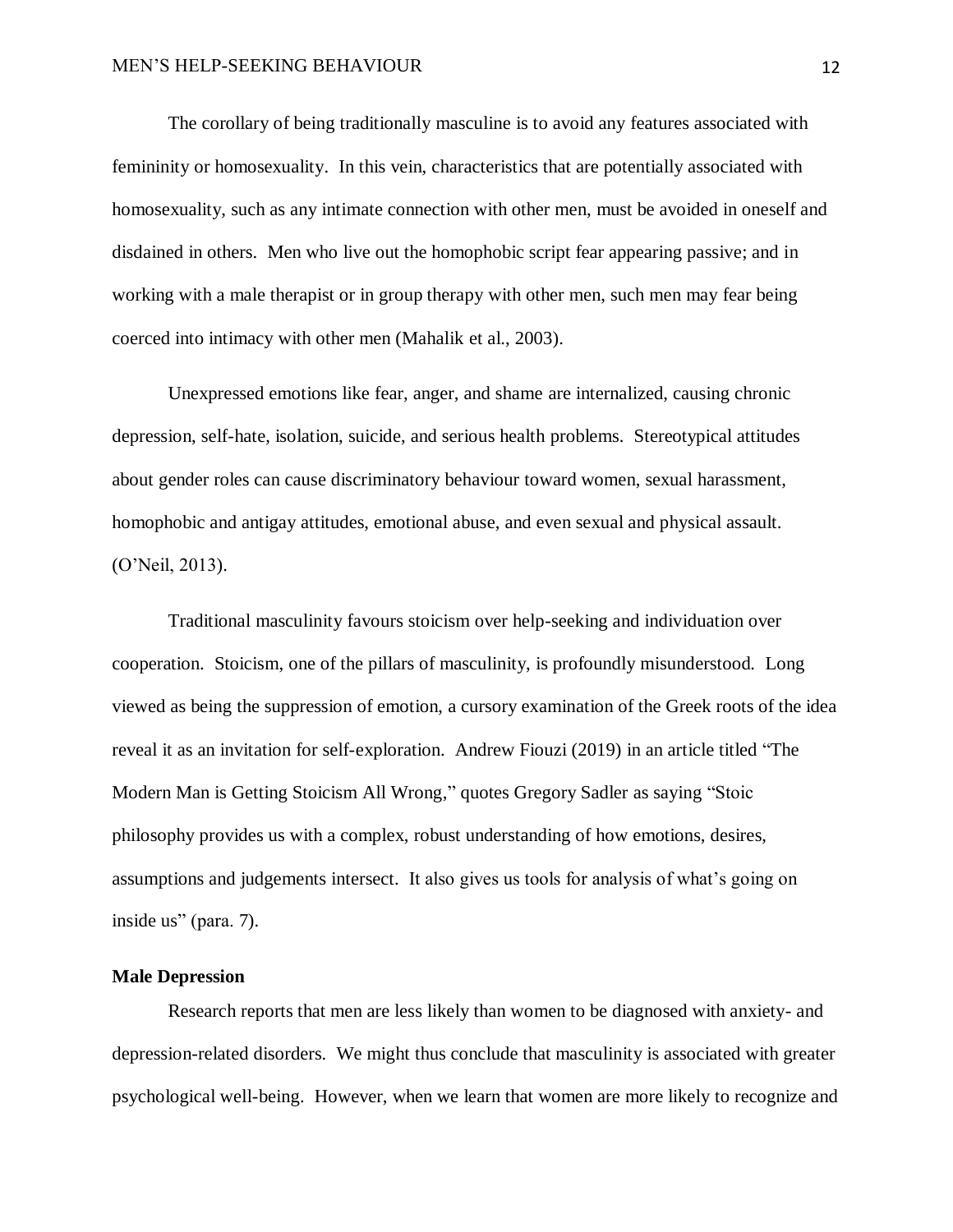#### MEN'S HELP-SEEKING BEHAVIOUR 13

label nonspecific feelings of distress as an emotional problem and that men have higher rates for the total prevalence of mental disorders when substance abuse and antisocial behaviours are considered the earlier conclusion appears unfounded (Mahalik et al., 2003).

For many years, the common assumption by clinicians and the public has been that. roughly half as many men suffer from depression as women. However, the expression of depressive symptoms in men may be "masked" or expressed in a manner that does not correspond to accepted diagnostic symptoms of depression. (McCusker & Galupo, 2011).

Men have higher rates for the total prevalence of mental disorders when substance abuse and antisocial behaviours are considered (Mahalik et al., 2003). Not taking advantage of potentially useful treatments for depression consigns men to a life of misery, and a greatly increased risk of suicide (Sierra, 2015).

Masculine depression is characterized by pressures felt by men to limit certain emotional expressions. Expressions of vulnerability and introspection are avoided to adhere more closely to masculine norms (Addis & Mahalik, 2003). The restriction of the expression of depression to stay within the confines of masculine norms can result in deviation from symptoms of prototypic depression (e.g., tearfulness, sadness). Such deviations may be internalizing or externalizing, with externalizing symptoms including behaviours such as outbursts of anger, increases in substance use, and isolation, whereas internalizing symptoms might include feeling numbness, feeling as though one is a failure, or reporting physical symptoms (Parent et al., 2019). These models promote the idea that many men experience symptoms of depression in a qualitatively different manner from women, which may not be captured in traditional depression assessments (Rochlen et al., 2005).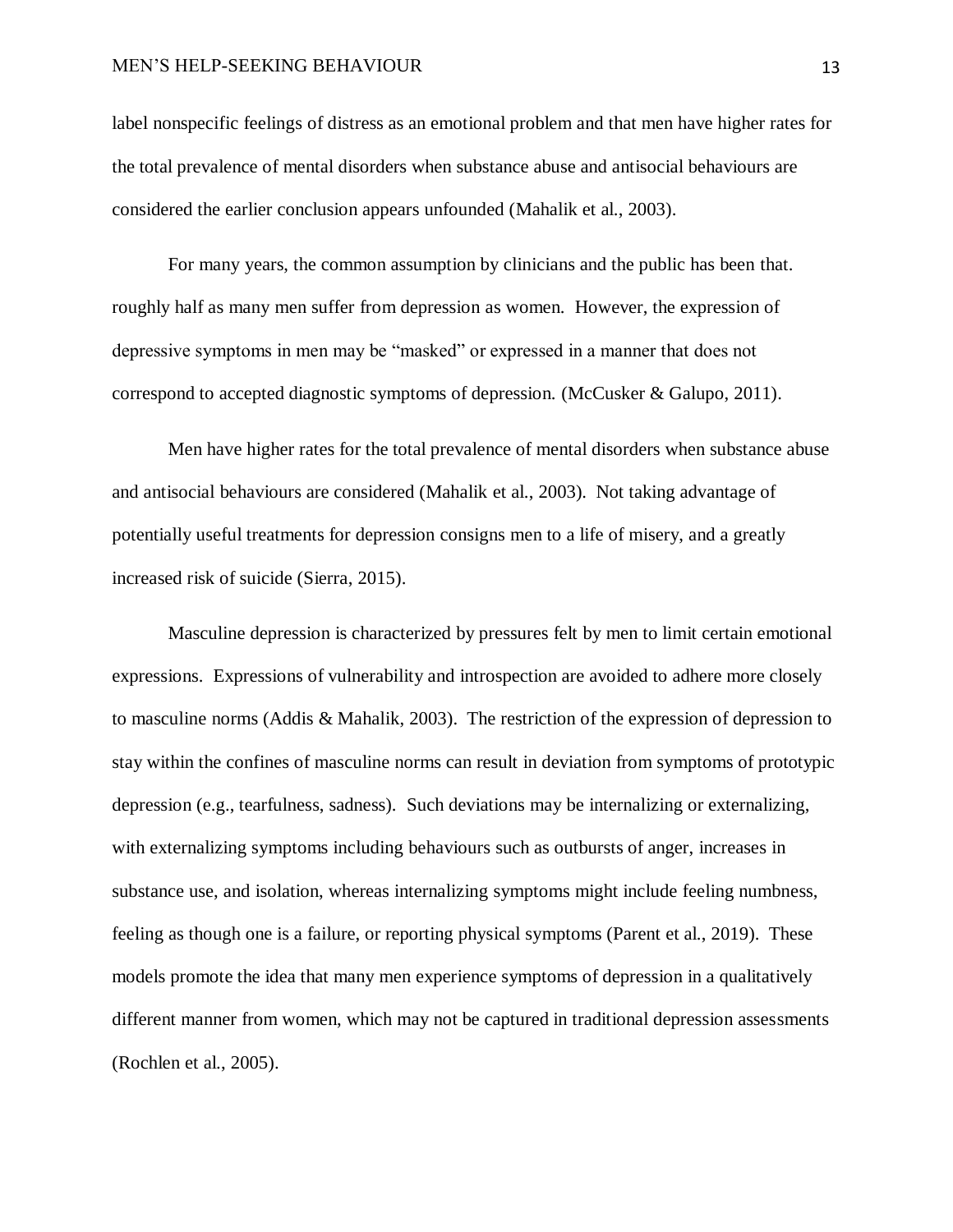Pollack (1999) has argued that "men [manifest] depression through moods and behaviours and self-reports that are different from women, [and that] our diagnostic tools are too often blind to this gender disparity" (p. 160). In light of this apparent incongruence between existing criteria and men's symptoms, he proposed the development of an additional category of depression - depressive disorder—male type. This classification has been identified as a promising paradigm for capturing the ways in which men, according to clinical and preliminary research data, experience, report, and act out depressive illness (Rochlen et al., 2005).

A 2013 Journal of the American Medical Association article titled "The Experience of Symptoms of Depression in Men vs Women" attempts to deal with the issue of how men experience symptoms of depression that are not included in much current diagnostic criteria. When typically male items such as aggression, substance-abuse and risk-taking are incorporated in depression testing men score higher. With men reporting higher rates for anger attacks/aggression, substance abuse and risk-taking compared to women, scores for depression evened.

The stark discrepancy between relatively low reported rates of depression amongst men amid alarming suicide rates, signals the potential role of undiagnosed and untreated depression. Masculinity has been proposed as an important consideration in depression among men, whereby externalizing symptoms (e.g., anger, irritability, substance use) combine with internalized stigma, shame, and maladaptive coping styles to complicate diagnosis. Building on this, the specificities of male depression have drawn significant research and clinical attention. As mentioned, studies have found that including these atypical depressive symptoms in diagnostic measures eradicated sex differences in prevalence rates (Seidler et al., 2019).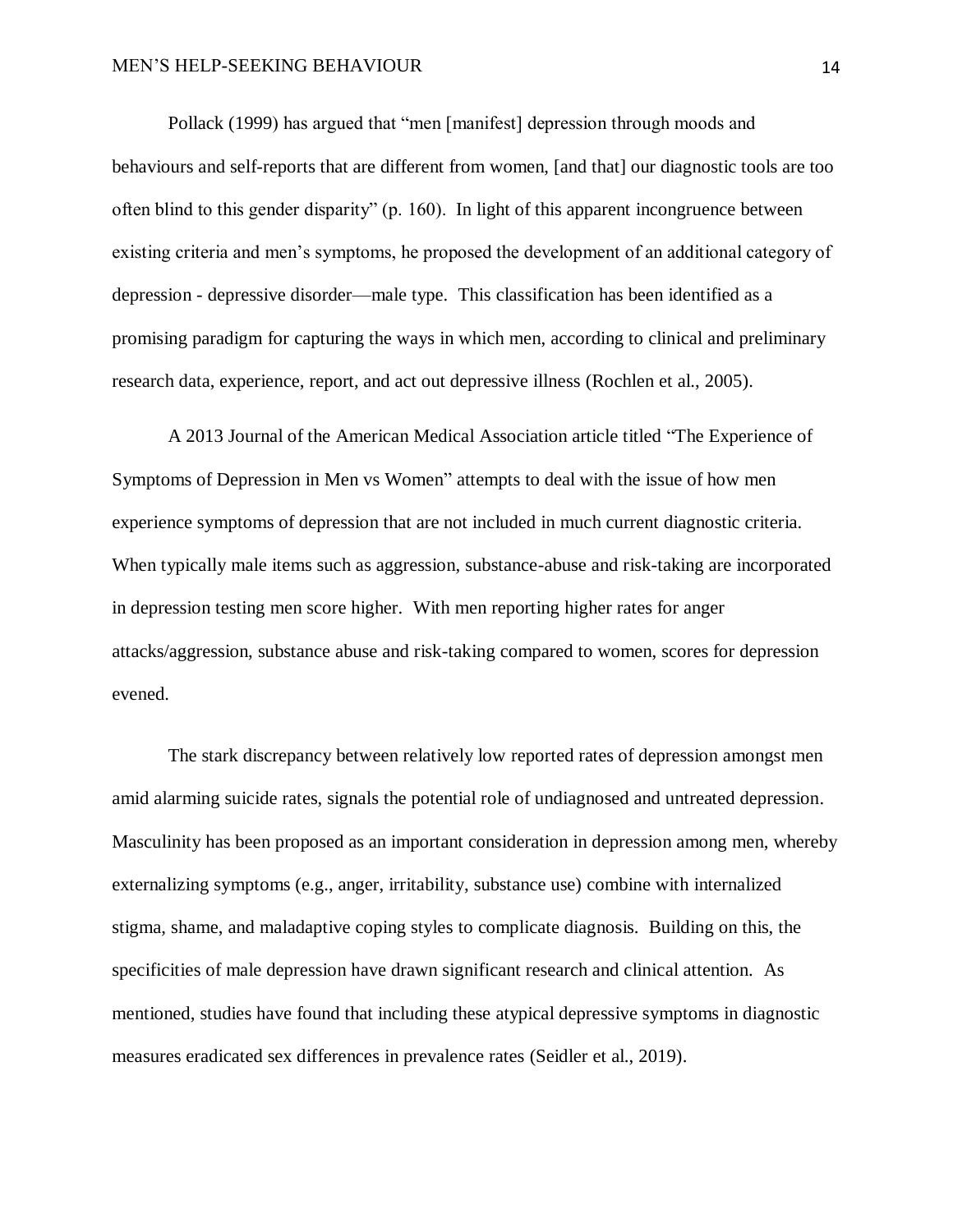Professionals reliance on mental health labels, such as "anxiety" and "depression," may prevent some men from seeking help in order to avoid being diagnosed with a stigmatized mental health label. Men with greater adherence to masculine norms experience more stigma toward the term depression. Likewise, the label anxiety may also threaten men's sense of invulnerability and masculine strength and contribute to their reluctance to pursue treatment (Berger et al., 2013).

#### <span id="page-14-0"></span>**Male Help-Seeking**

Traditional men who seek help feel weak and unmanly. The stigma associated with mental illness prevents men from pursuing and accepting psychological services when suffering from debilitating symptoms of depression. In contrast to being taught to seek help when needed, men are taught that physical toughness, self-reliance, and restrictive emotionality are central to masculine ideology (McCusker & Galupo, 2011).

Given that help-seeking is not perceived as a traditional masculine norm, men who endorse greater conformity to this norm may view themselves as unacceptable if they ask for assistance. Thus, to avoid such dissonance, men may hold negative attitudes and simply not seek counselling or other forms of assistance. Taking this approach allows men to preserve a positive sense of themselves as masculine and thus minimize threats to self-worth (Raemaker & Petrie, 2019).

*Self-stigma of seeking help* is defined as the reduction of an individual's self-esteem caused by labelling oneself as a person who needs psychological help (Vogel et al., 2011). Men are thought of as an empowered group, not as a stigmatized group; however, because the feeling of not being able to solve one's problems violates the traditional masculine norm of self-reliance,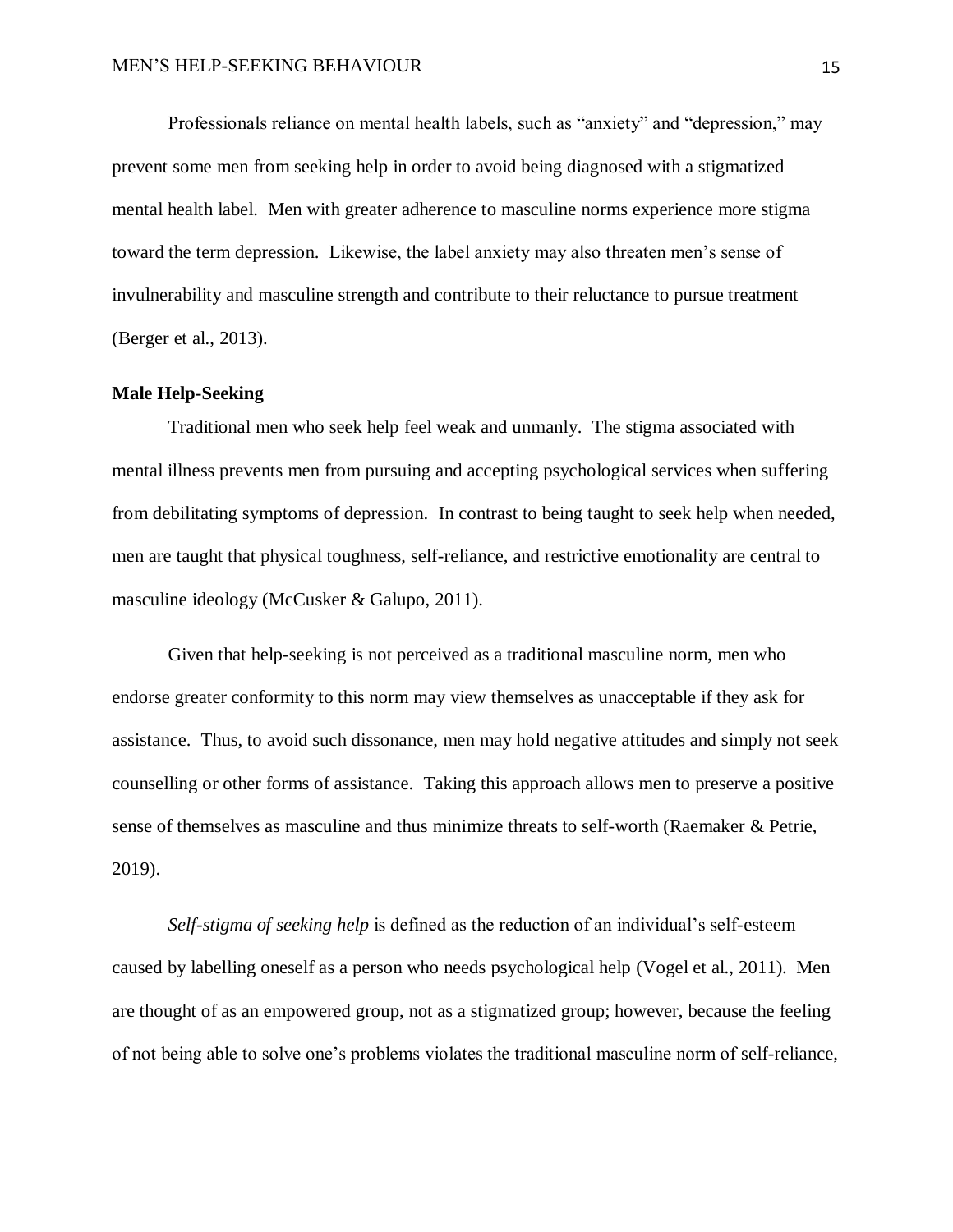men may experience self-stigma proportional to the extent that they have internalized traditional masculine norms, when they consider seeking psychological services. (Levant et al., 2013).

For more than 25 years and across many populations, researchers have identified correlations between masculine norms and men's diminished help-seeking, psychological distress, and unhealthy behaviours (Davies et al., 2010). One of the challenges facing therapists is not to create gender sensitive therapy for men but in men's resistance to therapy in any form. Rather than seeing a therapist's office as a place of support and understanding, "men see it as a place to experience hostile rejection, shame, and alienation" (Brooks, 1998, p. xii).

In fact, "If you are a clinician, you know that men are very sensitive to shame and feelings of incompetence... as a result, we have to do whatever we can to de-shame the therapeutic experience… otherwise, men will not show up" (Beel et al., 2018, p. 603).

Many of the actions related with seeking help from a health professional, such as relying on others, admitting a need for help, or recognizing and labeling an emotional problem, conflict with the messages men receive about the importance of self-reliance, physical toughness, and emotional control (Addis & Mahalik, 2003). This conflict between men's learned gender role and help-seeking behaviours may be resolved only after men negotiate the social and psychological implications of asking for help (Sierra et al. 2014).

What is it within men that causes them to seek help so reluctantly? Studies reveal the prominent role of self-stigma. Self-stigma is the internalization of negative views of society toward mental illness and seeking help. Thus, higher levels of public stigma lead to higher levels of self-stigma and less favourable attitudes toward counselling (Vogel et al., 2011).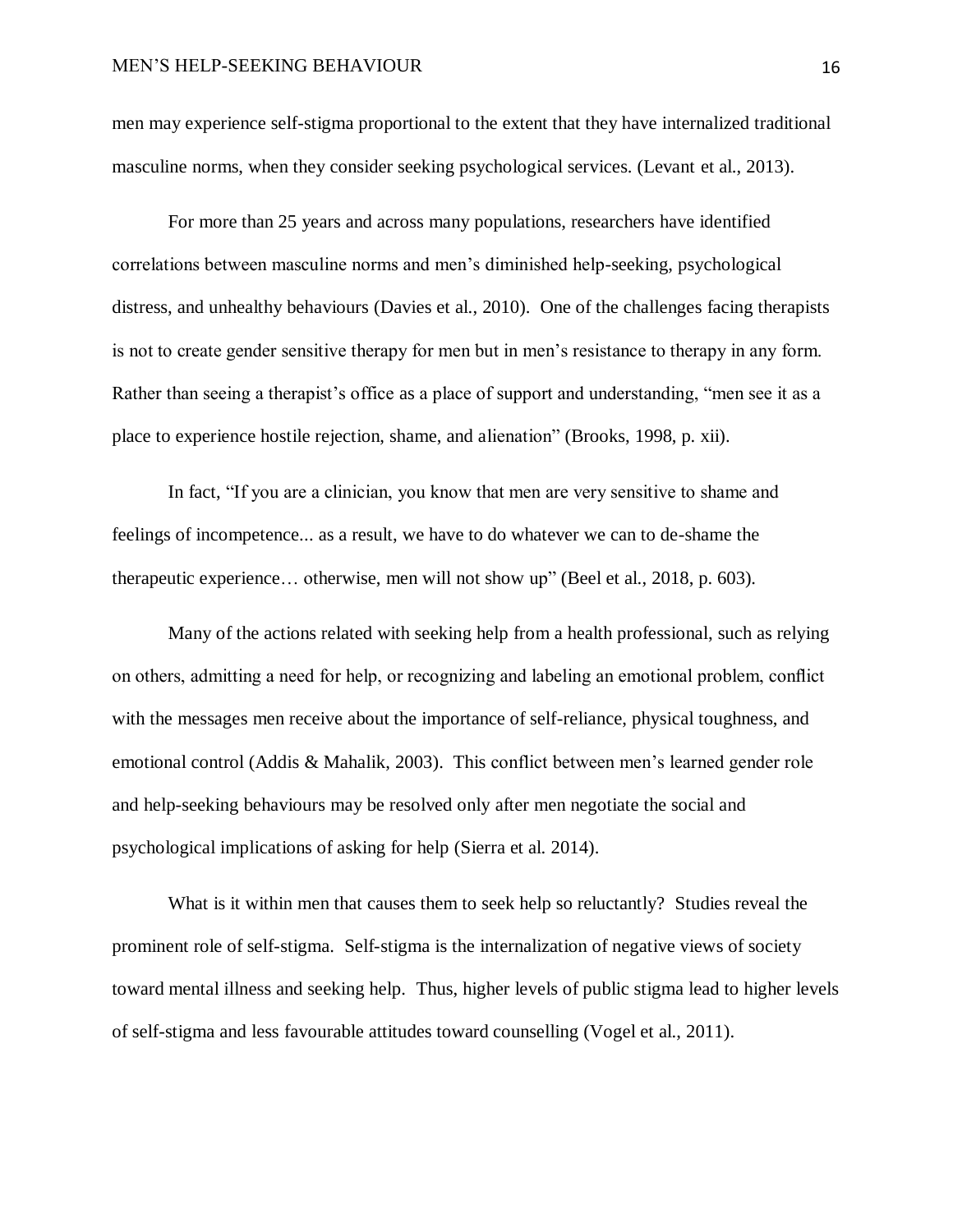Health, health behaviours, and health care are traditionally aligned with femininity and are therefore devalued within hegemonic masculinities (Anstiss & Lyons, 2014). For example, men are often socialized to believe they must rely on themselves which may lead to a decrease in seeking help from others (LaGrange, 2014).

The current results suggest that masculine norms are linked to self-stigma and, in turn, attitudes toward counselling across all male subgroups (Hammer et al., 2013). Interestingly, though, some important differences in the strengths of the relationships between masculinity and stigma, and between stigma and attitudes, seem to be present. For example, the relationship between masculine norms and self-stigma appears to be about twice as strong for rural men than for other men. In turn, this same relationship is weaker for men with graduate education compared with those with less education. However, no significant variability in these relationships was found between men from different income levels. The central clinical implication is that self-stigma is an important barrier to seeking professional mental health services for men across community size, education, and income lines (Hammer et al., 2013).

By seeking help from others, men are inherently acknowledging their difficulties and the inability to manage these difficulties independently, characteristics that are commonly associated with weakness and femininity. Thus, when men struggle psychologically, they are confronted with the options of not seeking help or of seeking help that could reduce their distress but also result in social or personal devaluation (Raemaker & Petrie, 2019). For example, a 37-year-old man stated, "There are no role models of people on how . . . not to hide it and not to try and deal with it on their own" (Sierra et al., 2014, p. 349).

A 32-year-old man saw seeking help as synonymous with, "admitting weakness... and men are not supposed to do that." Similarly, a 21-year-old man's reticence for help-seeking was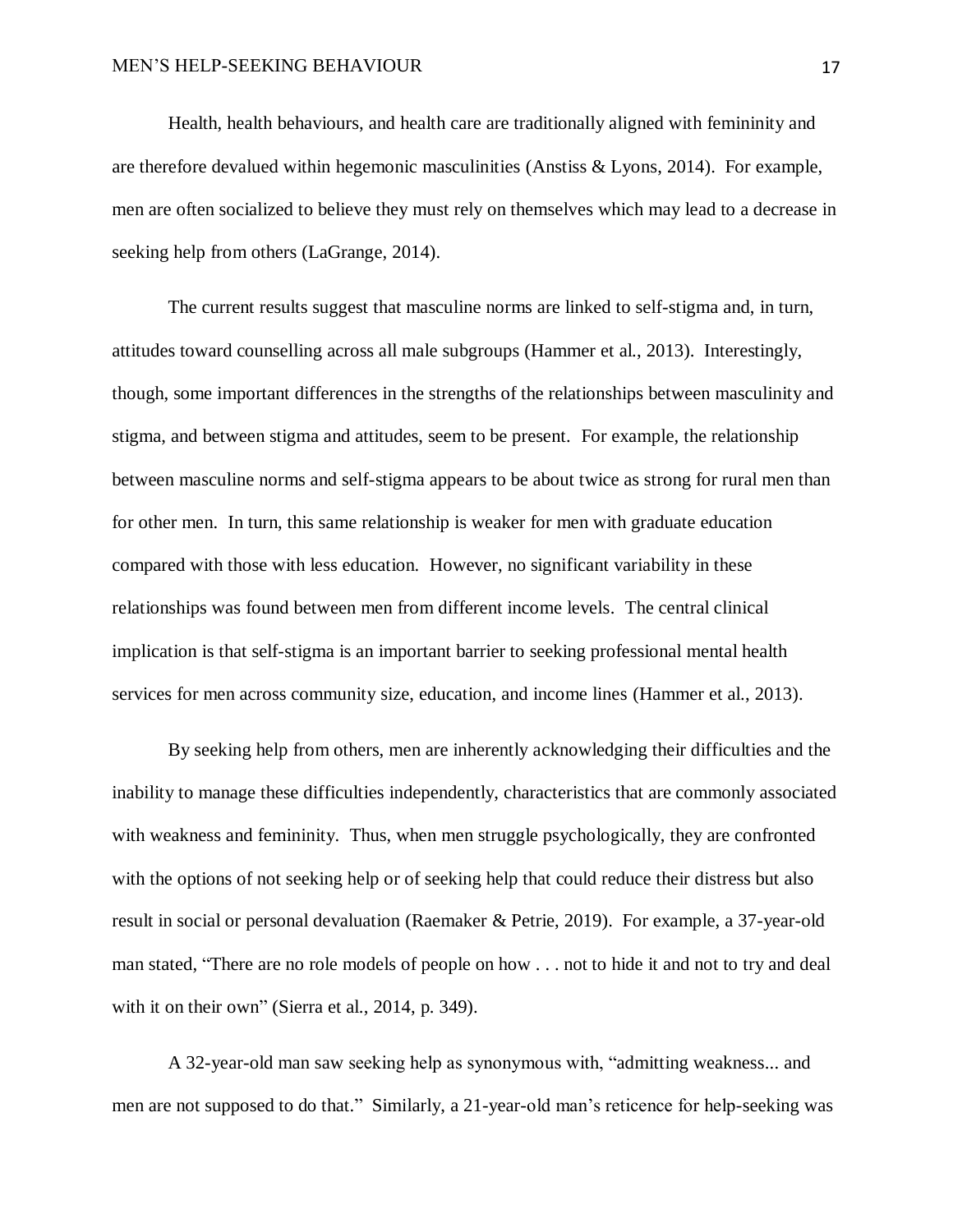strongly influenced by the negative judgments of others, which he anticipated would flow from them knowing he had transgressed masculine ideals by seeking help: "I guess there's a shame to it… you know, like if you go to a counselling office, do you really want to be seen there… are you sure about that, you are not cool anymore" (Sierra et al., 2014, p. 350).

# <span id="page-17-0"></span>**Positive Steps – Towards Male-Friendly Counselling**

Male-friendly counselling commonly contextualizes and interprets men and their gender "cultures" within the framework of masculinity. *Masculinity* is the term used to define what is expected of men in society and men's sense of gender identity as to what it means to be a man (Beel et al., 2018).

Davies et al. (2010) promote the idea of "positive masculinity." When men focus on future goals, they are able to identify barriers to reaching those goals, assume responsibility, acquire positive skills and engage in problem solving. Men are capable of making positive changes towards more appropriate expression of emotion, positive health behaviour, power sharing in relationships, and flexibility in gender roles (Davies et al. 2010).

It would be good to help men better understand the complex relationships between when they conform to masculine norms and what the potential consequences of such conformity may be. By increasing this understanding, men may be able to develop more flexible patterns of norm conformity and make help-seeking a more viable option when they are feeling distressed and overwhelmed. For example, clinicians may explore the situations or contexts where conforming to masculine norms (e.g., being self-reliant) may be beneficial and instances where it may be detrimental. For instance, understanding that conforming to the masculine norm of emotional control may be beneficial in making financial decisions, yet may hinder emotional intimacy and lead to dissatisfaction in romantic relationships (Raemaker & Petrie, 2019).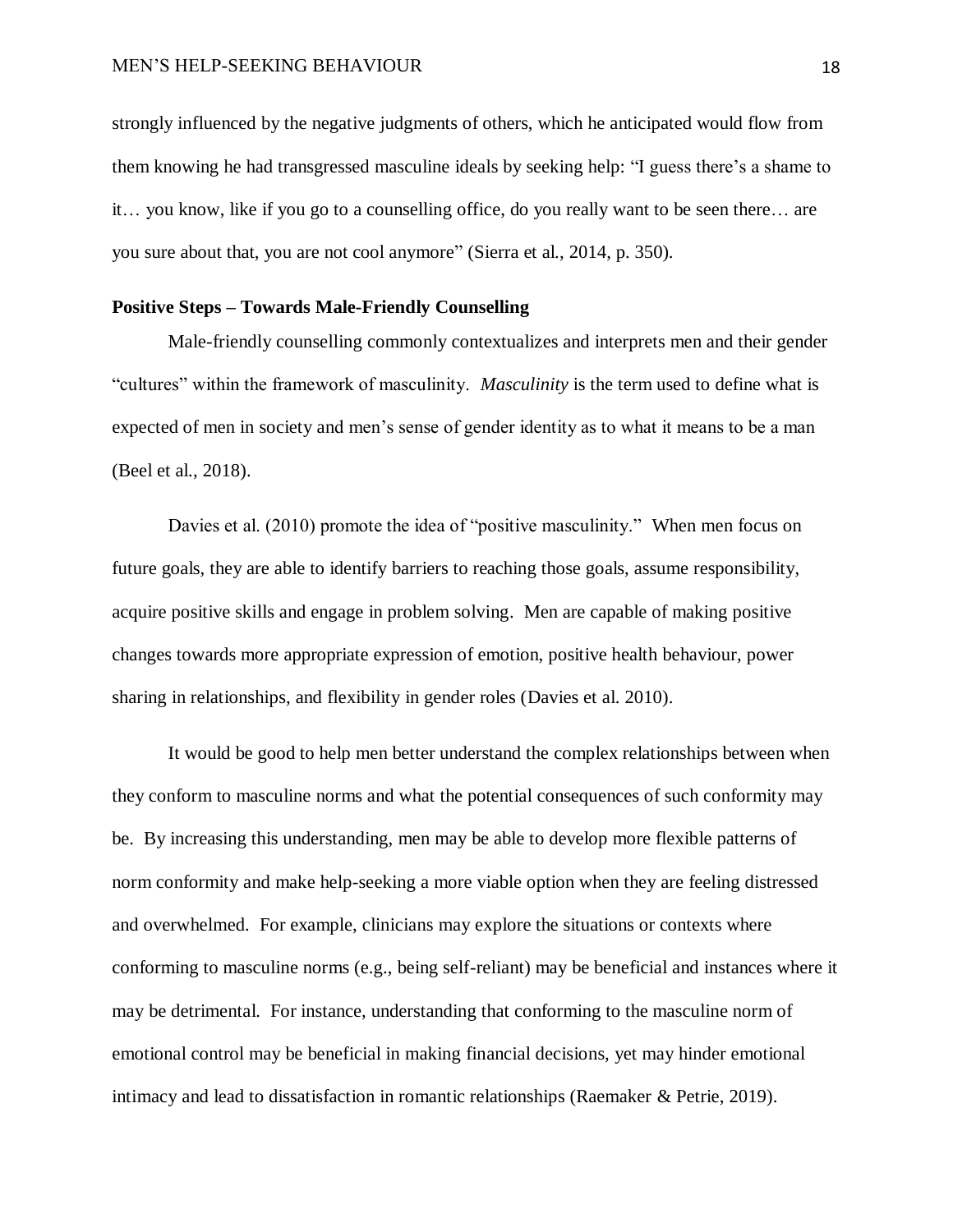At the core of male-friendly counselling is the understanding that, "care must be exercised to recognize when a man's presenting problems might be a manifestation of unrecognized emotional turmoil rather than simply bad behaviour" (Brooks, 2010, p. 71). The male-friendly counselling literature encourages therapists to be mindful that men are socialized to devalue, repress, and restrict emotions leading to men having sensitivities about expressing emotion in a therapy setting. Therapists might recognize that men can display emotions in different ways when compared to women, and thus can be potentially misinterpreted (Beel et al., 2018).

The number of men experiencing psychological concerns but not seeking counselling represents a mandate for counsellors to better understand the help-seeking process for men in order to target interventions that encourage men's help-seeking behaviour (Vogel et al., 2011). It is important that counsellors encourage men's use of counselling services (i.e., changing the belief that seeking counselling is a sign of weakness to a sign of courage or strength) (Vogel et al., 2011).

The consequences of gender role violations are more severe for men than women, and men must uphold an image of being pillars of strength when suffering from real and often debilitating symptoms of depression. The development of preventative interventions to increase psychological help-seeking behaviours in boys and men is needed given the low rates of psychological help-seeking and high rates of suicide in boys and men (McCusker & Galupo, 2011).

Valuing and demonstrating respect for male clients is encouraged by maintaining an emphasis on client strengths, resources, and positive aspects of masculinity rather than prioritizing an emphasis on what is problematic and requiring change. "Reframing therapy as a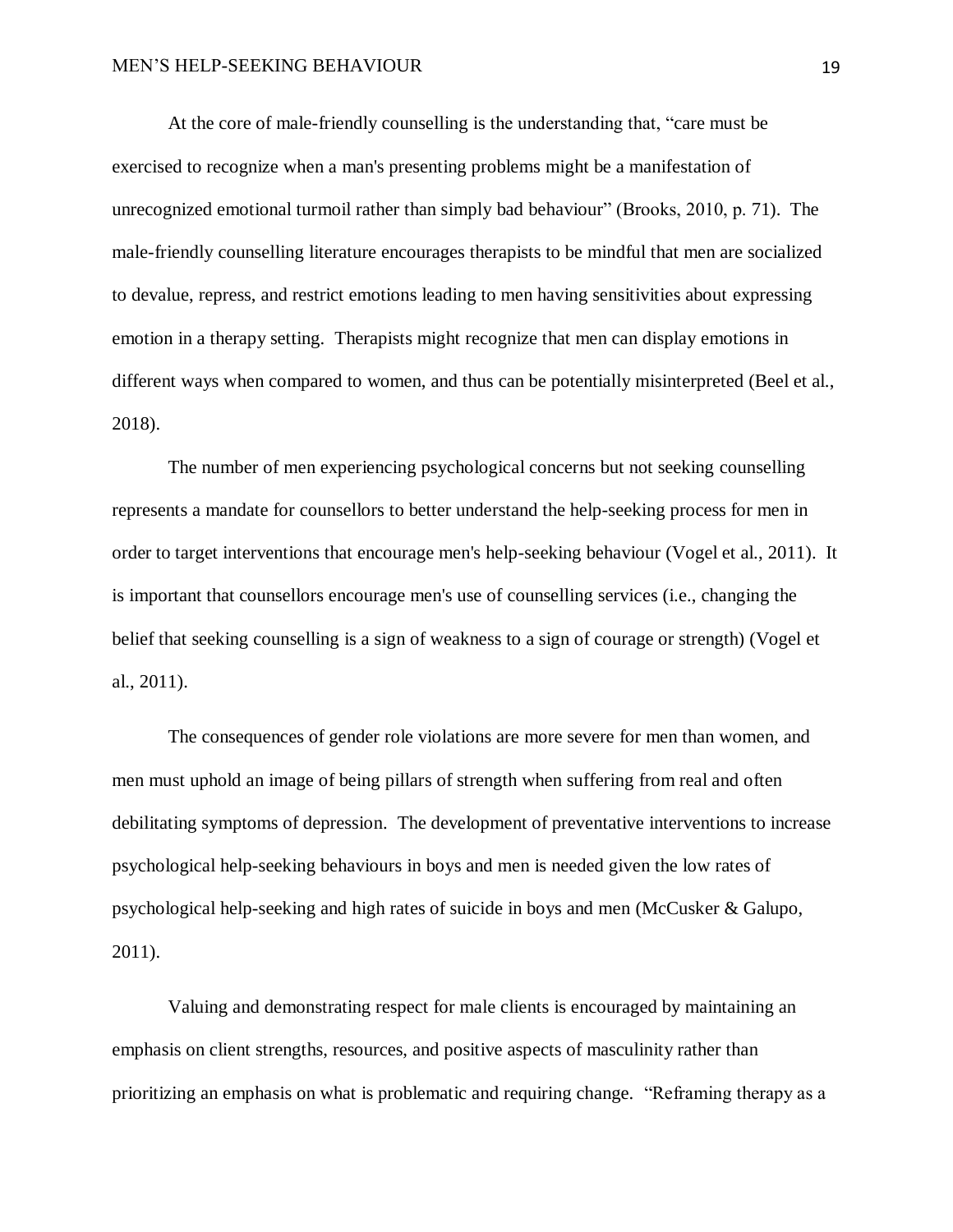place for winners, not losers, is important, as is viewing the client as heroic rather than as a victim" (Beel et al., 2018, p. 603). For example, suggesting that seeking help for a problem is simply logical. That seeking help does not imply a desire to be rescued. Rather, seeking help is a request for new information and skills which can be used to rectify one's problems. "If I go to somebody with ownership, I'm not asking to be rescued, I might be asking for some help in helping me to correct the belief or helping me remember the truth or telling me to see things differently, but I'm not going to be rescued" (Sierra et al., 2014, p. 352).

While men often frame reluctance to use health-care services due to enactments of masculinity, men's expectations of criticisms in reaction to disclosure may play a part in whether men choose to disclose issues to practitioners, how they disclose, and how long they take in doing so. Men high in gender role conflict may respond better to alternative counselling methods such as classes, workshops, and seminars that traditional one-on-one talk therapy.

There continues to be a need for alternate interventions that can be therapeutic without feeling and looking like traditional counselling (Davies et al., 2010). The use of men-only psychotherapy or support groups may be especially valuable because they offer a safe and supportive environment in which men can explore the influence of societal messages as well as learn and practice new ways of connecting with others (Raemaker & Petrie, 2019). Putting men into single session groups where they can experience counselling for a short time has been effective. Utilizing a structured, strengths-based, problem-solving approach may better facilitate their comfort in therapy (Hammer et al., 2013).

It makes sense that men's groups often place reciprocity in help giving as a centerpiece of therapeutic work. If a man belongs to a large church group in which men are encouraged to share problems with friends, family members, and the clergy, he is more likely to seek help. In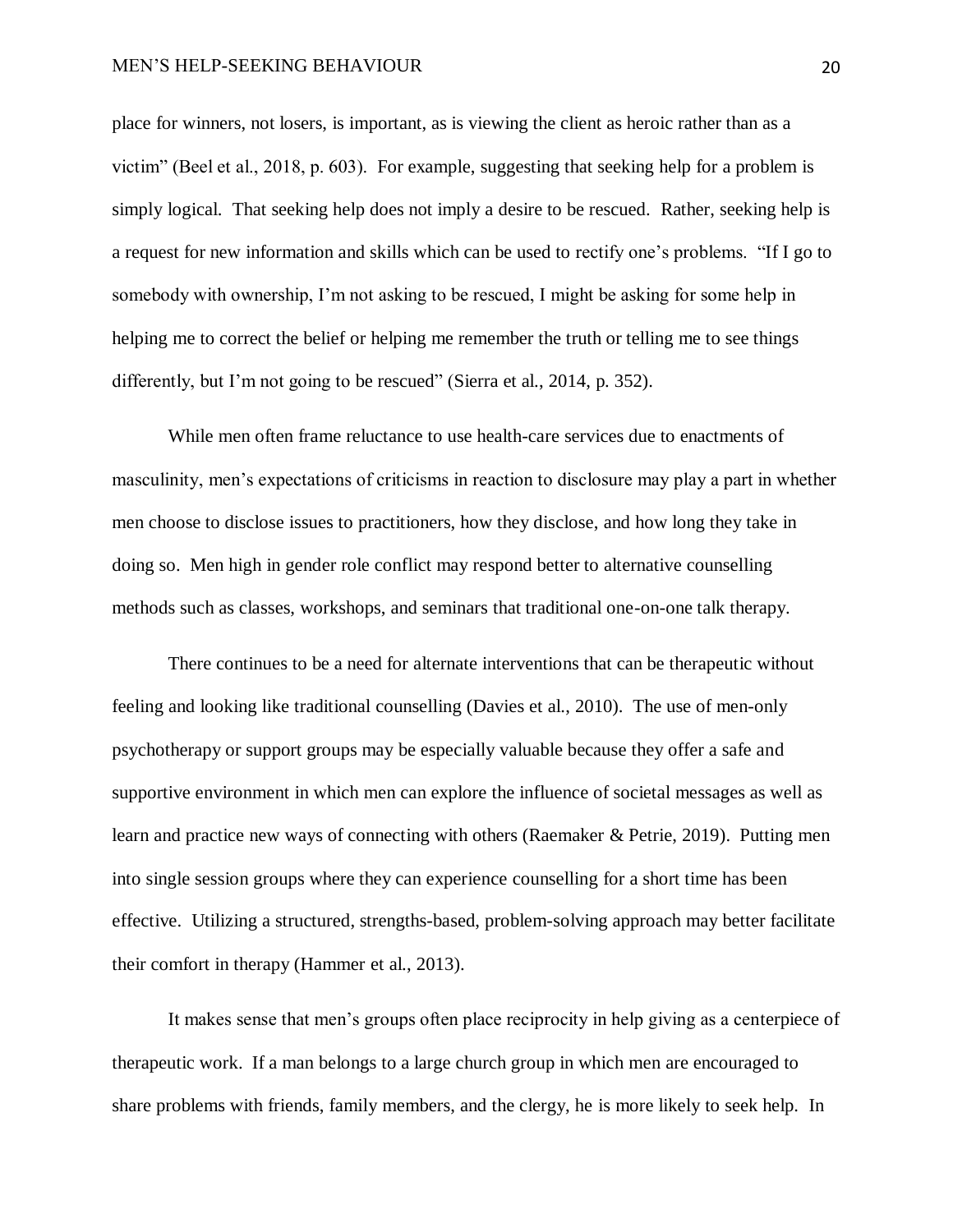this context, help-seeking is facilitated by normalizing both problems in living and the act of seeking help (Addis & Mahalik, 2003).

Help-seeking via the internet, text, or phone, given its relatively anonymous nature and increased accessibility for many, may also be a useful tool for initial help-seeking steps for men (Anstiss & Lyons, 2014). Across all strategies for normalizing problems and decreasing stigma, informational rather than confrontational strategies should elicit less resistance and may be more likely to lead men to consider counselling. Public service announcements, magazine advertisements, and psychoeducation in employee assistance, educational, and religious contexts may help challenge perceptions that problems in living are uncommon for men. (Addis & Mahalik 2003). Educational brochures targeting depressed men can be effective in reducing selfstigma and improving men's help-seeking attitudes. These materials can reach men if they are left in such places as medical waiting rooms, where men are more likely to seek initial assistance (Hammer et al., 2013).

Another approach may be to add information to websites discussing counselling that acknowledges the presence of stigma and provides information designed to counteract the negative messages associated with counselling. For example, the belief that "seeking counselling is a sign of weakness" could be redefined as evidence of strength, as it takes courage to acknowledge a problem and share it (Vogel et al., 2011).

Expectations of criticism may also play a pivotal role in whether or not men seek help for issues that are considered socially taboo, such as sexual and emotional health or those linked with feminine worlds. Future research across other domains would help provide insight into potential challenges faced by men and the complex negotiations and performances they may have to engage in when seeking help (Anstiss & Lyons, 2014).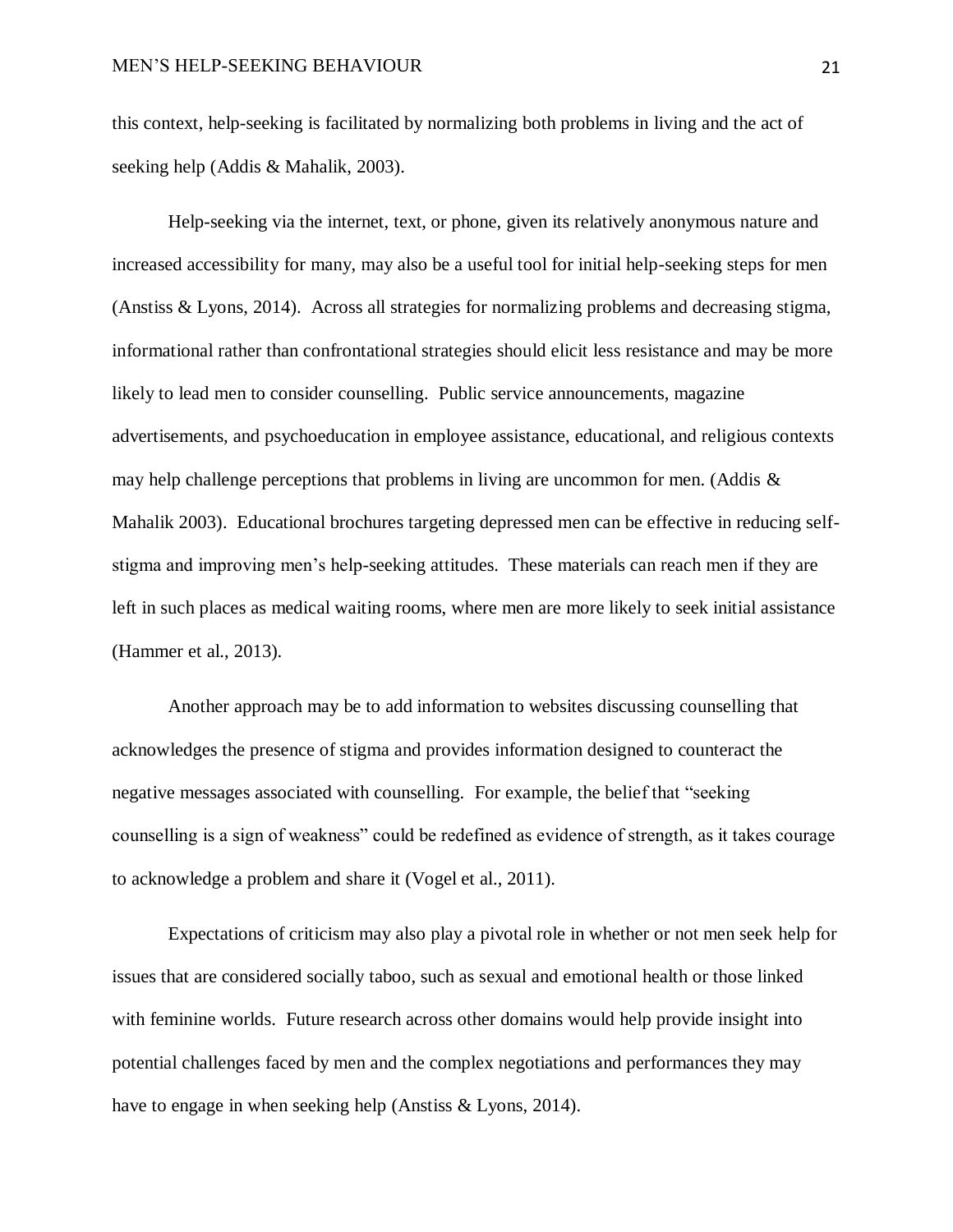In a symposium on psychotherapy with men at the 112th meeting of the American Psychological Association, researchers and clinicians suggested that men in therapy might respond better to seeing therapy as building emotional skills over repairing emotional deficits (McKelly & Rochlen, 2007).

Although many of the findings are promising, these studies used conventional interventions like therapy and support groups that are arguably inconsistent with traditional masculine ideology. A new direction for the psychology of men is to create positive paradigms of healthy masculinity, positive masculinity is about changing the dialogue to emphasize the benefits men may achieve by transcending their sexist socialization (O'Neil, 2013).

Specifically, men holding more traditional conceptions of masculinity may have strengths in such areas as problem solving, logical thinking, and assertiveness that are important skills for living and may be especially beneficial in times of crisis (Levant et al., 2013). Examples of how these positive aspects of more traditional masculine ideologies may be manifested include the ability to remain calm and problem-focused in times of crisis, to subsume personal needs to the greater duty of protecting, and to provide for one's family or country through personal sacrifice (Mahalik et al., 2003).

Coaching may be one important component in a larger conceptual model aimed at better addressing men's help-seeking attitudes and behaviours. If men are comfortable expressing themselves to other men they may be more willing to choose a 'masculinized' help-seeking label such as coaching rather than the more 'feminized' label of therapy. Coaching, even when focused on early childhood experiences, does not carry this stigma and thus arouses less resistance in men. Athletes use coaches for the specific purpose of overcoming weaknesses. Perhaps the reduced stigma of a coaching relationship might appeal to men currently resisting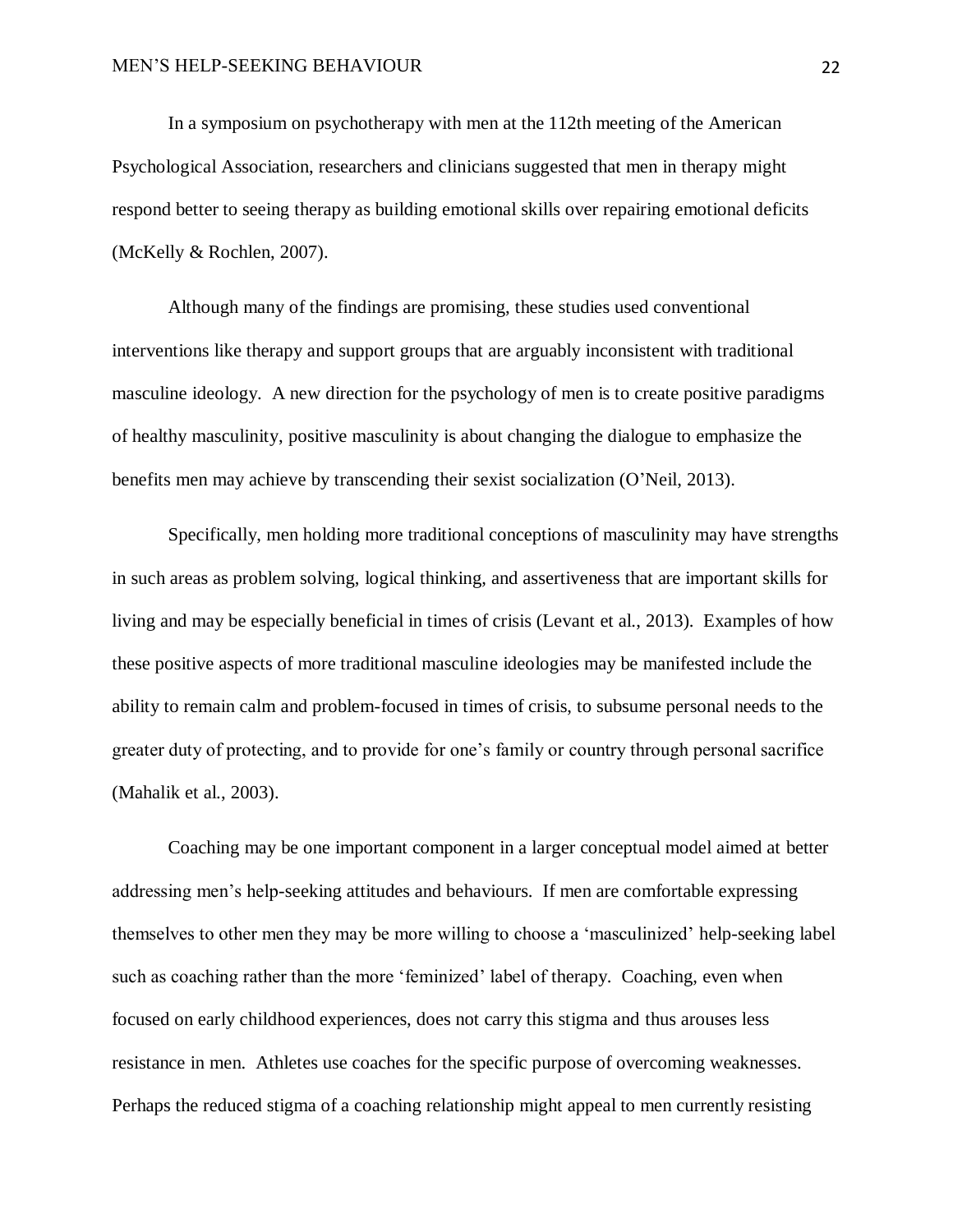other forms of professional help. Fundamental to the coaching process is setting goals to solve problems in a client's personal or work life, addressing traditional men's goal orientation and preference for active problem-solving. One of the key characteristics of coaching is that the agenda always comes from the client ensuring that a level of independence is still present in the relationship.

As well, coaching may be seen as based on a more collegial relationship between coach and client than that between therapist and client. In dealing with the issue of expressing closeness with other men, it is possible that expectations around coaching relationships differ from those of therapy. This seems an important barrier to overcome, whether through coaching or other alternative models of professional help.

A coach's job is to help clients articulate their goals and help them achieve a desired outcome. Clients reported acquiring new skills, abilities, and perspectives such as improved relationships, a more flexible range of behaviours, greater self-confidence, and more sensitivity to communication issues with others. Given that coaching is often success-oriented and competitive in nature, it may be a better approach for men with high needs of success, power, and competition where the culture of therapy may not easily fit into the culture associated with traditional masculine roles and values.

Central goals of coaching often are on building skills (e.g., listening, communication, interpersonal skills) and sustained behaviour change. More specifically, individuals in a coaching relationship are expected to learn new perspectives on personal challenges and opportunities, enhanced thinking and decision-making skills, improved interpersonal effectiveness, and increased confidence in work and life roles (McKelly & Rochlen, 2007).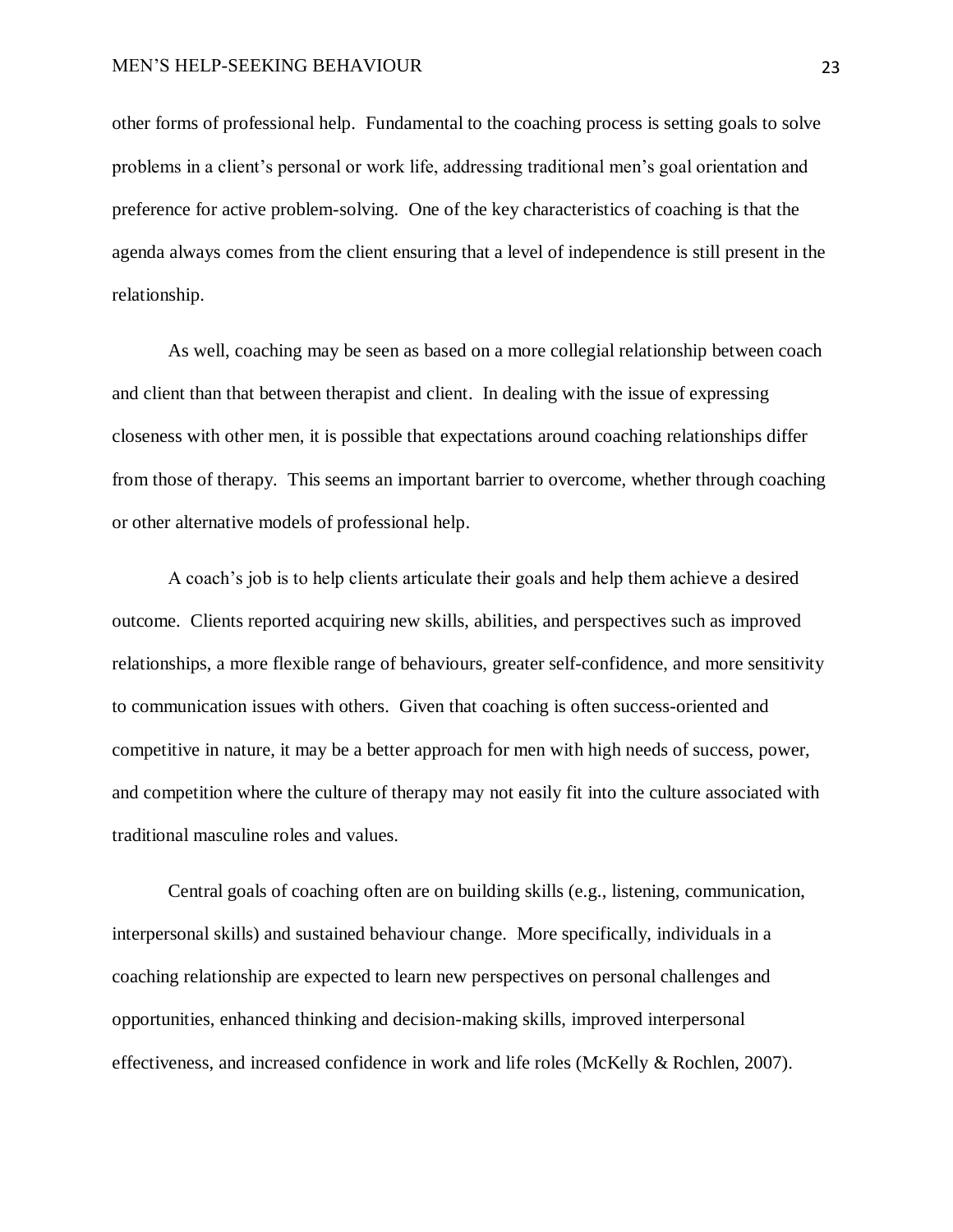# <span id="page-23-0"></span>**Positive Steps – "Real Men, Real Depression"**

While important ideas and approaches to identifying male depression and encouraging men to seek help for it have emerged few have been as successful as the National Institute of Mental Health's (NIMH) "Real Men, Real Depression" (RMRD) campaign.

Mounted in the United States between 2003-05, RMRD sought to raise public awareness about depression among men and to address the fact "men are less likely than women to recognize, acknowledge, and seek treatment for their depression" (Berger et al., 2013, p. 434). The RMRD campaign explained, instead of acknowledging their feelings, asking for help, or seeking appropriate treatment, men "may turn to alcohol or drugs when they are depressed, or become frustrated, discouraged, angry, irritable and, sometimes, violently abusive" (Rochlen et al., 2005, p. 189).

The RMRD campaign utilized radio, billboard, television, and brochure formats, and featured several unique strategies that endeavoured to decrease social stigma and encourage men to seek help. These strategies included the presentation of first-person testimonials, actively challenging men to seek help, and acknowledging alternative symptoms of depression (Rochlen & Hoyer, 2005).

Real Men Real Depression attempted to sever the connection between mental health treatment seeking and femininity in three ways. It featured hypermasculine participants, it acknowledged the gendered dynamics of men's reluctance to seek help, and it associated helpseeking with traditionally masculine norms and values (Rochlen et al., 2005). Real Men Real Depression directly addressed men's self-stigma by normalizing and providing information about mental health issues and reframing the act of seeking help as courageous and proactive (Hammer et al., 2013).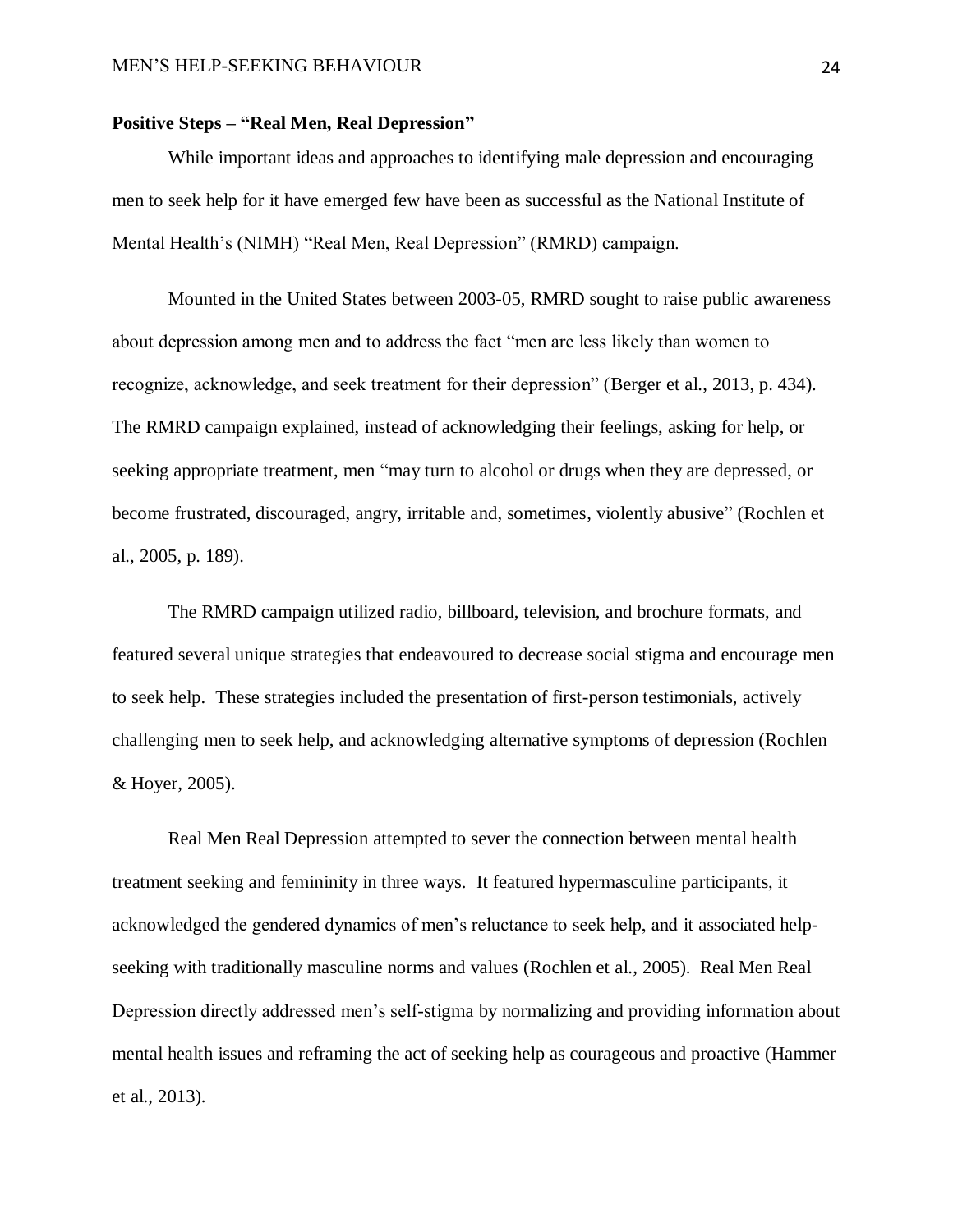Despite the understanding of men's experience with depression, few such efforts have been made to reach men or in fact the larger public with this information*.* Real Men Real Depression represented the first large-scale public outreach program to promote the notion that depression may be felt, described, and exhibited differently by men. Also, it served to help physicians to recognize symptoms of male depression. While these health care providers were an important target for the campaign the main audience were men themselves (Berger et al., 2013).

It was hoped by NIMH that a campaign driven by the narratives of actual men with depression would augment the limited data that currently support the condition (Rochlen et al., 2005). While RMRD's reliance on first-person testimony stands out as a particularly noteworthy strategy, a second and perhaps equally critical feature of the campaign was its utilization of a broad array of media and communication modalities. These include printed brochures, TV and radio ads, and the internet (Rochlen et al., 2005). As well, a pamphlet was widely distributed. The trifold pamphlet described the symptoms of male-based depression, presented quotations from men who had been diagnosed with and treated for depression, and directed readers to talk with their doctors or contact the NIMH for more information. The pamphlet also introduced the campaign's primary slogan, "It takes courage to ask for help. These men did" (Rochlen et al., 2005, p. 188). According to NIMH, the campaign surpassed expectations for dissemination and visibility. The RMRD public service announcements on television "reached 34 million people, with another 8 million visitors to the website" (Rochlen et al., 2005, p. 186).

Stereotypes about masculinity and ethnic identity were cited as factors that make it difficult for the men to seek help. For example, college student Rodolfo Palma-Lulio remarked in one of the advertisements, "Being Latino makes it harder, because there's this silence over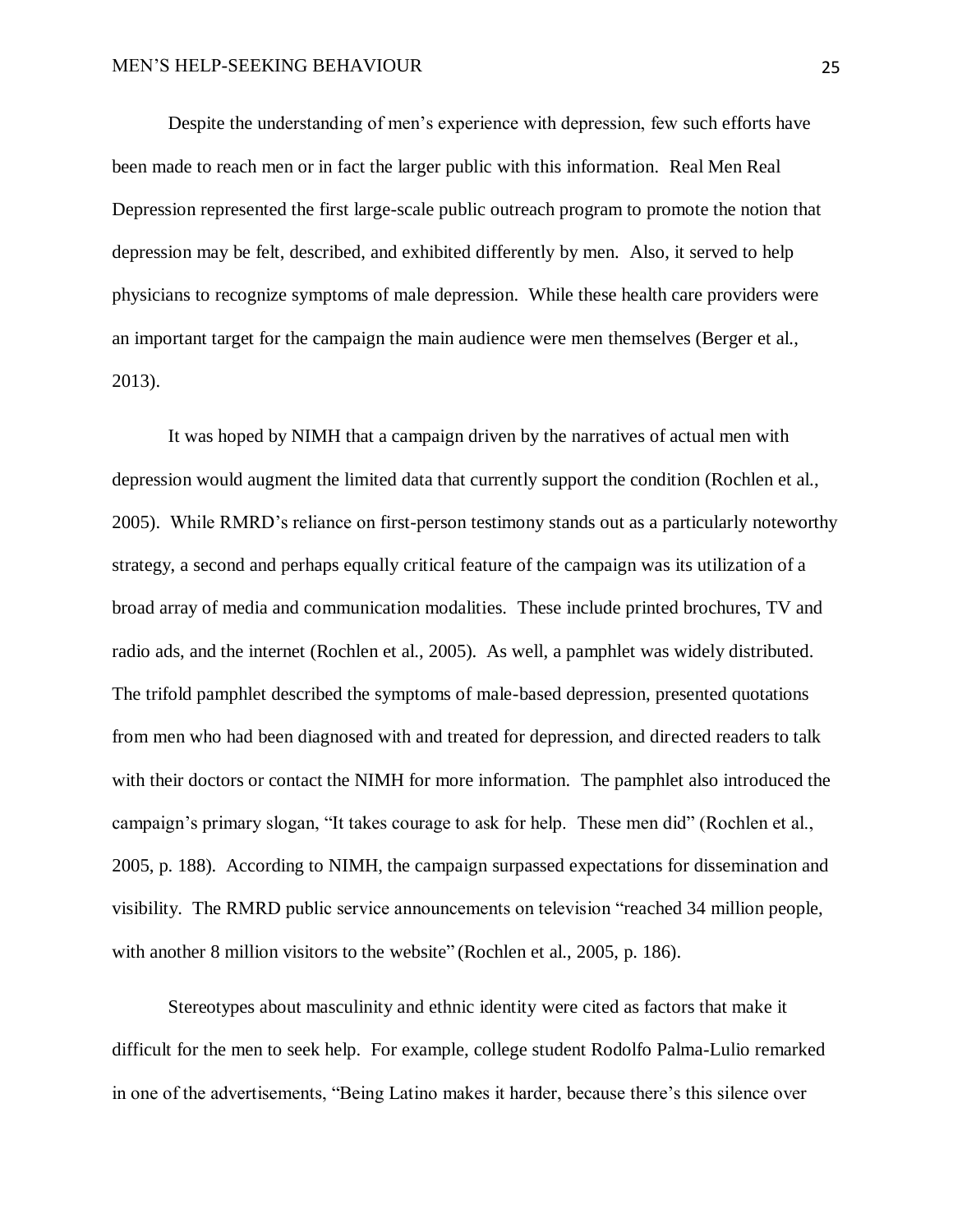things." Jimmy Brown, a firefighter, comments on the role of gender in obscuring awareness of his own depression: "I'm this big, tough fireman. I'm supposed to be able to deal with anything" (Rochlen et al., 2005, p. 188).

These models promoted the idea that many men experience symptoms of depression in a qualitatively different manner from women, which may not be captured in traditional depression assessments. In addition to endorsing male-based depression as a concept, the materials also gave information about the symptoms thought to characterize the disorder - substance abuse; somatic forms of distress like headaches, digestive disorders, and chronic pain; risk-taking behaviours; severe social isolation; aggression and violence; sexual misconduct and promiscuity; as well as overwork (Rochlen et al., 2005).

The repeated phrase, "It takes courage to ask for help," conveys a spirit of challenge and confrontation and invokes a masculine ethic of competition in order to motivate men to obtain treatment for depression. By advancing this connection between help-seeking and competitive striving, RMRD devised an alternative model of help-seeking that is characterized by traditionally masculine qualities, including courage, strength, and purposeful action (Rochlen et al., 2005).

### **Chapter 3: Methodology**

<span id="page-25-0"></span>This study utilized an online, self-report survey designed to gather firsthand knowledge from men about their attitudes towards help-seeking generally and specifically in relation to mental health services. This section will describe the design of this study, the survey used, and how and where the survey was implemented. Participants, recruitment process and data analysis will also be detailed.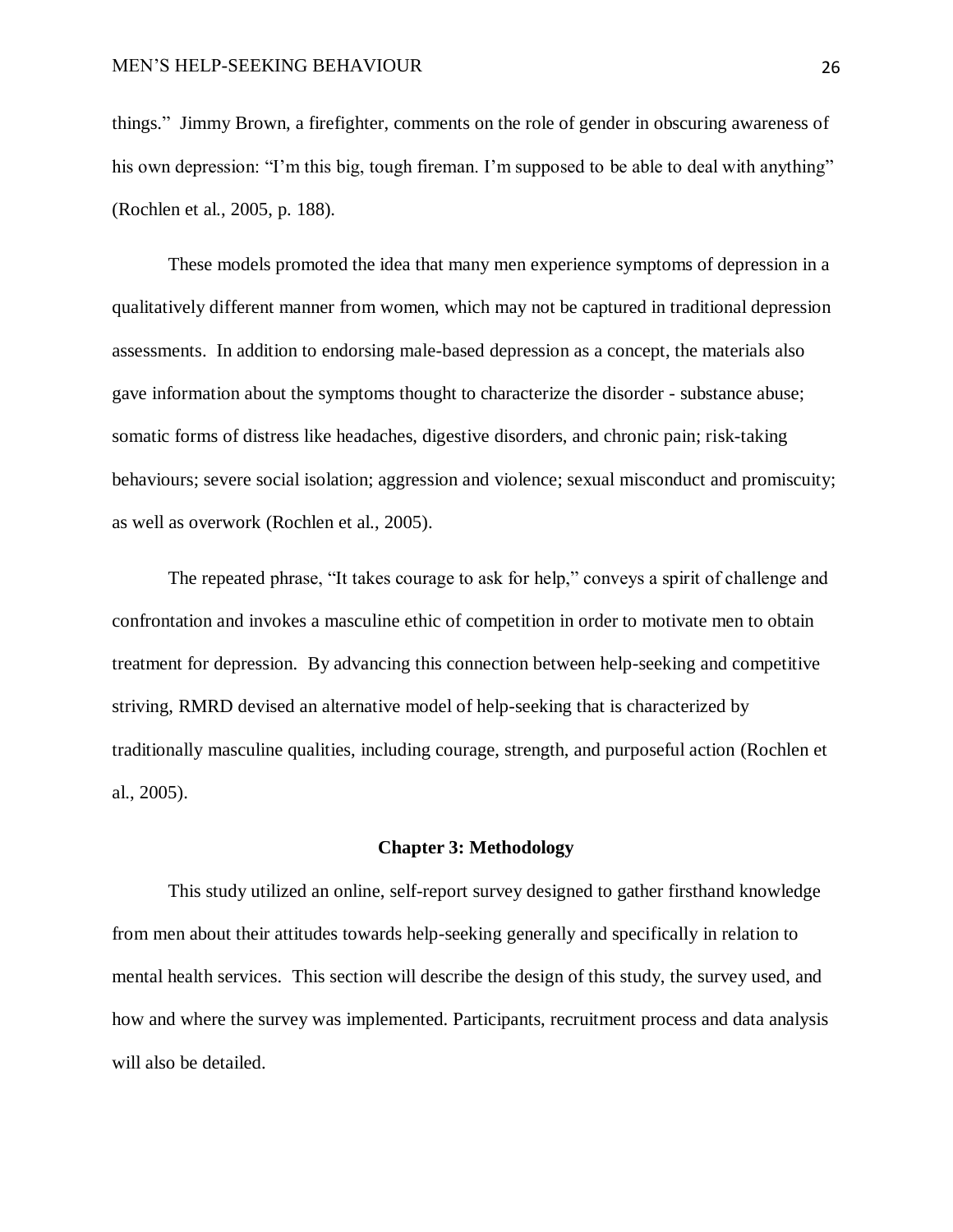### <span id="page-26-0"></span>**Design and Approach**

An online survey was chosen for this research project as online self-report surveys have been shown, if conducted properly, to have significant advantages over other formats (Evans & and Mathur, 2005). Online surveys have many strengths including reach, convenience, and speed and timeliness (Evans & and Mathur, 2005). As well, they are neutral in that there is no influence from an interviewer or the potential for a perceived power imbalance between interviewer and subject. However, the lack of an interviewer and the subsequent lack of potential to ask follow-up questions removes the ability to explore in more depth respondent's answers.

As there are questions which ask for a degree of introspection and disclosure, by guaranteeing anonymity it was hoped that the responses would be candid. Given the sensitivity of the subject matter, this was seen as a particularly valuable quality of such an online survey

# <span id="page-26-1"></span>**Survey Design**

The survey, titled "Men's Help-Seeking Behaviour" (Appendix A) was created by the researcher. The survey contains 14 questions. It includes both Likert-type questions, asking men their feelings towards help-seeking, as well as open-ended questions around what might make counselling more acceptable to men. The survey was reviewed and approved for use by the researcher's thesis supervisor and by City University of Seattle's Institutional Review Board.

The survey was posted online via host Survey Monkey. The survey was available for four weeks. After this time, the survey and account were deleted from the host and raw data was transferred to an encrypted file on a password protected personal computer.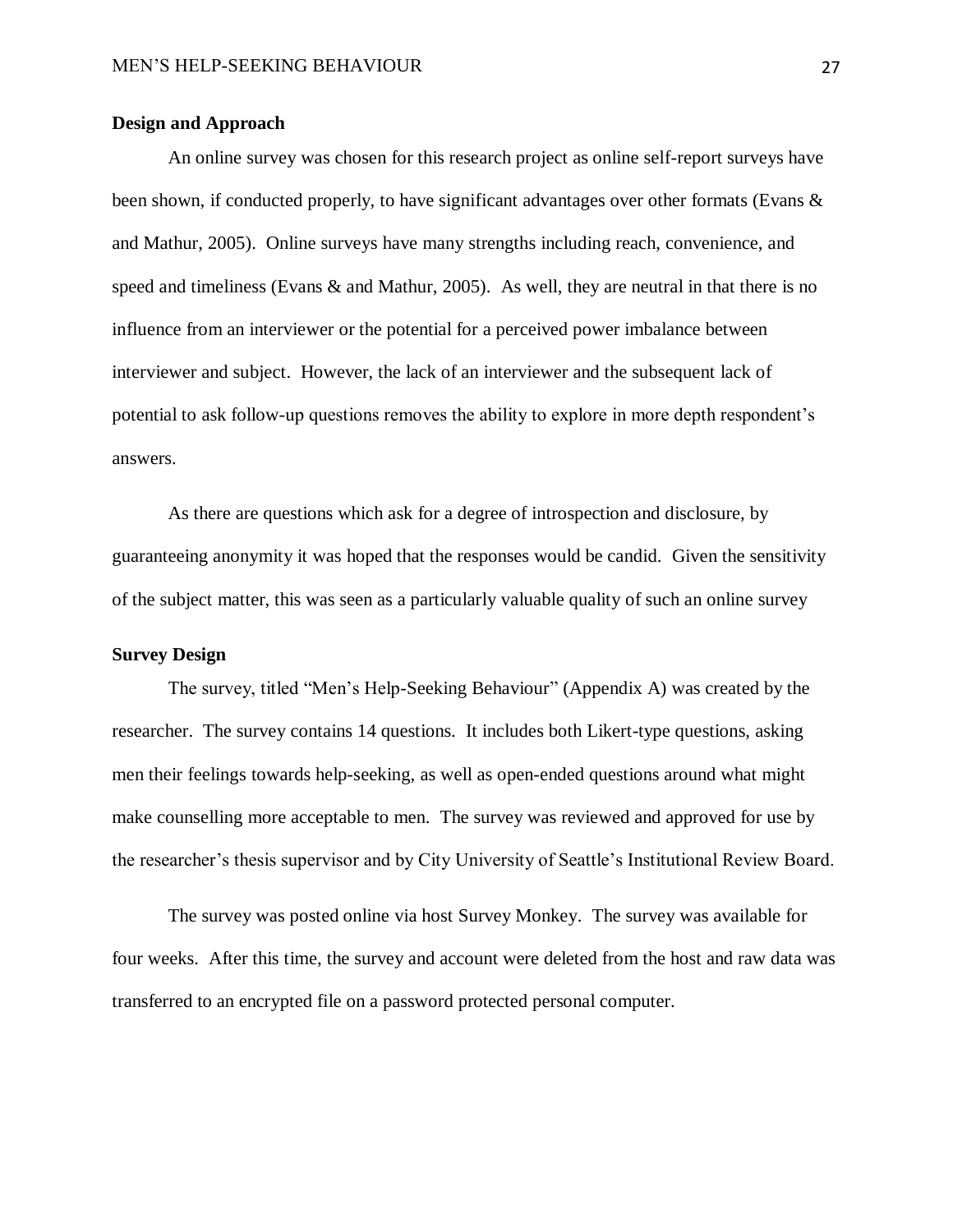#### <span id="page-27-0"></span>**Data Analysis**

It was hoped that the open-ended questions would encourage qualitative answers. For example, question 13 asks, "What do you think might hold men back from counselling?" By framing the questions in this way, it was hoped that there would be a decrease in the pressure men might feel to disclose their personal shortcomings, and instead encourage them to offer possible solutions.

Qualitative answers to these open-ended questions were categorized into themes by the researcher. For example, responses to question 13, "What do you think might hold men back from counselling?" were broken down into categories like "fear of being seen as weak." This category would be tallied if a respondent's answer contained a comment suggesting that men attending counselling would be displaying weakness.

Responses from Likert scale questions are presented in bar graphs.

#### <span id="page-27-1"></span>**Participants**

Seventy-eight men aged eighteen and over completed the online survey. Participants were recruited via a public Facebook post which included a recruitment letter approved by the Institutional Review Board (See Appendix B for recruitment letter).

A link to the survey was included at the bottom of the recruitment letter. To participate, individuals clicked on the link and were taken to the survey which was hosted by Survey Monkey. Question one of the survey contained the "CityU Research Participant Informed Consent for On-line Surveys and Internet Data Collection." Respondents had the opportunity to "agree" and continue to the rest of the survey, or "disagree" and be directed to the end of the survey, thanking them for their participation. In question two respondents were asked to identify which age group they belonged to.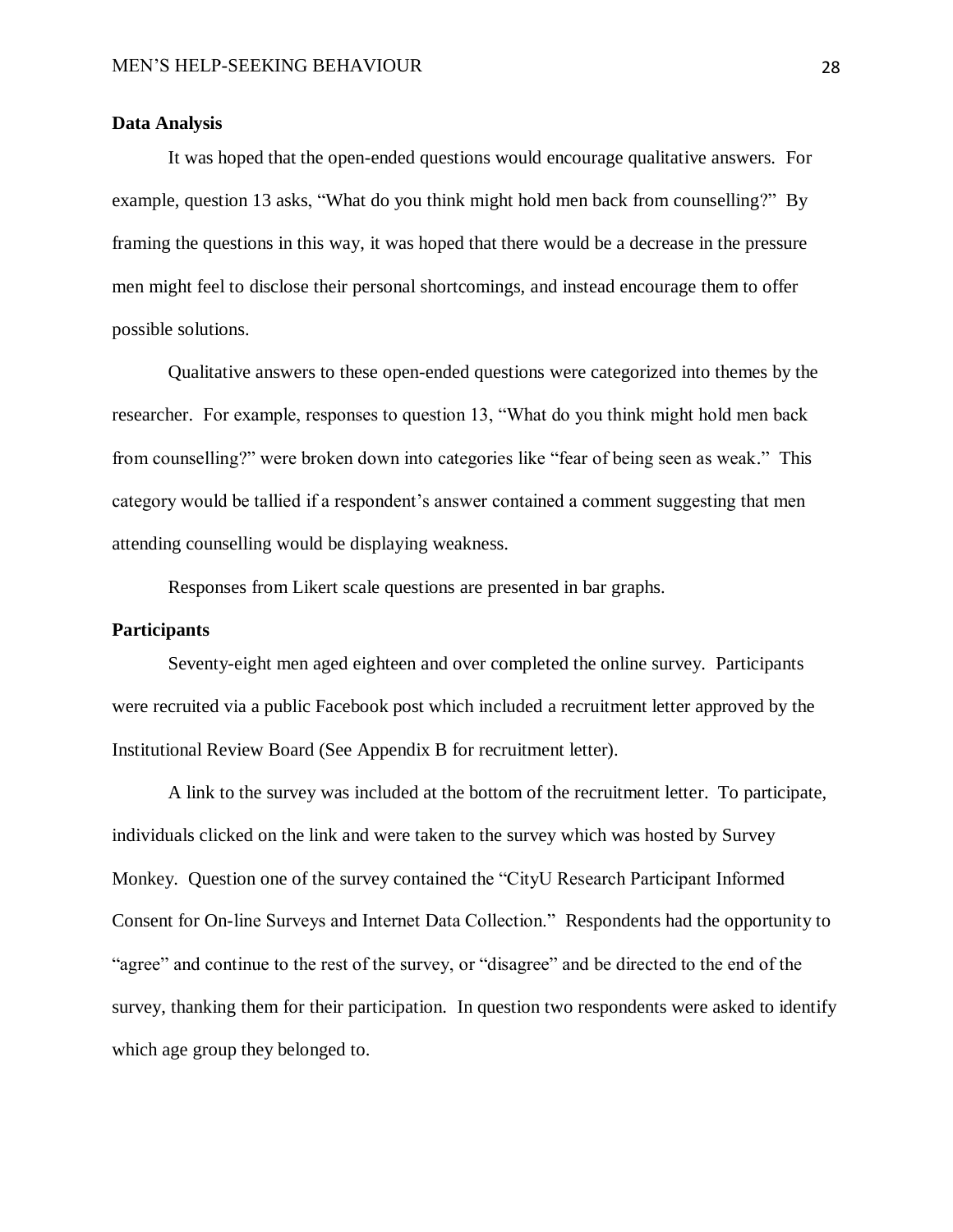# **Chapter 4: Results**

<span id="page-28-0"></span>Responses to the survey can be found in Appendix C. Responses to the Likert questions on the survey seem to confirm that many men are still uncomfortable asking for help. To the question "It bothers me when I have to ask for help" 56 % of those surveyed either agreed or strongly agreed:





To the question "I ask for help when I am feeling sad" 51% disagreed or strongly disagreed:



### Q3 I ask for help when I am feeling sad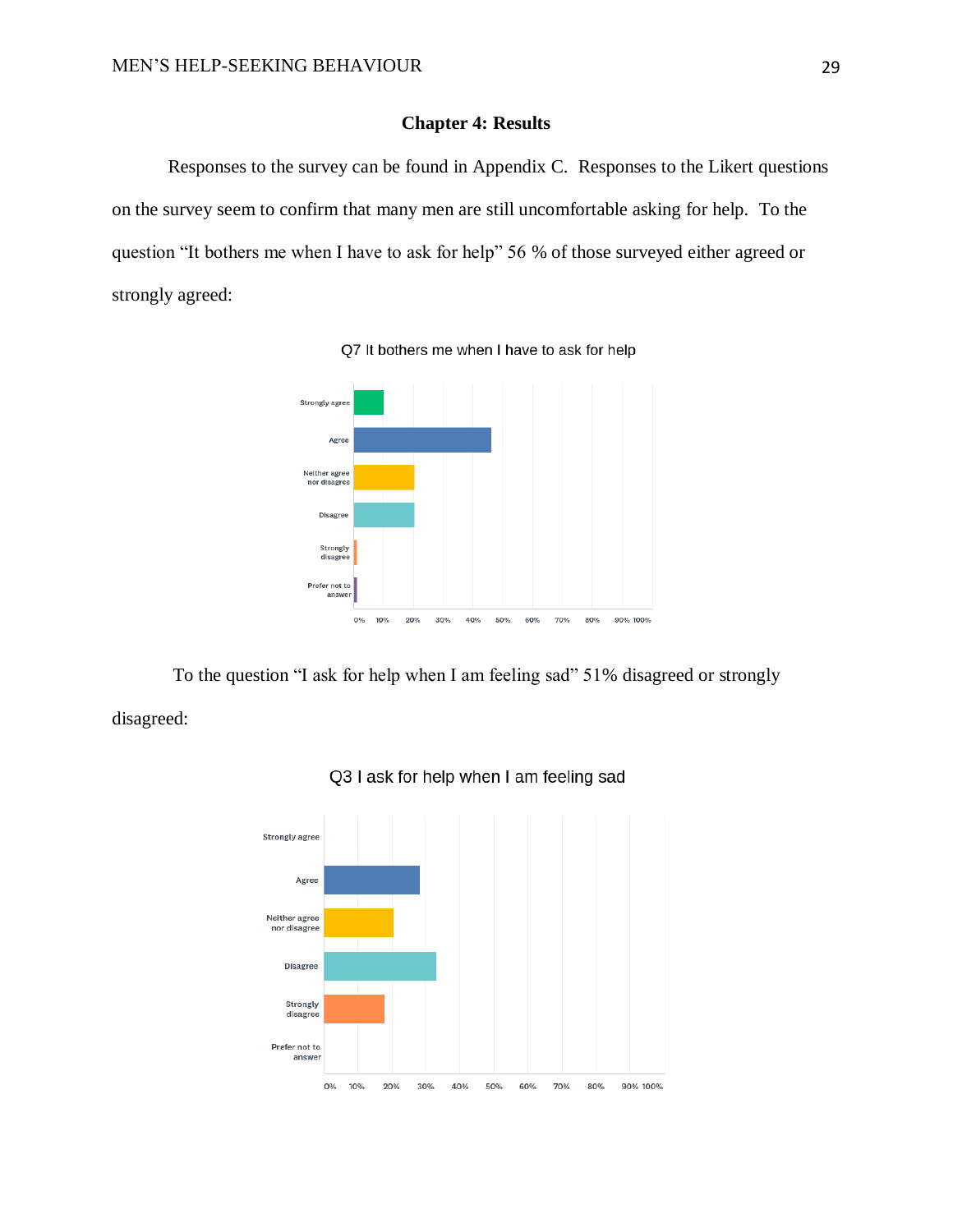and to "I ask for help when I need it" 26 % disagreed or strongly disagreed:



Q4 I ask for help when I need it

For the open ended questions, qualitative responses were reviewed and broken down into common themes:

Question 13

| What do you think might hold men back from seeking counselling? |                        |                           |
|-----------------------------------------------------------------|------------------------|---------------------------|
| <u>Responses</u>                                                | Number of<br>Responses | Percent of<br>Respondents |
| Fear of being seen as weak                                      | 23                     | 29.49                     |
| Fear of being labelled as mentally ill                          | 15                     | 19.23                     |
| Fear of negative response to seeking counselling                | 14                     | 17.95                     |
| Shame at receiving counselling                                  | 13                     | 16.67                     |
| Cost of counselling                                             | 13                     | 16.67                     |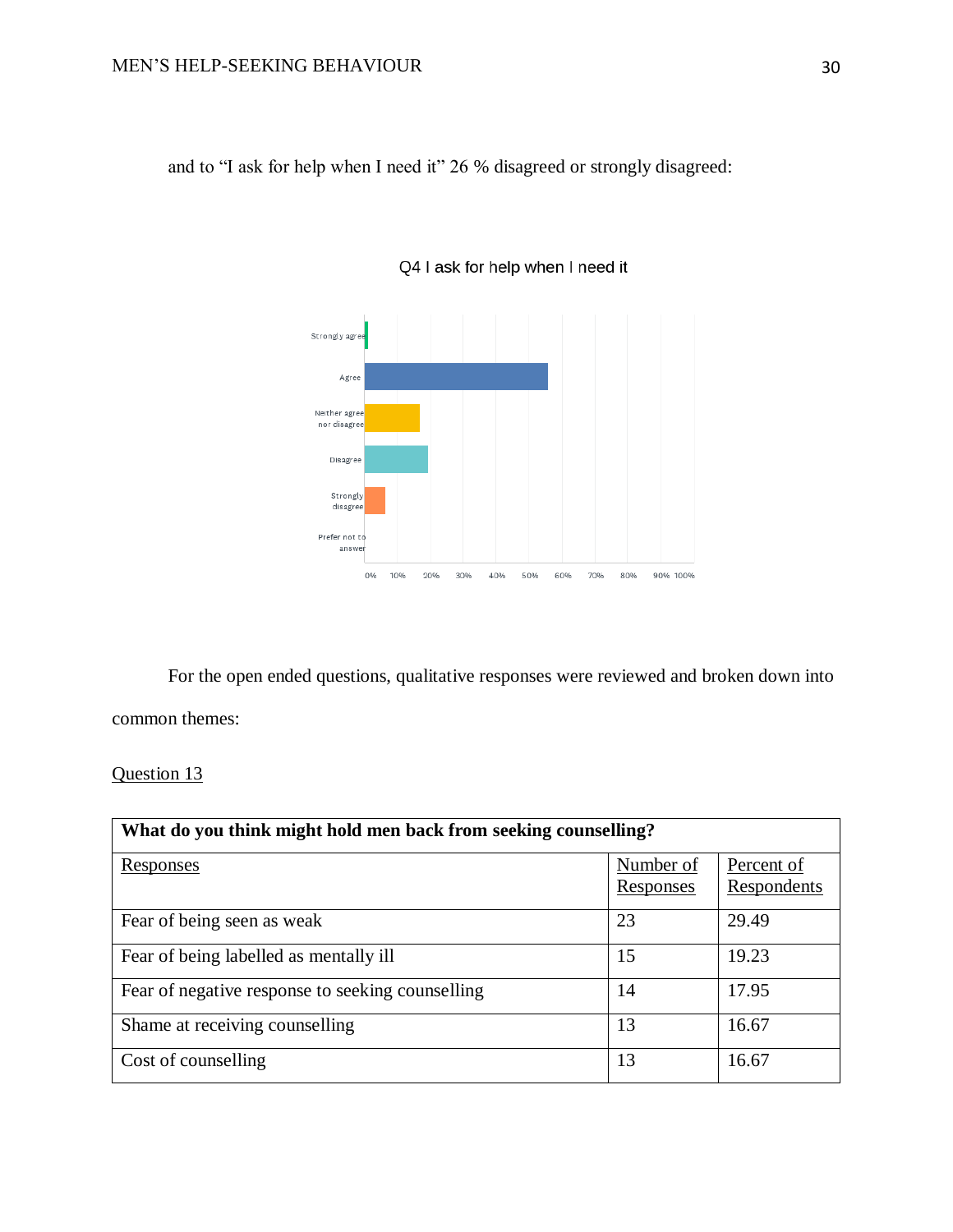# MEN'S HELP-SEEKING BEHAVIOUR 31

# Question 13 – Selected Quotes:

"Most men think counselling is a way to show weakness."

"Counselling often is perceived as voodoo, or hit-and-miss, or crankish."

"Being too proud and ashamed."

"Pride and being judged by others."

"Social constructs. We are told not to cry by our parents."

"The cost and difficulty in finding a good counsellor."

"Younger generations seem to be much more open to discussing problems."

"Taught to be self-sufficient from an early age."

"Traditional values about being a strong male."

"The feeling that counselling is more of a women's thing."

"Fear of being labeled mentally ill."

"Ego. Embarrassment."

"Getting labeled as having issues".

### Question 14

| What do you think would make counselling a more popular option for men?                                        |                               |                           |
|----------------------------------------------------------------------------------------------------------------|-------------------------------|---------------------------|
| <b>Responses</b>                                                                                               | Number of<br><b>Responses</b> | Percent of<br>Respondents |
| More information about it, greater awareness of benefits,<br>promotion, advertising, demystifying, marketing   | 17                            | 25                        |
| Funding to support it, affordability                                                                           | 11                            | 16.17                     |
| More men to share their stories, camaraderie, men share<br>benefits of counselling, normalize it, testimonials | 8                             | 11.76                     |
| Accessibility, availability, phone or online counselling                                                       | 6                             | 8.82                      |
| Integrate it into school curricula                                                                             | 5                             | 7.35                      |
| More skilled male counsellors                                                                                  | 5                             | 7.35                      |
| Make counselling more outcome-focused, results-based                                                           | 5                             | 7.35                      |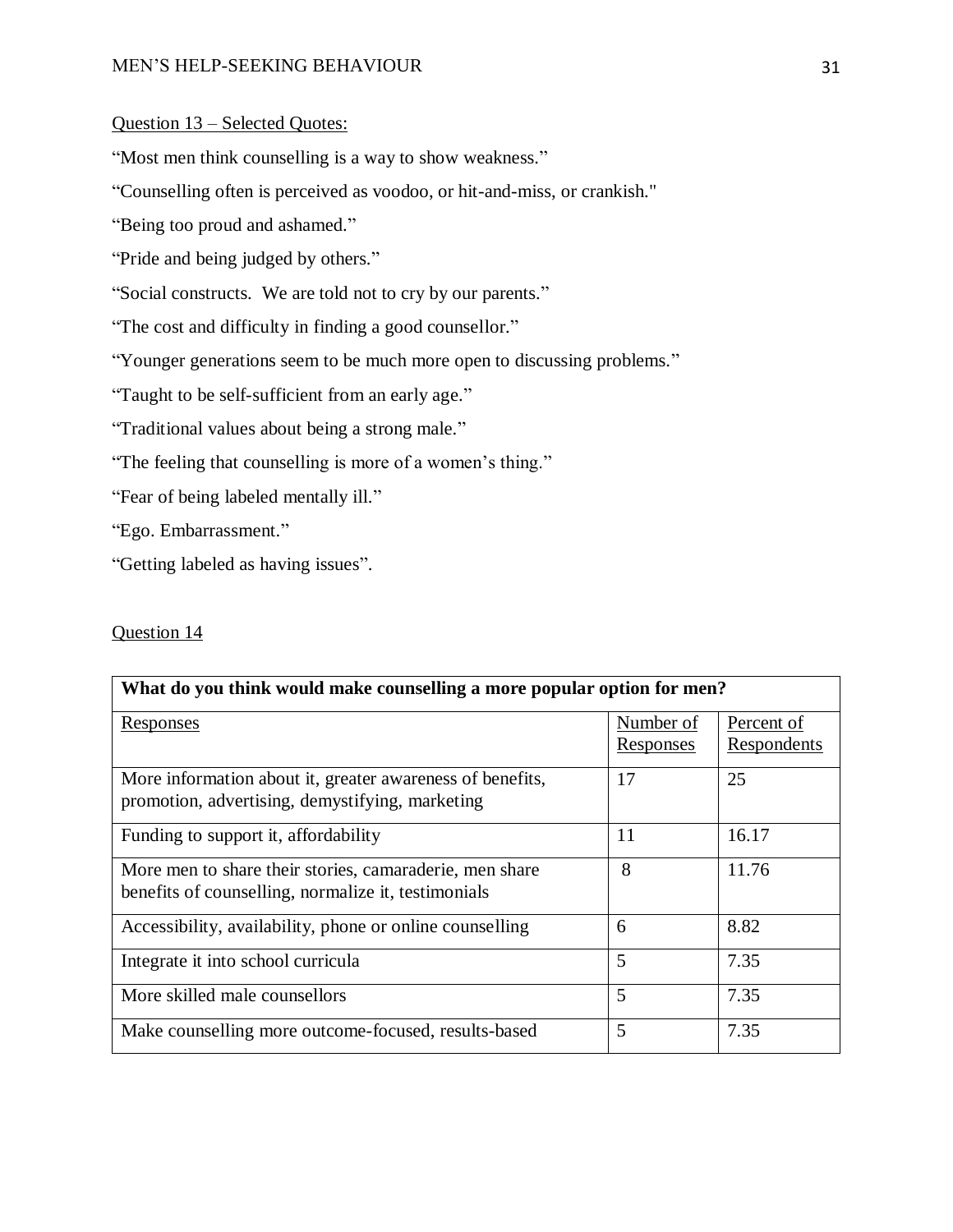#### MEN'S HELP-SEEKING BEHAVIOUR 32

### Question 14 – Selected Quotes:

"Apps like Babylon which connect you with a doctor from your phone."

"Informing about where and how to get the help and making it more socially acceptable."

"An attitude of camaraderie around getting help."

"Creating awareness among men that seeking help is not a sign of weakness."

"There should be awareness raising in schools, workplaces, and social institutions. If people were regularly exposed to counselling as part of their day-to-day experiences."

"Lower costs, more government funded programs."

"Maybe a good advertising campaign. Information about how counselling is used by and can help men. More role models and public figures admitting they have sought help and counselling. Someone respected saying, 'It worked for me.'"

"Counselling fairs/panels, counsellors discussing their methods and approaches."

"There is a need for more skilled and pragmatic male counsellors."

"Despite the good work and successes of feminist gender awareness, sensitivity towards male problems are skewed by implications and to some degree, inference taking regarding men being the cause of most societal problems."

"Differentiate between men being the problem and men having problems."

<span id="page-31-0"></span>"Change the vocabulary e.g. consultations rather than counselling."

#### **Chapter 5: Discussion**

The purpose of this study was to gather first-hand information from men regarding their

attitude towards help-seeking in general and in particular towards help-seeking for mental health

issues. The researcher was looking to confirm the hypothesis that men were generally reluctant

to seek help and in particular to seek help with personal issues.

Responses around reluctance to seek help seem to suggest agreement with much of the existing literature which might be summarized in the statement "Men have internalized messages regarding dominant masculine behaviour and may evaluate help-seeking as a failure to live up to those internalized standards of masculinity" (Vogel et al., 2013, p. 15).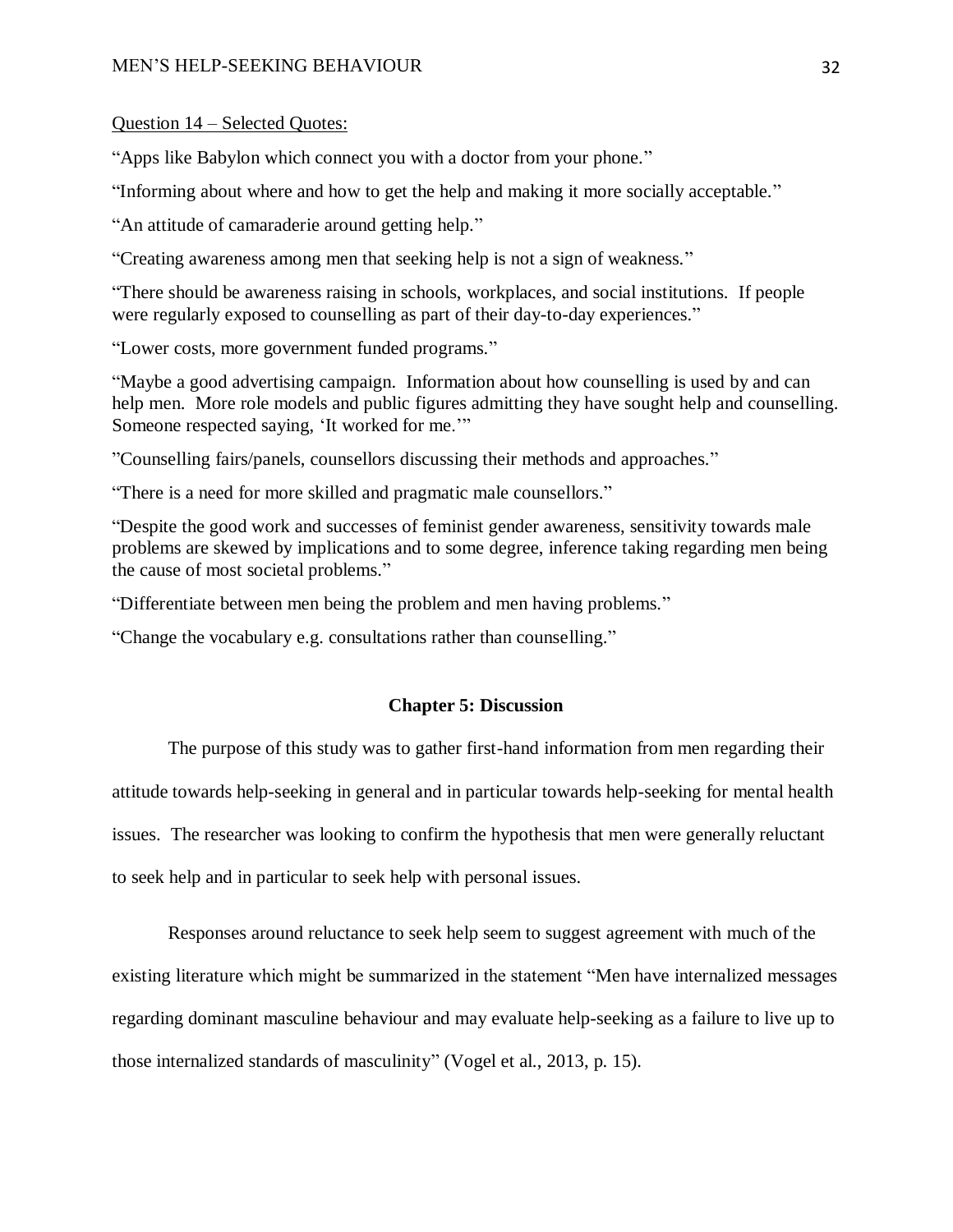When queried whether they asked for help when they are feeling sad, more than half said no.





I feel that this is a particularly instructive finding. The American Psychiatric Association (2020), in an article titled *What is Depression*, gives as the first symptom of depression "Feeling sad or having a depressed mood." In other words, even when men acknowledge that they are experiencing emotional discomfort, less than half surveyed said that they were willing to seek help for it. The result of untreated male depression can be reasonably linked to the Government of Canada (2020) figures which show men's suicide rates as three times higher than that of women with women seeking help for depression at twice the rate men do.

One promising note is that results from the survey suggest that younger men are shifting away from the traditional masculinity towards a place where they are willing to accept help: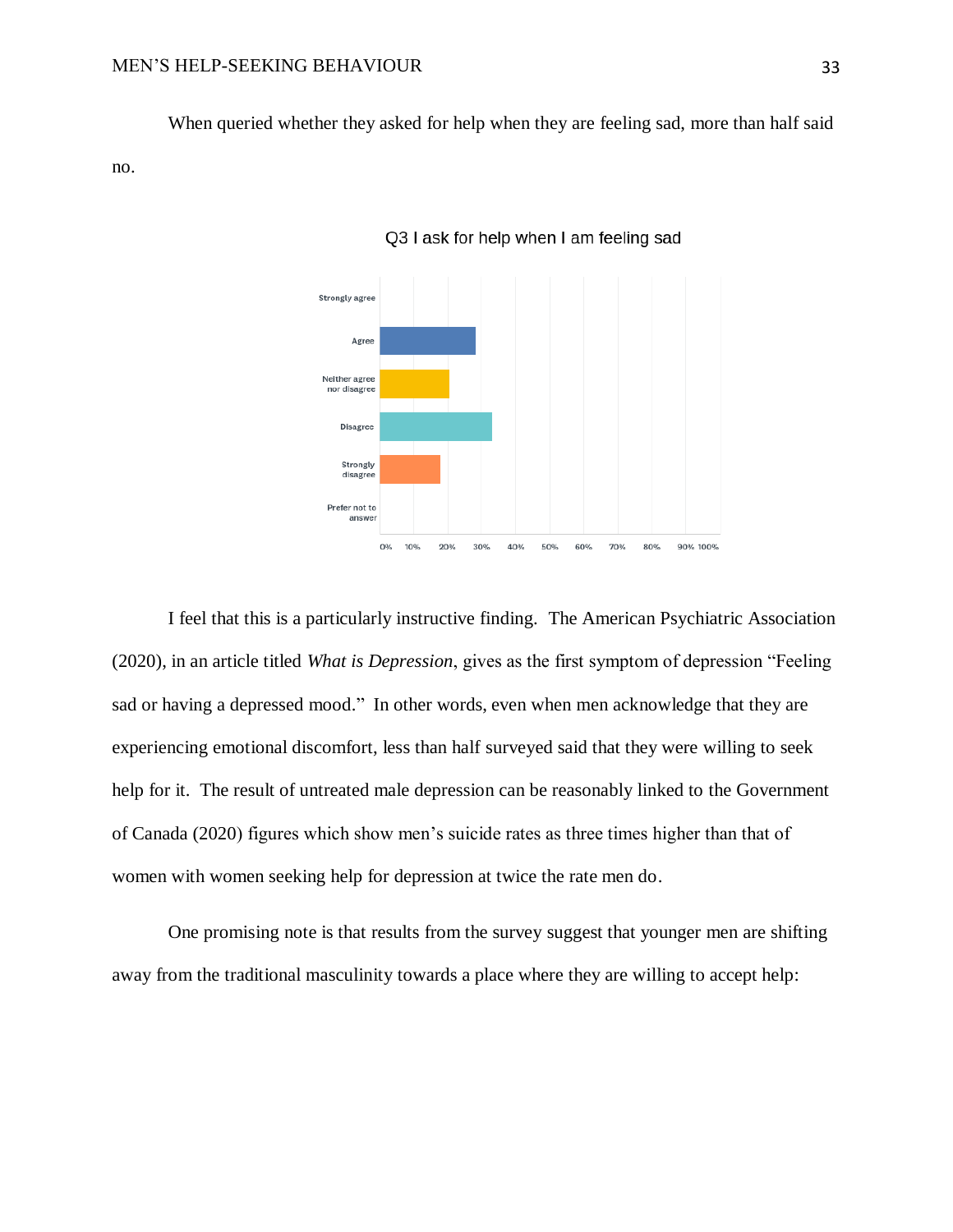

Q7 It bothers me when I have to ask for help

Although this was an admittedly small sample of younger men, they identified that it bothered them less to have to ask for help. As one younger respondent stated, "I believe society as a whole is moving towards being more accepting and open to sharing feelings and seeking help when appropriate." This points towards a healthier model of masculinity being encouraged in young men.

As well, responses to this question show men over the age of 60 were more open to help than men between the ages of 31 and 60. This may be due to a change in social-role expectations towards a more nurturing "grandfather" model and that "the process of growing old does not necessary imply loss of value on the part of men, but a reconstruction of their masculine identity" (Lucea, 2017, p. 40).

However, men surveyed who were between the ages of 31-40 were uncomfortable asking for help and those between the ages of 41 and 60 were even more reluctant. One middle-aged respondent offered, "We think we can fix our own problems, and that going to counselling is a sign of weakness."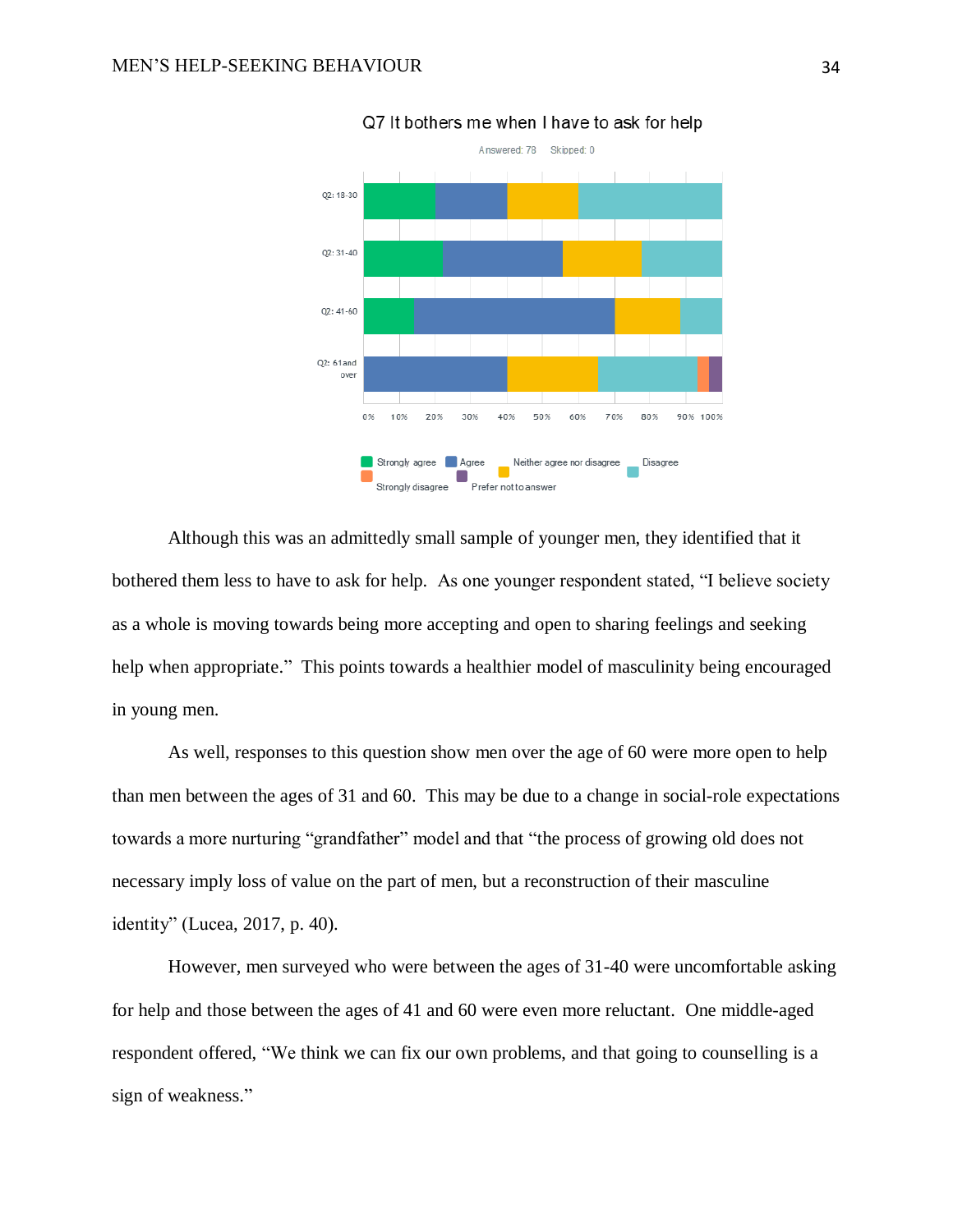The responses to the open-ended questions pointed towards possible ways of changing this mindset. When asked what they thought would make counselling a more popular option, men identified a lack of information about it as the primary issue. A number of responses pointed to the benefits of seeing men, particularly traditional men, share their stories about the challenges they faced and the benefits of counselling. As one respondent suggested, "we need more role models and public figures admitting they have sought help and counselling."

At present, what we are seeing is the under-identifying of, and a corresponding lack of treatment for, male depression. What is needed is a masculinity which does not assess psychological challenges in a plus/minus equation. One that does not suggest that men are less masculine for experiencing and revealing psychological issues.

#### <span id="page-34-0"></span>**Limitations**

A total of 78 men completed this survey. In order to create generalizable results, it would be necessary to have a larger sample. As well, there was a disproportionately large number of men aged 41-60 – 35, and over  $60 - 29$ , compared to those  $31 - 40 - 9$  and  $18 - 30 - 5$ .

The open-ended questions in this survey leave room for much researcher bias. Categorization of open-ended responses leaves room for misinterpretation or misunderstanding of respondents intended meaning. Continuing research through interviews would give space for asking clarifying follow-up questions and would ensure that the researcher had gathered the intended meaning and information from this type of question.

#### <span id="page-34-1"></span>**Further Research**

This study highlights many areas which require further research. Key amongst those is research into why men of different ages display greater or less reluctance to accept help. While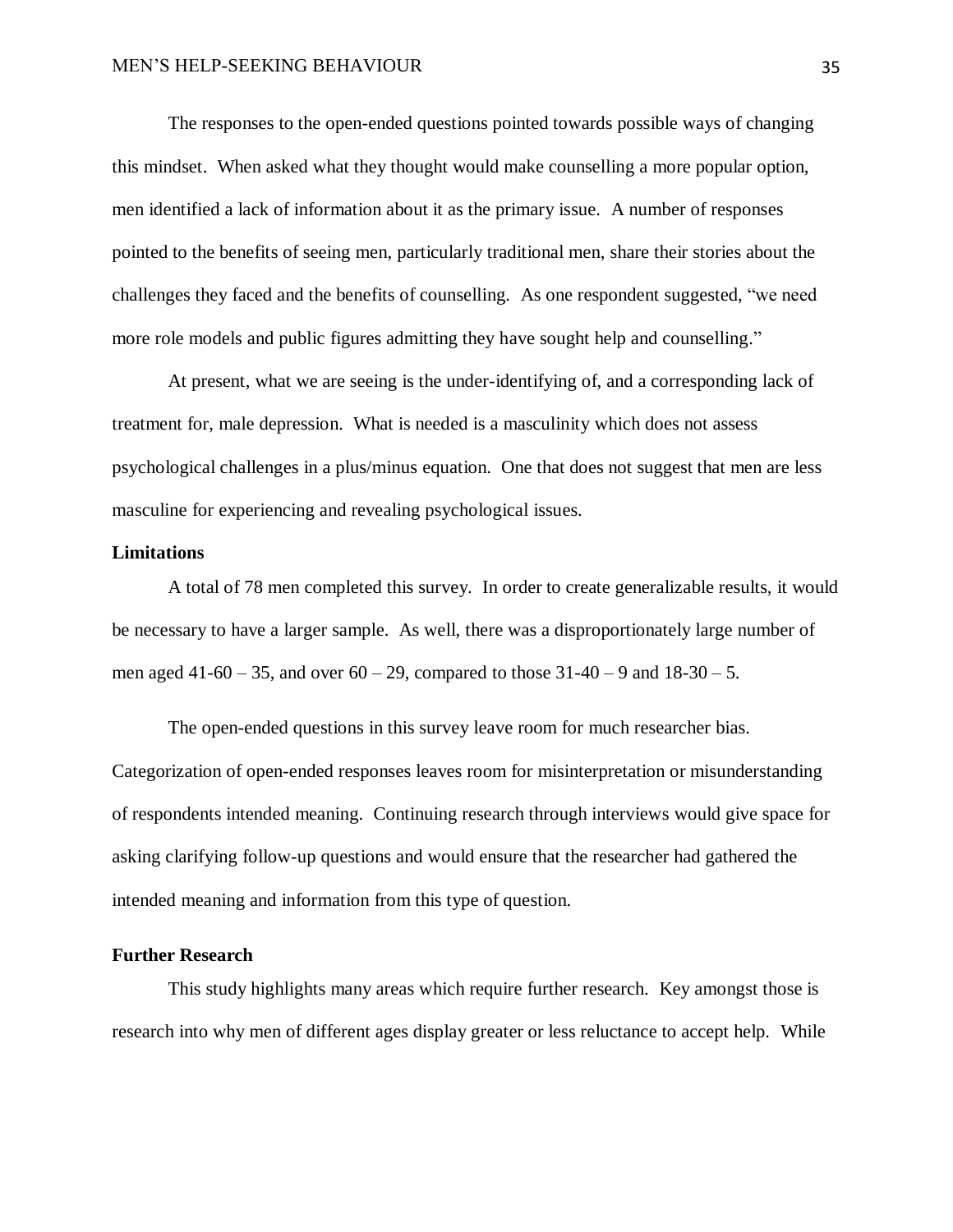the survey supports the position that, overall, men are reluctant to seek and accept help, there were marked differences in different age categories.

In survey results younger men (18-30), albeit in a small sample, where shown to be more willing to accept help generally and more willing to accept help with mental health issues specifically than middle-aged men. Further research into why that is the case might help develop approaches that could be applied across the age span. Interviewing younger men might reveal the influences that shaped their masculinity, a masculinity that appears in some ways at odds with traditional masculinity. Influences such as what messages younger men have received in school around gender issues.

Survey results also showed older men (61 and up) as being more willing to accept help than middle-aged men. Interviewing older men around how age has lessened their reluctance to accept help might be instructive. Is it a factor of their changing family roles, leaving the workplace, physical changes? Again, research here might yield approaches that could be applied across the age span.

Survey results showed men aged 31-60 as having a markedly greater reluctance to accept help. Interviewing these men might yield an explanation for this difference. Is it due to growing up within a different cultural framework, different parenting styles, different media messaging? Having a better understanding of the roots of this reluctance to receiving help might yield a window into possible ways to influence that attitude.

It is important to acknowledge that the current study does not consider any cultural differences within the study group. Further research into such factors as rural vs. urban environments, different ethnicities, socio-economic status etc. could yield a deeper understanding of the issue and help identify where pockets of traditional masculinity still thrive.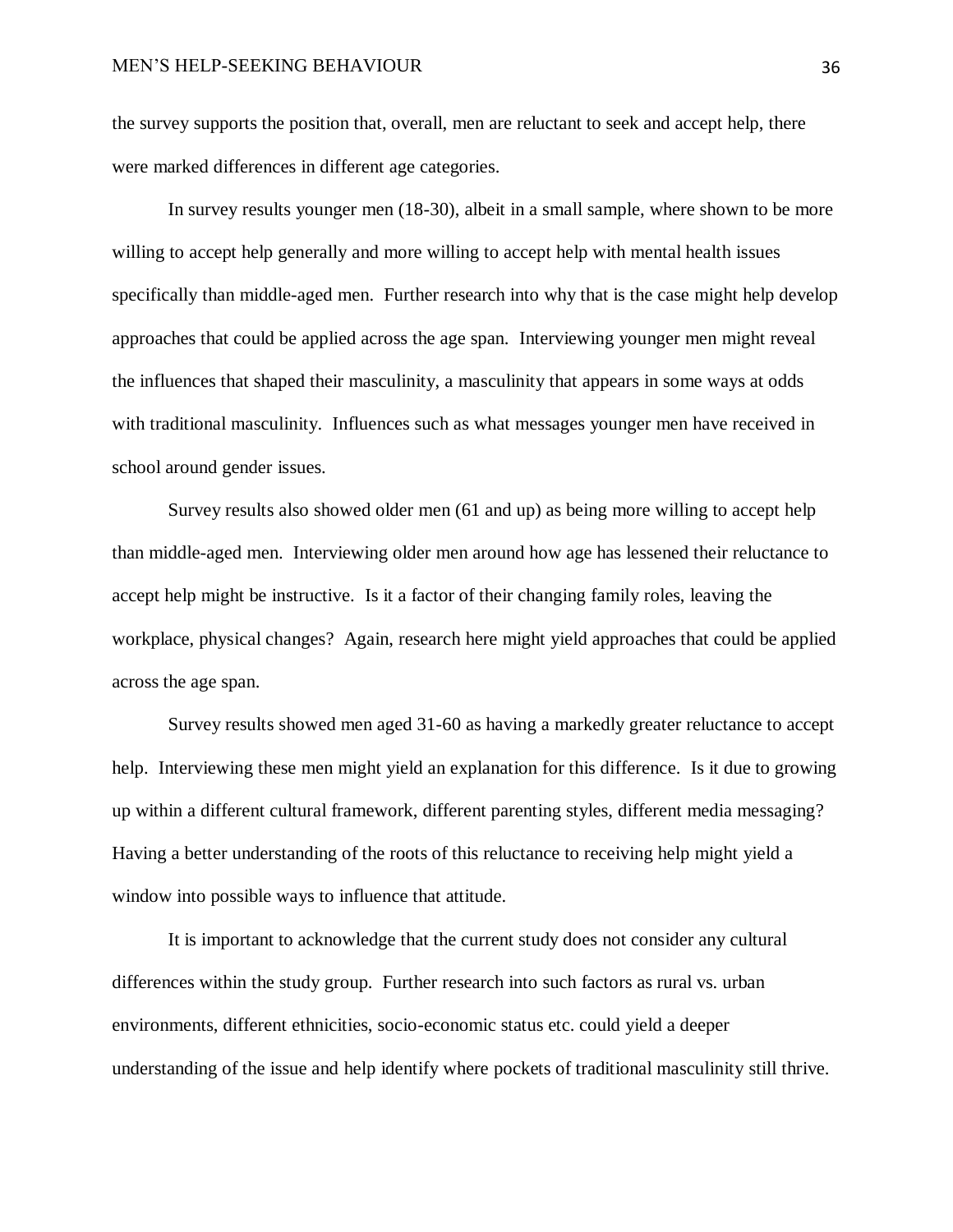# <span id="page-36-0"></span>**Conclusion**

Many men continue to be reluctant to seek help, particularly around mental health issues. However, in general, younger men appear to be more open in this area and are displaying less of the parts of traditional masculinity that may be fairly described as "toxic" or self-destructive. Regardless, it is not a given that each new generation of men will do better than the one before it and "the progression of time will not, by itself, undo what decades of socialization have wrought" (Elliot, 2018, para.4).

With younger and older men more likely to accept help, middle-aged men are left suffering at the hands of an unhealthy adherence to traditional masculinity. One which sees stoicism and emotional distancing as assets and help-seeking as a sign of weakness. I would hope that a greater effort be made to de-shame the therapeutic experience for these men.

As well, greater effort should be made to make the counselling experience more palatable for men by framing therapy as solution-focused rather than problem-focused. By placing less attention on what is wrong and more on what could make things better.

Given the success of the Real Men Real Depression campaign in the U.S. it would be well worth creating a similar campaign in Canada, the cost of which, I suggest, would be far less than that of continuing to deal with untreated male depression.

For the benefit of all, we must look at redefining masculinity in a way that reframes helpseeking, particularly help-seeking for mental health issues, as a display of male strength rather than weakness.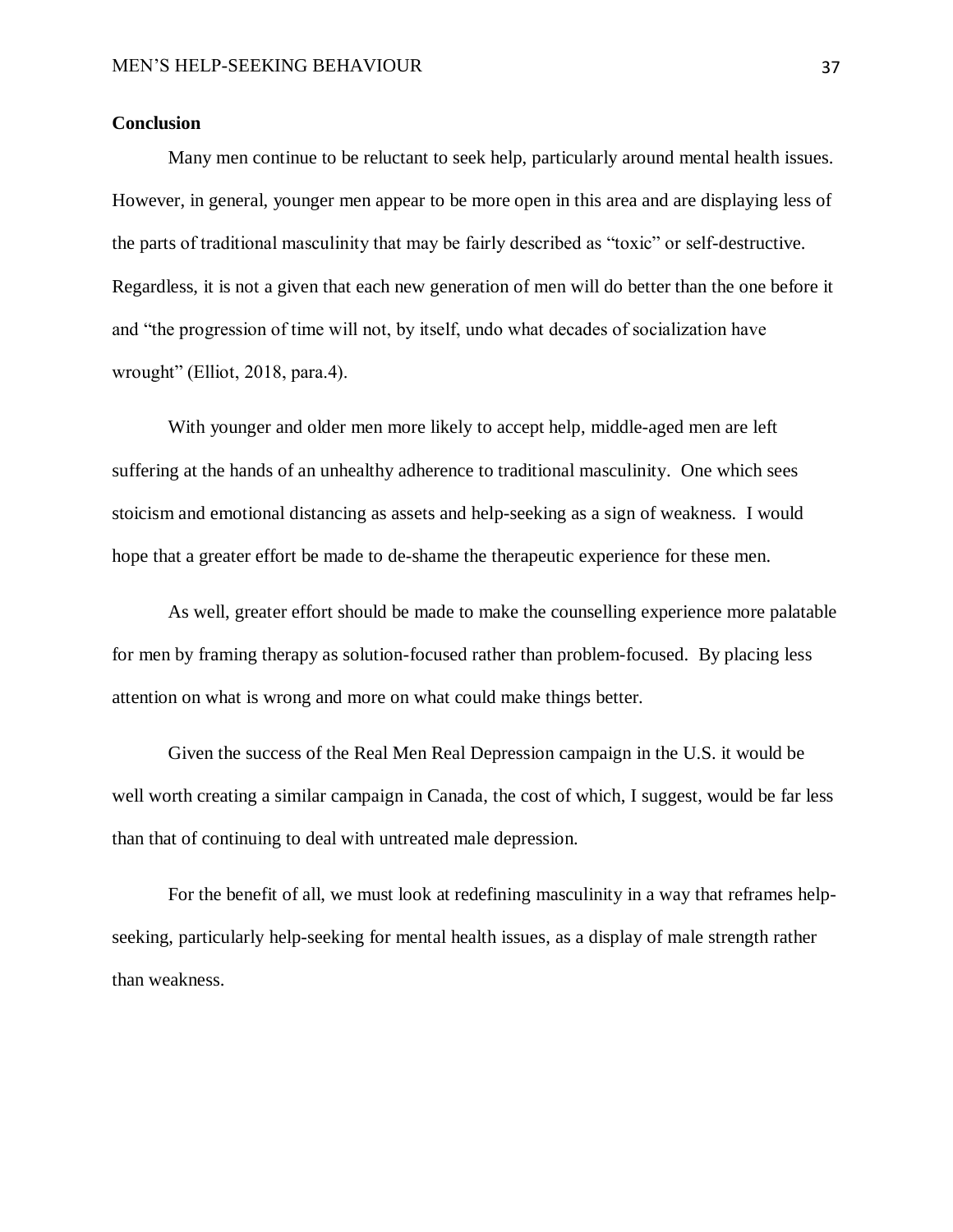#### References

- <span id="page-37-0"></span>Addis, M. E., & Mahalik, J. R. (2003). Men, masculinity, and the contexts of help seeking. *American Psychologist*, *58*(1), 5–14. [http://dx.doi.org.proxy.cityu.edu/10.1037/0003-](about:blank) 066X.58.1.5
- Anstiss, D., & Lyons, A. (2014). From men to the media and back again: Help-seeking in popular men's magazines. *Journal of Health Psychology*, *19*(11), 1358–1370. https://doi.org/10.1177/1359105313490314
- Beel, N., Jeffries, C., Brownlow, C., Winterbotham, S., & du Preez, J. (2018). Recommendations for male-friendly individual counselling with men: A qualitative systematic literature review for the period 1995–2016. *Psychology of Men & Masculinities*, *19*(4), 600–611.

http://dx.doi.org.proxy.cityu.edu/10.1037/men0000137

- Berger, J. L., Addis, M. E., Green, J. D., Mackowiak, C., & Goldberg, V. (2013). Men's reactions to mental health labels, forms of help-seeking, and sources of help-seeking advice. *Psychology of Men & Masculinities*, *14*(4), 433–443. http://dx.doi.org.proxy.cityu.edu/10.1037/a0030175
- Brooks, G. R. (1998). *A new psychotherapy for traditional men.* Jossey Bass Publishers.
- Brooks, G. R. (2010). A transtheoretical model. In *Beyond the crisis of masculinity: A transtheoretical model for male-friendly therapy.* (pp. 139–169, Chapter xiii, 221 Pages). American Psychological Association (Washington, DC, US). http://search.proquest.com/docview/840738481/abstract/97F16C4757EA4E99PQ/1
- Davies, J. A., Shen-Miller, D. S., & Isacco, A. (2010). The men's center approach to addressing the health crisis of college men. *Professional Psychology: Research and Practice*, *41*(4),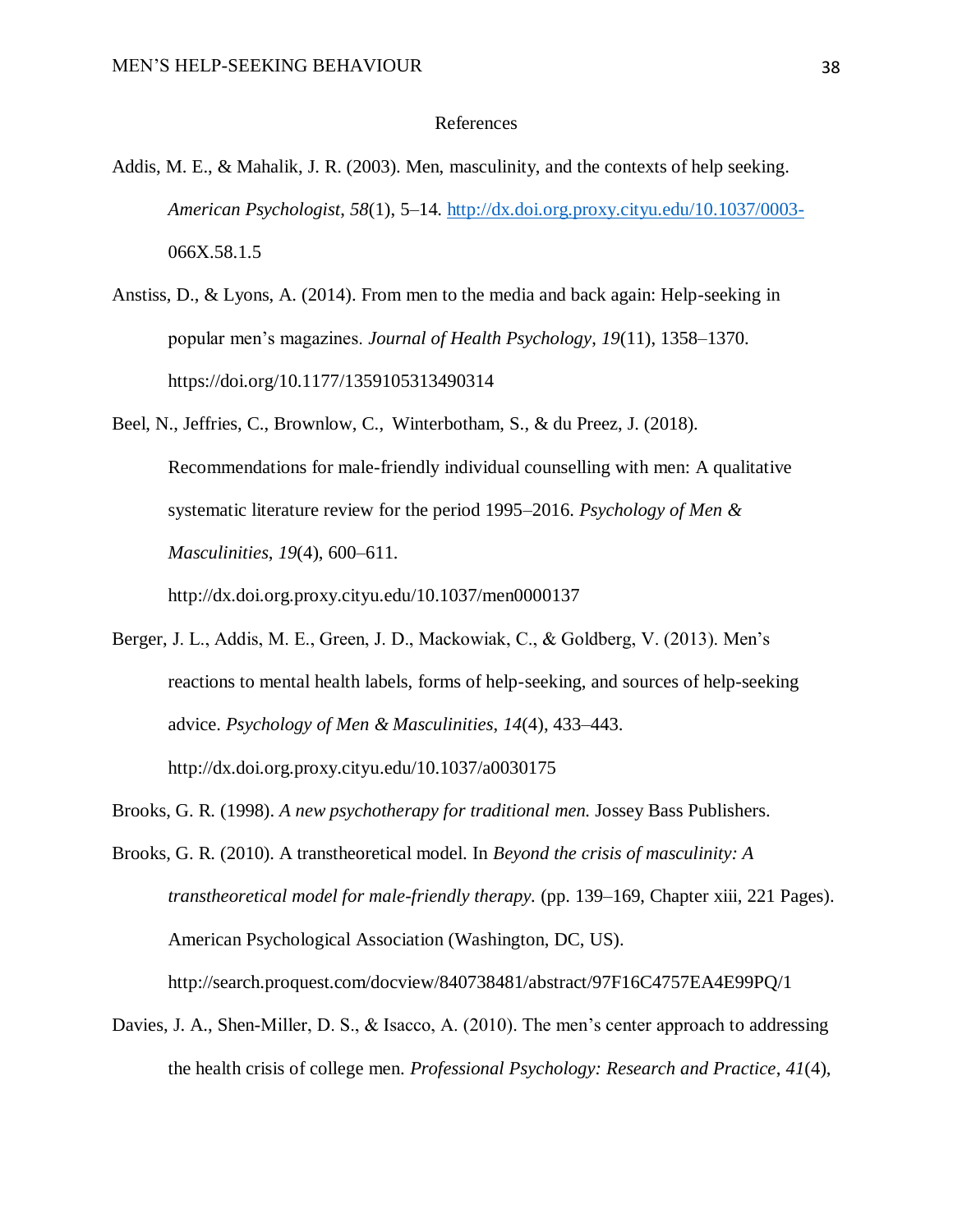347–354. [http://dx.doi.org.proxy.cityu.edu/10.1037/a0020308](about:blank)

- Davich, J. (2019, January). For most males, 'toxic masculinity' is what raised us from boys to men. *Chicago Tribune*. https://www.chicagotribune.com/suburbs/post-tribune/opinion/ctptb-davich-toxic-masculinity-versus-decades-of-social-conditioning-st-0121-story.html
- Elliott, K. (2018). Challenging toxic masculinity in schools and society. *On the Horizon, 26*(1), 17-22. doi:http://dx.doi.org.proxy.cityu.edu/10.1108/OTH-11-2017-0088
- Evans, J. R., & Mathur, A. (2005). The value of online surveys. *Internet Research, 15*(2), 195- 219. doi:http://dx.doi.org.proxy.cityu.edu/10.1108/10662240510590360

Fairless, D. (2018). *Mad blood stirring: The inner lives of violent men*. Random House Canada.

- Fiouzi, A. (2019, Oct.). The modern man is getting stoicism all wrong*. MEL*. [https://melmagazine.com/en-us/story/the-modern-man-is-getting-stoicism-all-wrong](about:blank)
- Good, G. E., & Wood, P. K. (1995). Male gender role conflict, depression, and help seeking: Do college men face double jeopardy? *Journal of Counseling and Development : JCD; Alexandria*, *74*(1), 70. [http://dx.doi.org.proxy.cityu.edu/10.1002/j.1556-](about:blank) [6676.1995.tb01825.x](about:blank)
- Government of Canada. (2020). *Suicide in Canada: Key statistics*. https://www.canada.ca/en/public-health/services/publications/healthy-living/suicidecanada-key-statistics-infographic.html
- Hammer, J. H., Vogel, D. L., & Heimerdinger-Edwards, S. R. (2013). Men's help seeking: Examination of differences across community size, education, and income. *Psychology of Men & Masculinities*, *14*(1), 65–75. http://dx.doi.org.proxy.cityu.edu/10.1037/a0026813
- Hari, J. (2018). *Lost connections: Uncovering the real causes of depression and the unexpected solution*. Bloomsbury.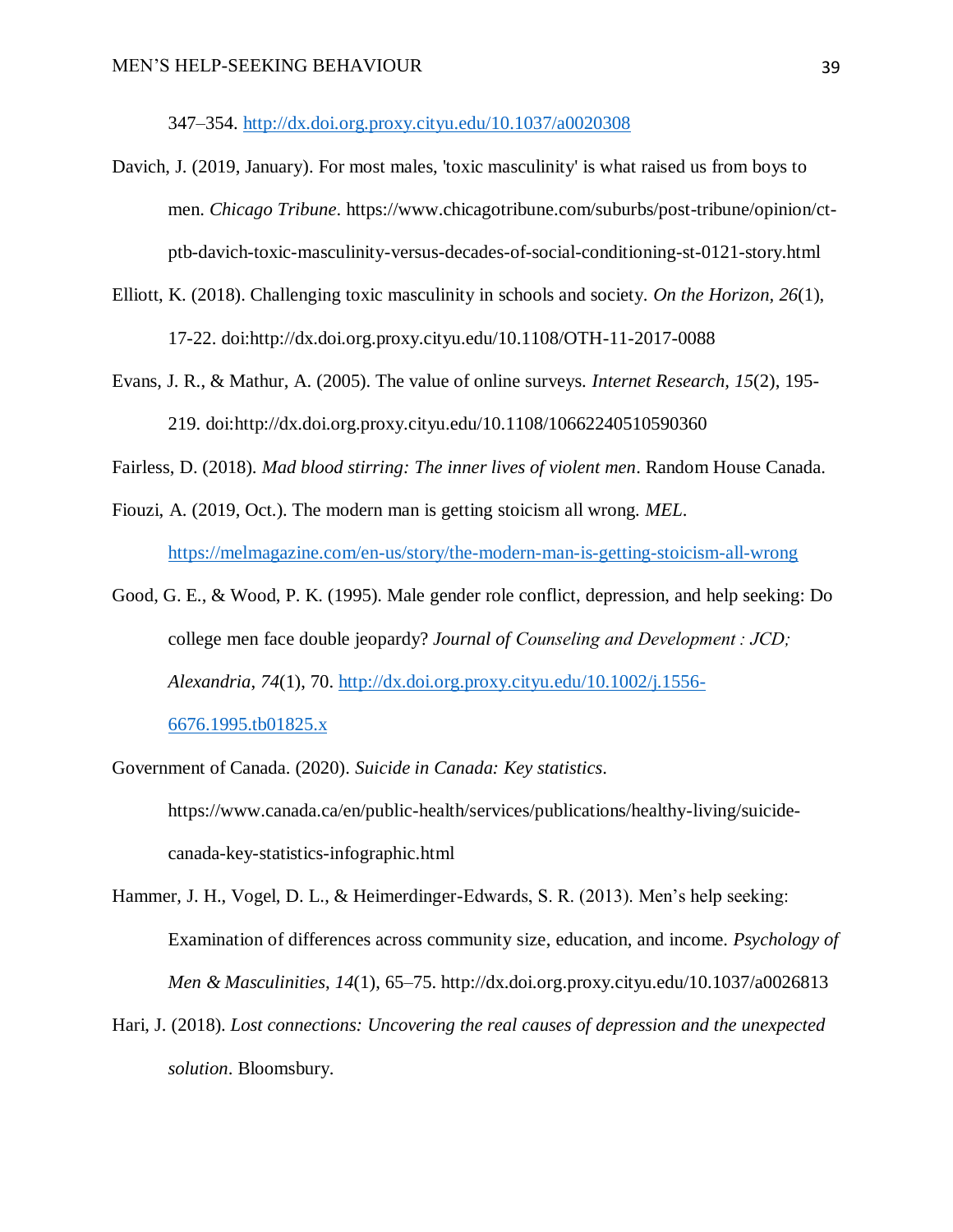Holmes, D. (2020, April/May). Why are we so proud? *Esquire Magazine*, 94-96.

Jiaquan, X., Murphy, S., Kochanek, K. M.A., Arias, E. (2020, January). Mortality in the United States, 2018. *NCHS Data Brief, No. 355*.

[https://www.cdc.gov/nchs/data/databriefs/db355-h.pdf](about:blank)

Jones, O. (2014, August 15). Suicide and silence: Why depressed men are dying for somebody to talk to. *The Guardian*.

[https://www.theguardian.com/society/2014/aug/N15/suicide-silence-depressed-men](about:blank)

- Kindlon, D. & Thompson, M. (2000). *Raising Cain: Protecting the emotional life of boys*. Ballantine Books.
- LaGrange, S. J. (2014). *Gender influences on help seeking among men and women with chronic pain* [Doctoral Dissertation, Indiana University]. http://search.proquest.com/docview/1616761137/abstract/8C5A0069052A4731PQ/1
- Levant, R. F., Stefanov, D. G., Rankin, T. J., Halter, M. J., Mellinger, C., & Williams, C. M. (2013). Moderated path analysis of the relationships between masculinity and men's attitudes toward seeking psychological help. *Journal of Counselling Psychology*, *60*(3), 392–406. http://dx.doi.org.proxy.cityu.edu/10.1037/a0033014
- Levant, R. F., Wimer, D. J., & Williams, C. M. (2011). An evaluation of the Health Behaviour Inventory-20 (HBI-20) and its relationships to masculinity and attitudes towards seeking psychological help among college men. *Psychology of Men & Masculinities*, *12*(1), 26– 41. [http://dx.doi.org.proxy.cityu.edu/10.1037/a0021014](about:blank)
- Lucea, M. T. (2017). Hegemonic masculinity and the aging factor in The Old Man and the Sea. *Universitat de Barcelona*, *4*, 10.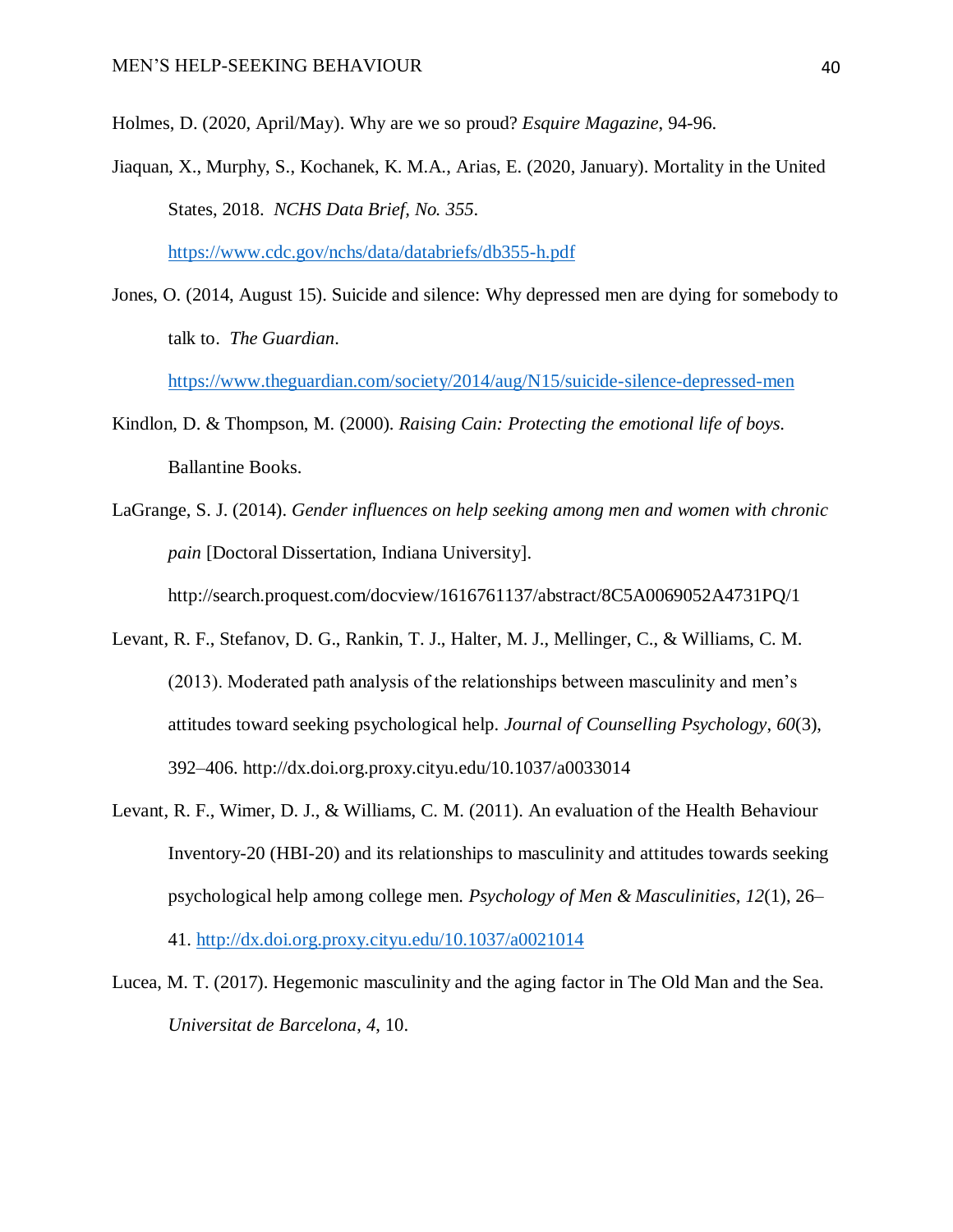- Mahalik, J. R., Good, G. E., & Englar-Carlson, M. (2003). Masculinity scripts, presenting concerns, and help seeking: Implications for practice and training. *Professional Psychology: Research and Practice*, *34*(2), 123–131. http://dx.doi.org.proxy.cityu.edu/10.1037/0735-7028.34.2.123
- Martin, L. A., Neighbors, H. W., Griffith, D. M. (2013). The experience of symptoms of depression in men vs. women. *JAMA Psychiatry*. [https://jamanetwork.com/journals/jamapsychiatry/fullarticle/1733742](about:blank)
- McCusker, M. G., & Galupo, M. P. (2011). The impact of men seeking help for depression on perceptions of masculine and feminine characteristics. *Psychology of Men & Masculinity, 12*(3), 275-284. [http://dx.doi.org/10.1037/a0021071](about:blank)
- McKelley, R. A., & Rochlen, A. B. (2007). The practice of coaching: Exploring alternatives to therapy for counselling-resistant men. *Psychology of Men & Masculinities*, *8*(1), 53–65. [http://dx.doi.org.proxy.cityu.edu/10.1037/1524-9220.8.1.53](about:blank)
- National Institute of Mental Health. (2020). *NIMH's 'Real Men. Real Depression' Campaign*. https://www.nimh.nih.gov/health/topics/men-and-mental-health/men-anddepression/nimhs-real-men-real-depression-campaign.shtml
- O'Neil, J. M. (2013). Gender role conflict research 30 years later: An evidence-based diagnostic schema to assess boys and men in counselling. *Journal of Counselling and Development : JCD; Alexandria*, *91*(4), 490–498.

[http://dx.doi.org.proxy.cityu.edu/10.1002/j.1556-6676.2013.00122.x](about:blank)

Parent, M. C., Gobble, T. D., & Rochlen, A. (2019). Social media behaviour, toxic masculinity, and depression. *Psychology of Men & Masculinities, 20*(3), 277-287.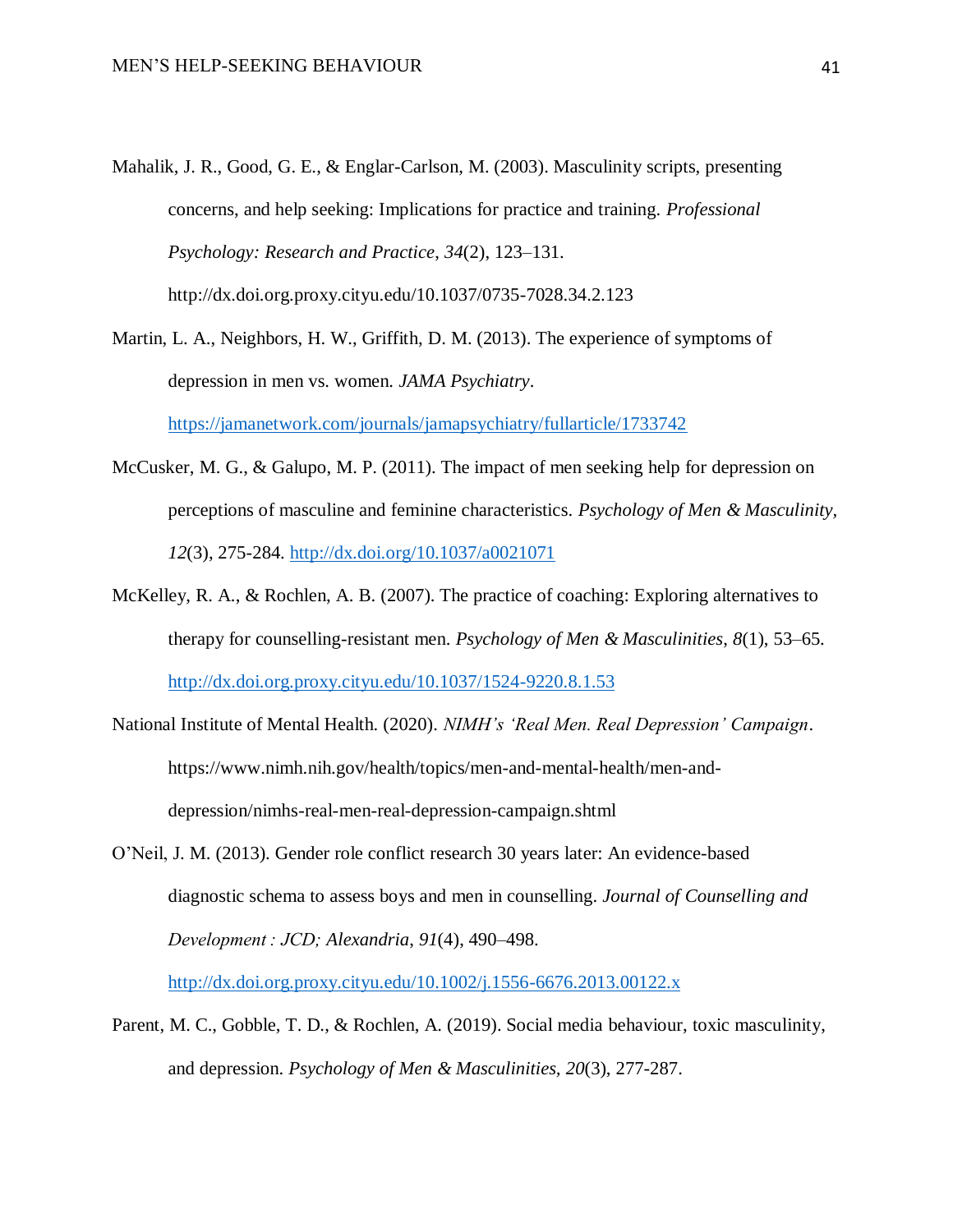[http://dx.doi.org.proxy.cityu.edu/10.1037/men0000156](about:blank)

Peterson C., Sussell A., Li J., Schumacher P. K., Yeoman K., Stone D. M. (2020). Suicide rates by industry and occupation — national violent death reporting system, 32 States, 2016. *Morbidity and Mortality Weekly Report*. 69(3);57–62.

[https://www.cdc.gov/mmwr/volumes/69/wr/mm6903a1.htm?s\\_cid=mm6903a1\\_w](about:blank)

- Pollack, W. (1999). *Real boys: Rescuing our sons from the myths of boyhood*. Henry Holt and Company.
- Ramaeker, J., & Petrie, T. A. (2019). "Man up!": Exploring intersections of sport participation, masculinity, psychological distress, and help-seeking attitudes and intentions. *Psychology of Men & Masculinities*. [http://dx.doi.org.proxy.cityu.edu/10.1037/men0000198](about:blank)
- Rochelle, T. L (2019). Health and help-seeking behaviour among Chinese men in Hong Kong: The influence of culture. *Psychology of Men & Masculinities*, *20*(1), 71–81. [http://dx.doi.org.proxy.cityu.edu/10.1037/men0000146](about:blank)
- Rochlen, A. B., & Hoyer, W. D. (2005). Marketing mental health to men: Theoretical and practical considerations. *Journal of Clinical Psychology*, *61*(6), 675–684. [https://doi.org/10.1002/jclp.20102](about:blank)
- Rochlen, A. B., Whilde, M. R., & Hoyer, W. D. (2005). The real men. Real depression campaign: Overview, theoretical implications, and research considerations. *Psychology of Men & Masculinities*, *6*(3), 186–194. [http://dx.doi.org.proxy.cityu.edu/10.1037/1524-9220.6.3.186](about:blank)
- Schumacher, H. (2019, March 17). Why more men than women die by suicide. *BBC Future*. [https://www.bbc.com/future/article/20190313-why-more-men-kill-](about:blank) themselves-thanwomen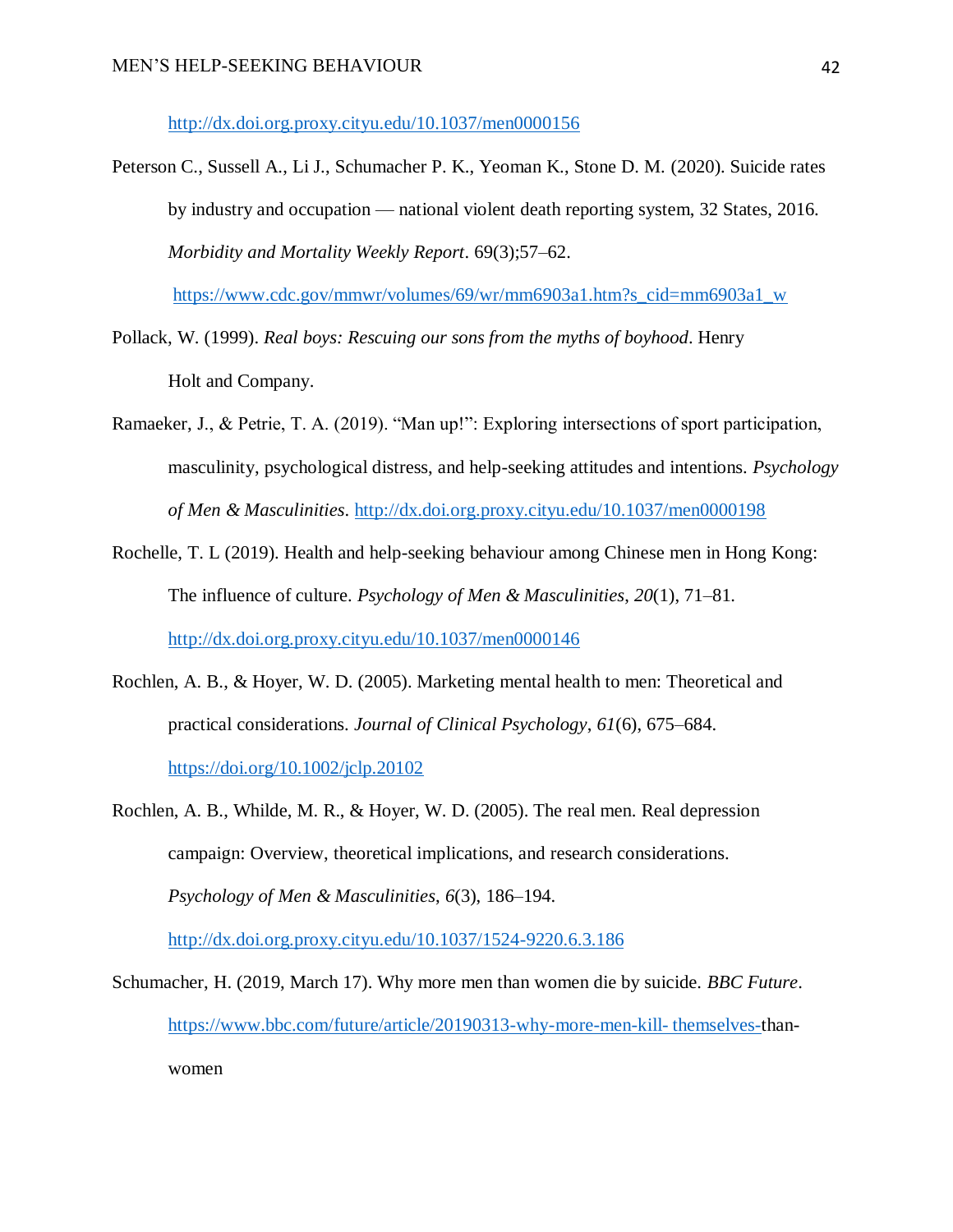- Seidler, Z. E., Rice, S. M., Ogrodniczuk, J. S., Oliffe, J. L., Shaw, J. M., & Dhillon, H. M. (2019). Men, masculinities, depression: Implications for mental health services from a Delphi expert consensus study. *Professional Psychology: Research and Practice*, *50*(1), 51–61. [http://dx.doi.org.proxy.cityu.edu/10.1037/pro0000220](about:blank)
- Sierra Hernandez, C. A., Han, C., Oliffe, J. L., & Ogrodniczuk, J. S. (2014). Understanding helpseeking among depressed men. *Psychology of Men & Masculinities*, *15*(3), 346–354. [http://dx.doi.org.proxy.cityu.edu/10.1037/a0034052](about:blank)
- Statistics Canada (2020). *Canadian postsecondary enrolments and graduates, 2017/2018.* [https://www150.statcan.gc.ca/n1/daily-quotidien/200219/dq200219b-eng.htm.](about:blank)
- Vogel, D. L., Heimerdinger-Edwards, S. R., Hammer, J. H., & Hubbard, A. (2011). "Boys don't cry": Examination of the links between endorsement of masculine norms, self-stigma, and help-seeking attitudes for men from diverse backgrounds. *Journal of Counselling Psychology*, *58*(3), 368–382. [http://dx.doi.org.proxy.cityu.edu/10.1037/a0023688](about:blank)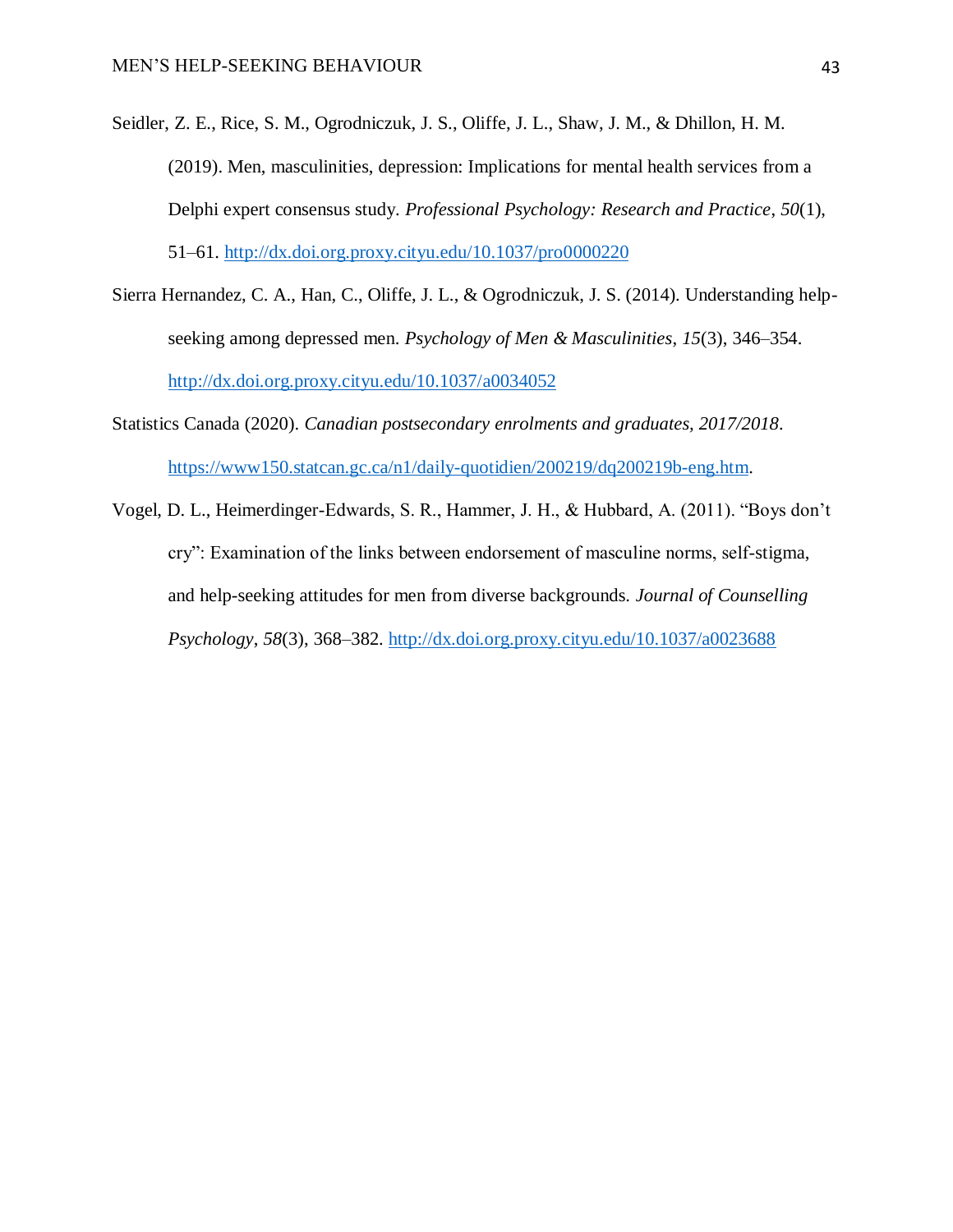# **Appendix A**



# <span id="page-43-0"></span>**CITYU RESEARCH PARTICIPANT INFORMED CONSENT FOR ON-LINE SURVEYS AND INTERNET DATA COLLECTION**

**Title of Study:** 

Men's Help-Seeking Behaviour

**Name and Title of Researcher(s):** 

Rod Horner

*For Student Researcher(s):* **Faculty Supervisor:** Andre Serzisko

**Department:** School of Arts and Sciences

**Telephone:** 

**City U E-mail:** aserzisko@cityu.edu

**Program Coordinator (or Program Director):**

Andre Serzisko

# **Key Information about this Research Study**

**You are being invited to participate in a research study.**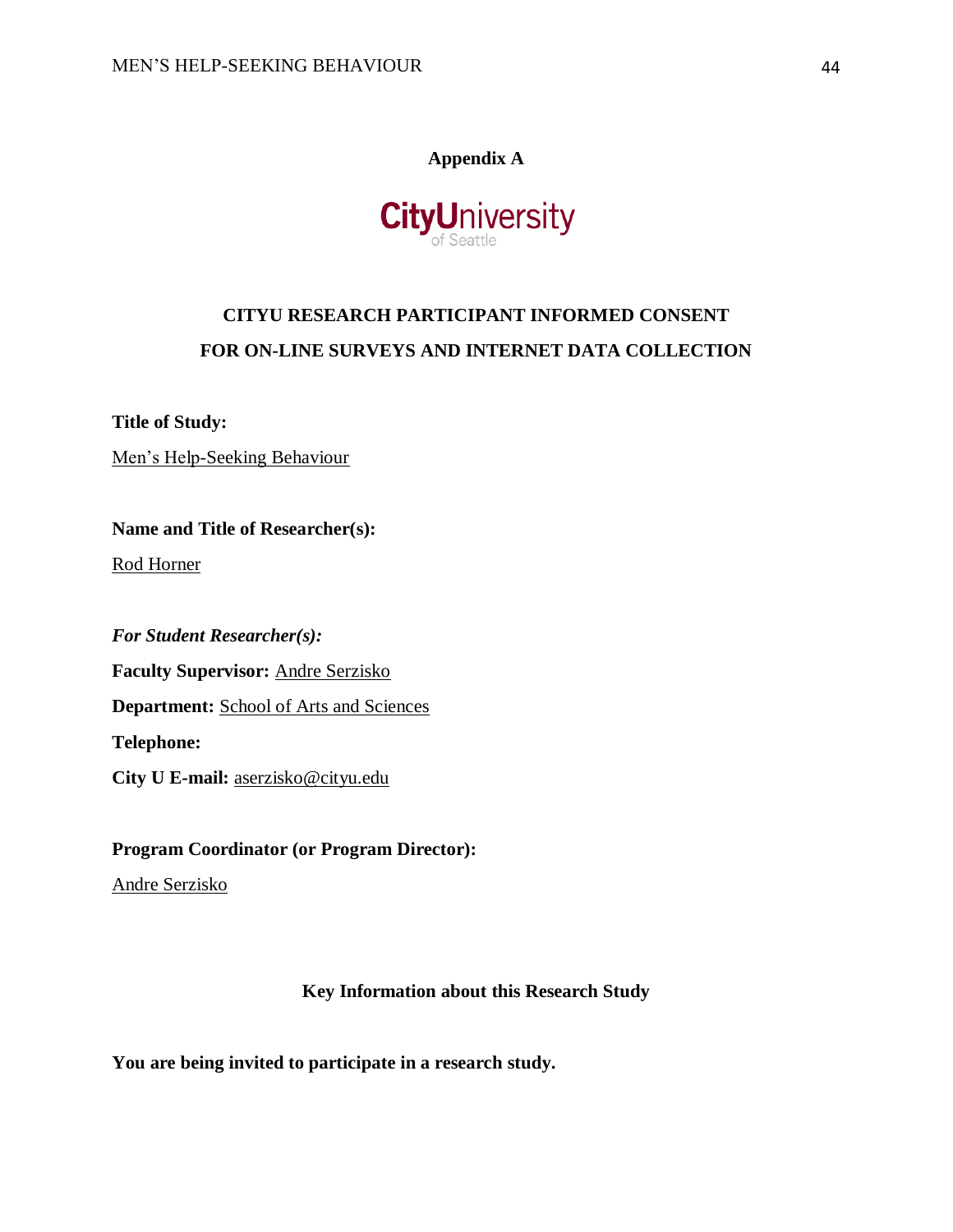You are being invited to participate in an on-line survey that is part of a research study that has been approved by City University of Seattle Institutional Review Board.

The researcher will provide information about this research study to you before you will be asked to participate in the study and before you sign this consent form.

- You do not have to participate in this research.
- It is your choice whether or not you want to participate in this research.
- Your participation is voluntary and you can decide not to participate or withdraw your participation at any time without penalty or negative consequences.
- You should talk to the researcher(s) about the study and ask them as many questions you need to help you make your decision.

# **What should I know about being a participant in this research study?**

This form contains important information that will help you decide whether to join the study. Take the time to carefully review this information.

You are eligible to participate in this study because you are a man over the age of 18.

You will be in this research study for approximately 15 minutes.

About 50 individuals will participate in this study.

To make your decision, you must consider all the information below:

- The purpose of the research
- The procedures of the research. That is, what you will be asked to do and how much of your time will be required.
- The risks of participating in the research.
- The benefits of participating in the research and whether participation is worth the risk.

If you decide to join the study, you will be asked to sign this form before you can start studyrelated activities.

Why is this research being done?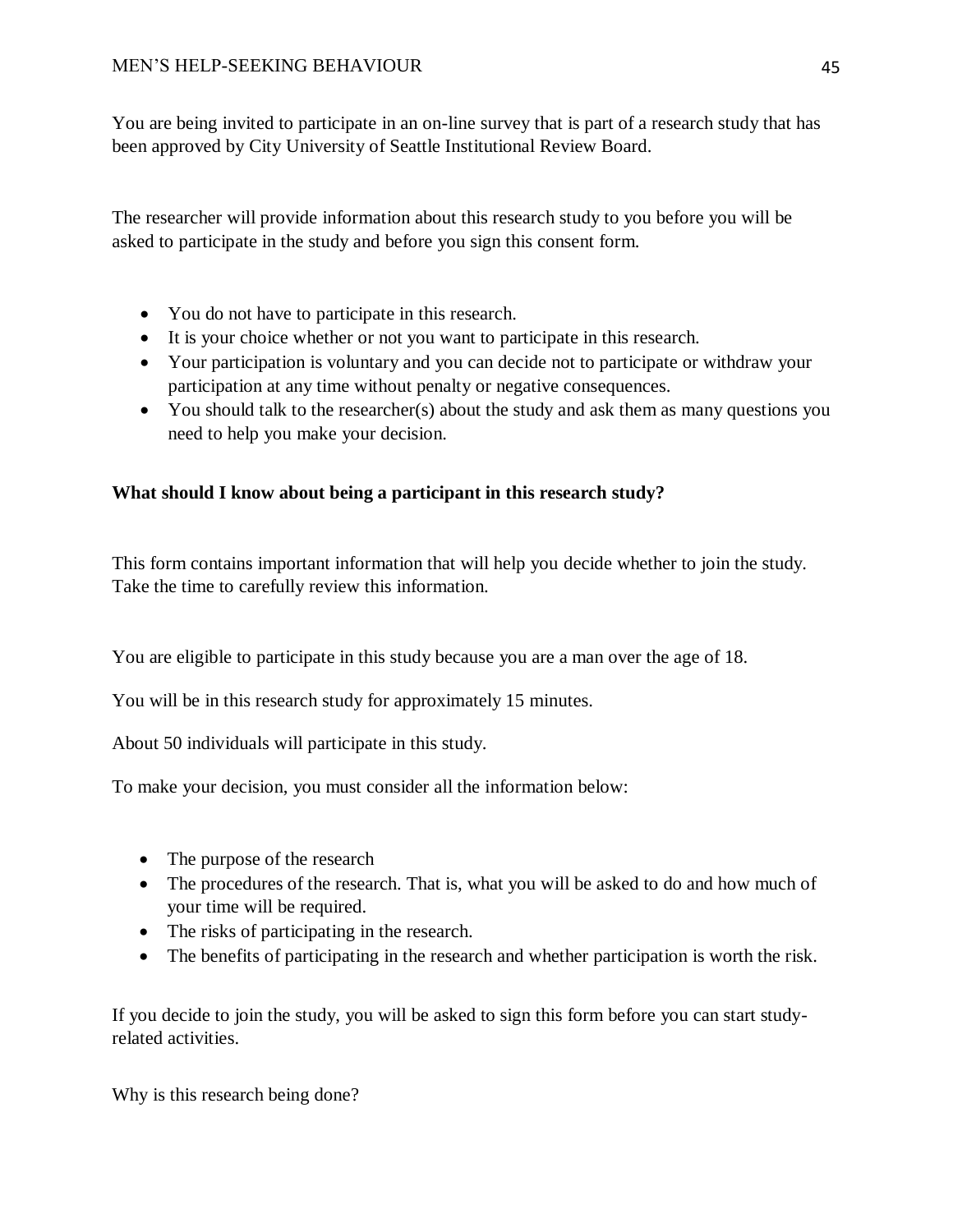# Purpose of Study:

The purpose of this paper is to consider the role of masculinity in determining men's willingness to accept help and in particular help for mental health issues with the hope that we may gain a better understanding of how to reduce the stigma around mental health services for men.

# **Research Participation.**

# **You will be asked to participate in the following procedures:**

I understand I am being asked to participate in this study by completing an on-line survey. The survey consists of 12 questions and is expected to take approximately 15-20 minutes to complete. You may choose to answer as many questions as you decide and each question will have a "no response" choice.

# **Are there any risks, stress or discomforts that I will experience as a result of being a participant in this study?**

Taking part in this research involves certain risks. This could include discomfort about disclosing personal thoughts or ideas about seeking help and around mental health issues.

# **Will being a participant in this study benefit me in any way?**

We cannot promise any benefits to you or others from your participation in this research. However, possible benefits may include an opportunity to share what you think is needed to help men become more comfortable in seeking mental health support. As well, you will have access to the completed thesis paper which you may find interesting.

You will not receive any payment for participation in this study.

# **Confidentiality**

I understand that participation is confidential to the limits of applicable privacy laws. No one except the faculty researcher or student researcher, his/her supervisor and Program Coordinator (or Program Director) will be allowed to view any information or data collected by questionnaire, interview and/or other means.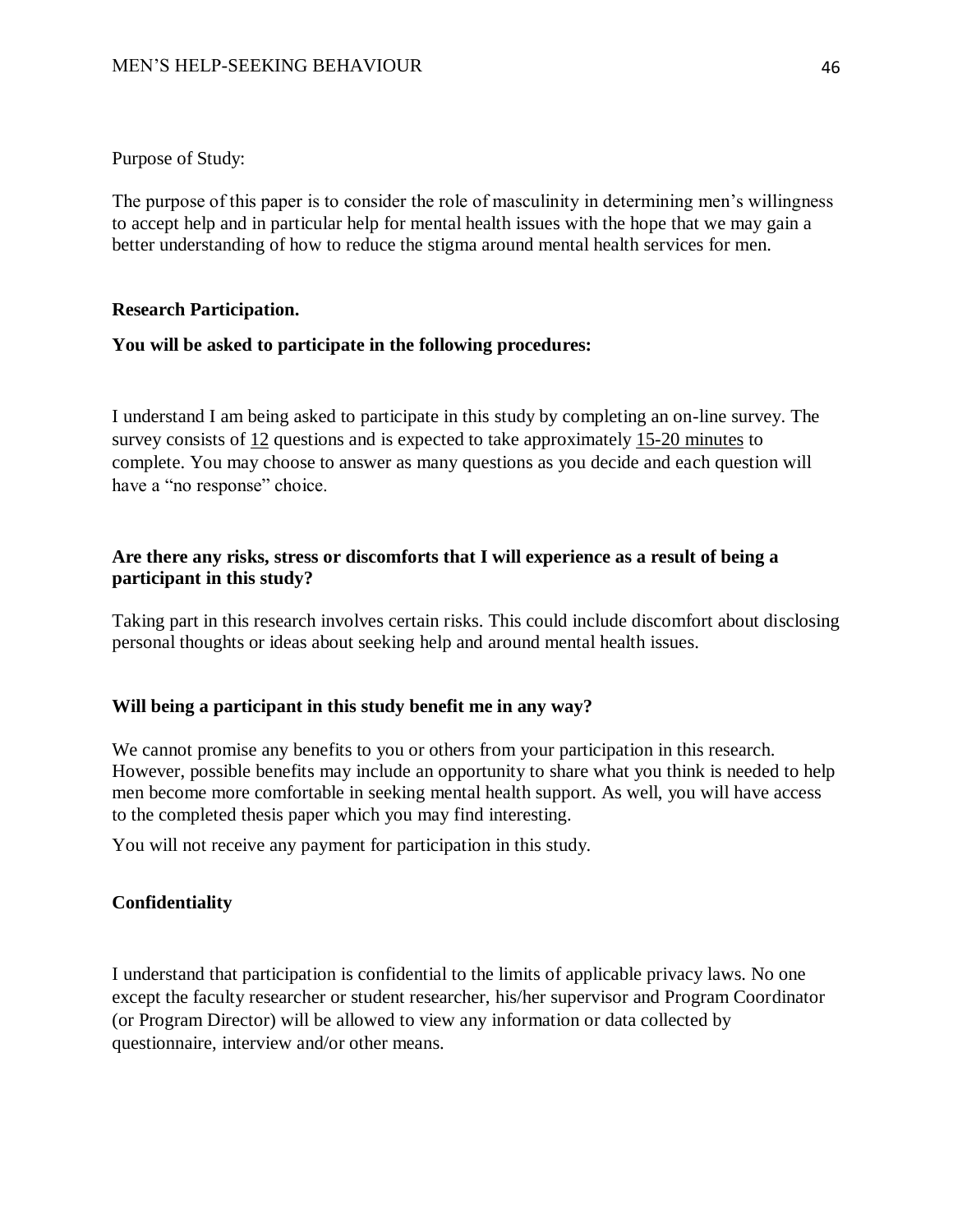If the student researcher's cooperating classroom teacher will also have access to raw data, the following box will be initialed by the researcher.

Steps will be taken to protect your identity, however, information collected about you can never be 100% secure. Your name and any other identifying information that can directly identify you will be stored separately from data collected as part of the research study. The results of this study will be published as a thesis and potentially published in an academic book or journal or presented at an academic conference. To protect your privacy no information that could directly identify you will be included.

All data (the questionnaires, audio/video tapes, typed records of the interview, interview notes, informed consent forms, computer discs, any backup of computer discs and any other storage devices) are kept locked and computer files will be encrypted and password protected by the researcher. The research data will be stored for 5 years. At the end of that time all data of whatever nature will be permanently destroyed. The published results of the study will contain data from which no individual participant can be identified.

# Signatures

I have carefully reviewed and understand this consent form. I understand the description of the research protocol and consent process provided to me by the researcher. My signature on this form indicates that I understand to my satisfaction the information provided to me about my participation in this research project. My signature also indicates that I have been apprised of the potential risks involved in my participation. Lastly, my signature indicates that I agree to participate as a research subject.

My consent to participate does not waive my legal rights nor release the researchers, sponsors, and/or City University of Seattle from their legal and professional responsibilities with respect to this research. I understand I am free to withdraw from this research study at any time. I further understand that I may ask for clarification or new information throughout my participation at any time during this research.

I have been advised that I may request a copy of the final research study report. Should I request a copy, I understand that I will be asked to pay the costs of photocopy and mailing.

# **ELECTRONIC CONSENT:** Please select your choice below.

Clicking on the **"agree"** button below indicates that: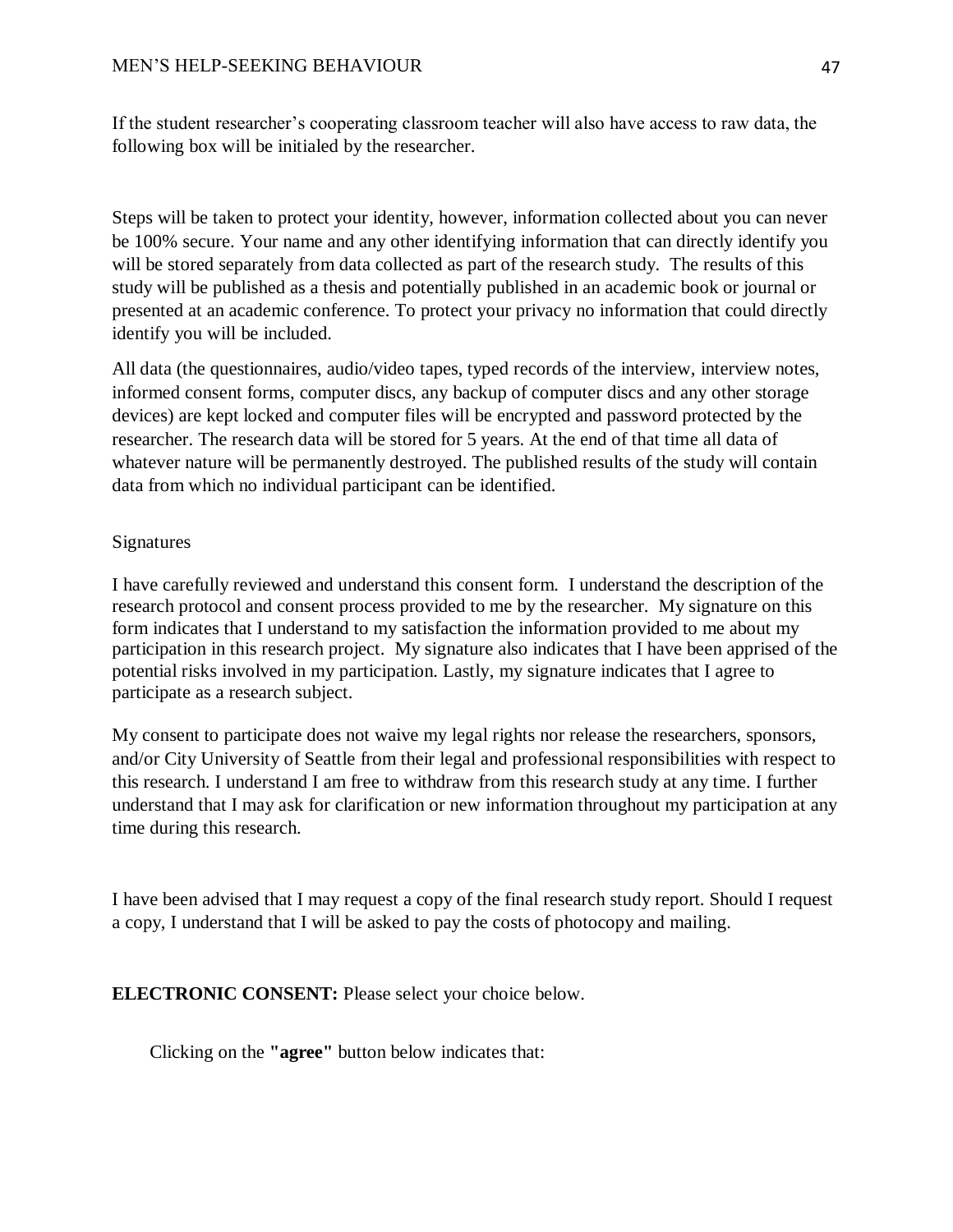-you have read and understand all of the above information, and

-you voluntarily agree to participate, and

-you are male and at least 18 years of age.

If you **do not wish to participate** in the research study, please decline participation by clicking on the **"disagree"** button. **Agree\_\_\_ Disagree\_\_\_**

Thank you,

Rod Horner hornerroderick@cityuniversity.edu

- 1. Informed Consent Response: Agree \_\_\_\_\_ Disagree \_\_\_\_\_
- 2. I am between the ages of 19-30 \_\_\_\_\_\_\_\_ 31-40 \_\_\_\_\_\_\_\_ 41-60 \_\_\_\_\_\_\_ 60+ \_\_\_\_\_\_\_
- 3. I ask for help when I am feeling sad?
	- a. Strongly disagree
	- b. Disagree
	- c. Neither agree nor disagree
	- d. Agree
	- e. Strongly Agree
- 4. I ask for help when I need it?
	- a. Strongly disagree
	- b. Disagree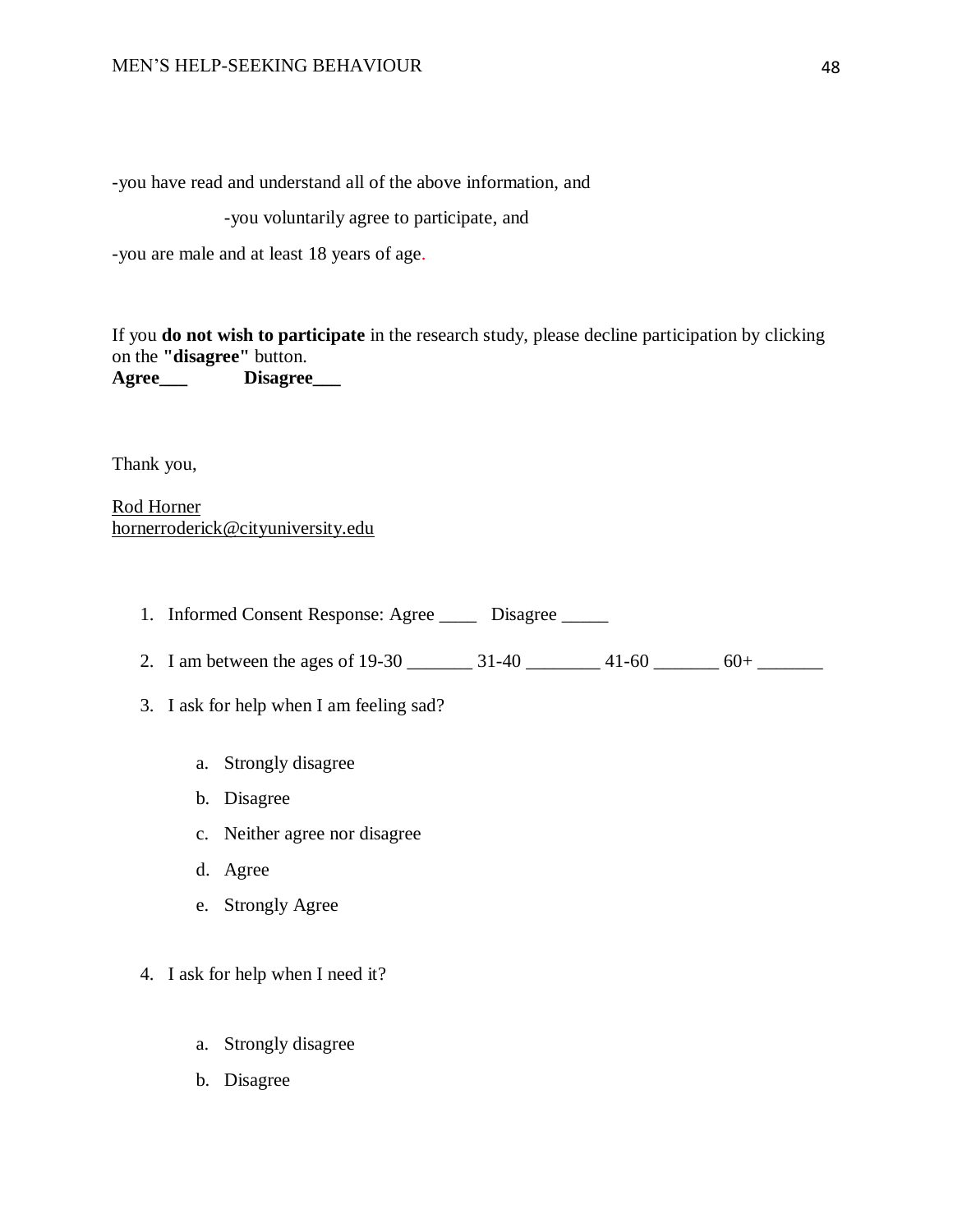- c. Neither agree nor disagree
- d. Agree
- e. Strongly Agree
- 5. I never ask for help?
	- a. Strongly disagree
	- b. Disagree
	- c. Neither agree nor disagree
	- d. Agree
	- e. Strongly Agree
- 6. I am not ashamed to ask for help?
	- a. Strongly disagree
	- b. Disagree
	- c. Neither agree nor disagree
	- d. Agree
	- e. Strongly Agree
- 7. It bothers me when I have to ask for help?
	- a. Strongly disagree
	- b. Disagree
	- c. Neither agree nor disagree
	- d. Agree
	- e. Strongly Agree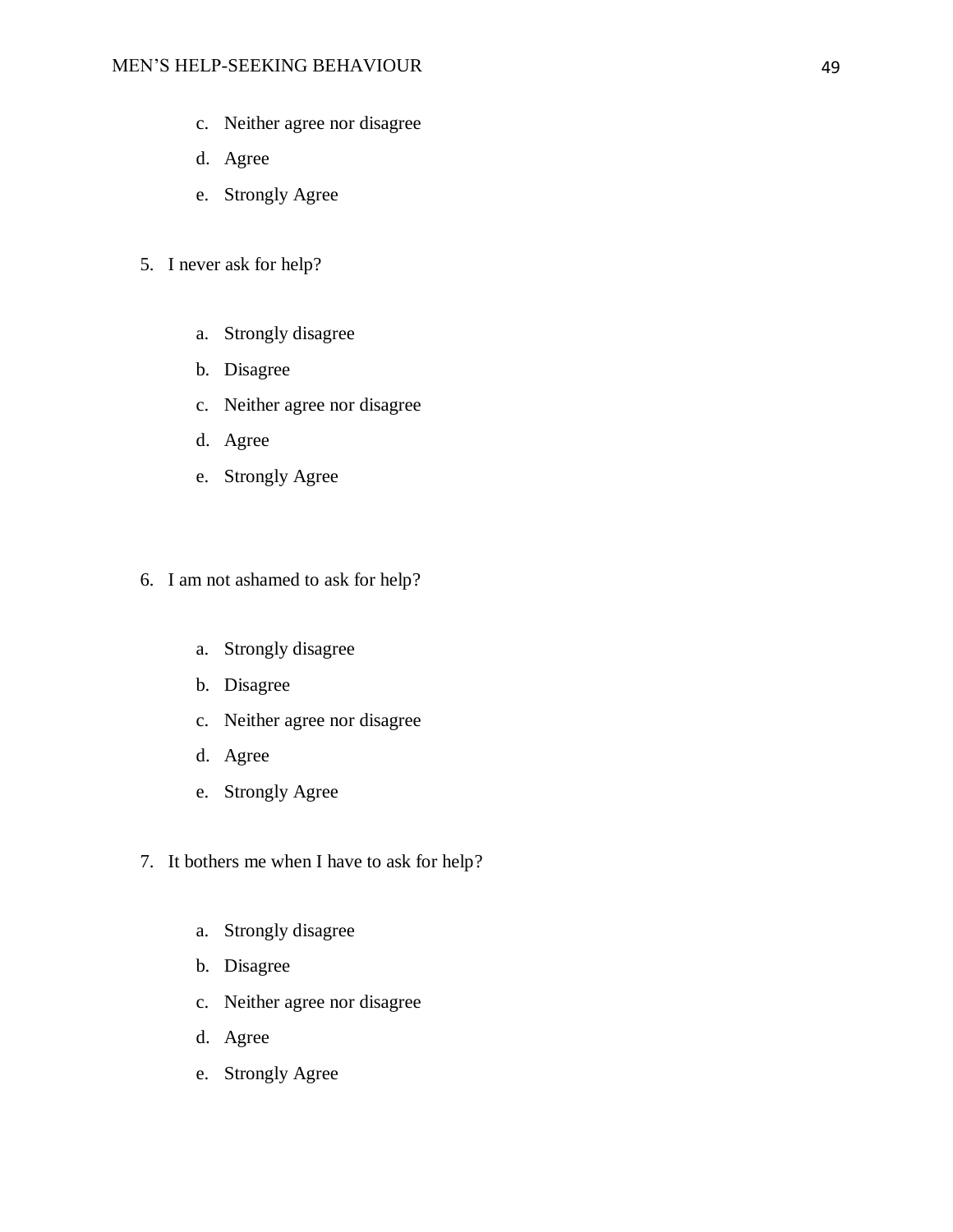- 8. I would be open to having counselling in the future?
	- a. Strongly disagree
	- b. Disagree
	- c. Neither agree nor disagree
	- d. Agree
	- e. Strongly Agree
- 9. A person with an emotional problem is not likely to solve it alone; he or she is likely to solve it with professional help?
	- a. Strongly disagree
	- b. Disagree
	- c. Neither agree nor disagree
	- d. Agree
	- e. Strongly Agree
- 10. Considering the time and expense involved in counselling, it would have little value for a person like me?
	- a. Strongly disagree
	- b. Disagree
	- c. Neither agree nor disagree
	- d. Agree
	- e. Strongly Agree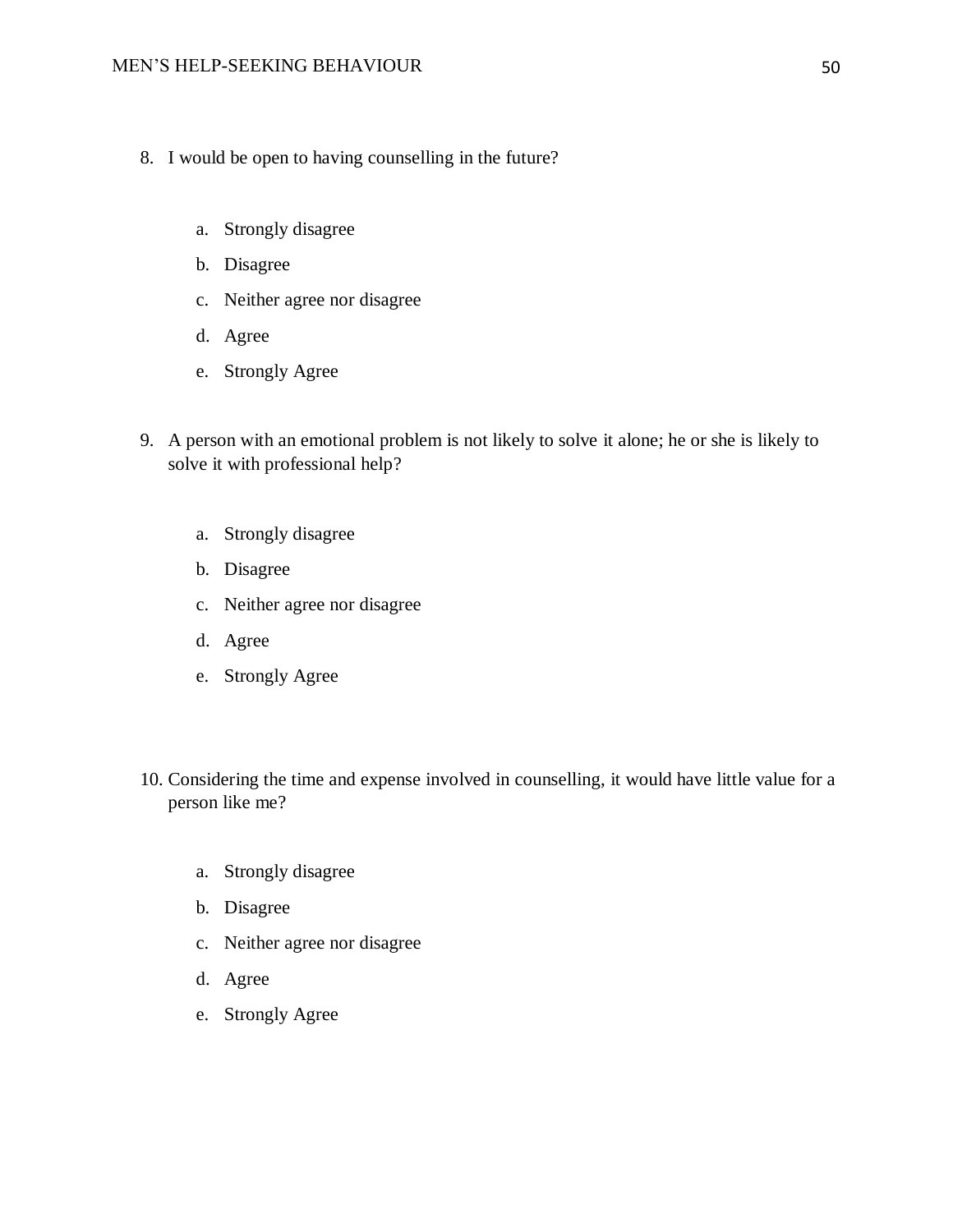- 11. A person should work out his or her own problems; getting counselling would be a last resort?
	- a. Strongly disagree
	- b. Disagree
	- c. Neither agree nor disagree
	- d. Agree
	- e. Strongly Agree
- 12. Personal and emotional troubles tend to work out by themselves?
	- a. Strongly disagree
	- b. Disagree
	- c. Neither agree nor disagree
	- d. Agree
	- e. Strongly Agree
- 13. What do you think might hold men back from seeking counselling?

14. What do you think would make counselling a more popular option for men?

\_\_\_\_\_\_\_\_\_\_\_\_\_\_\_\_\_\_\_\_\_\_\_\_\_\_\_\_\_\_\_\_\_\_\_\_\_\_\_\_\_\_\_\_\_\_\_\_\_\_\_\_\_\_\_\_\_\_\_\_\_\_\_\_\_\_\_\_\_

\_\_\_\_\_\_\_\_\_\_\_\_\_\_\_\_\_\_\_\_\_\_\_\_\_\_\_\_\_\_\_\_\_\_\_\_\_\_\_\_\_\_\_\_\_\_\_\_\_\_\_\_\_\_\_\_\_\_\_\_\_\_\_\_\_\_\_\_\_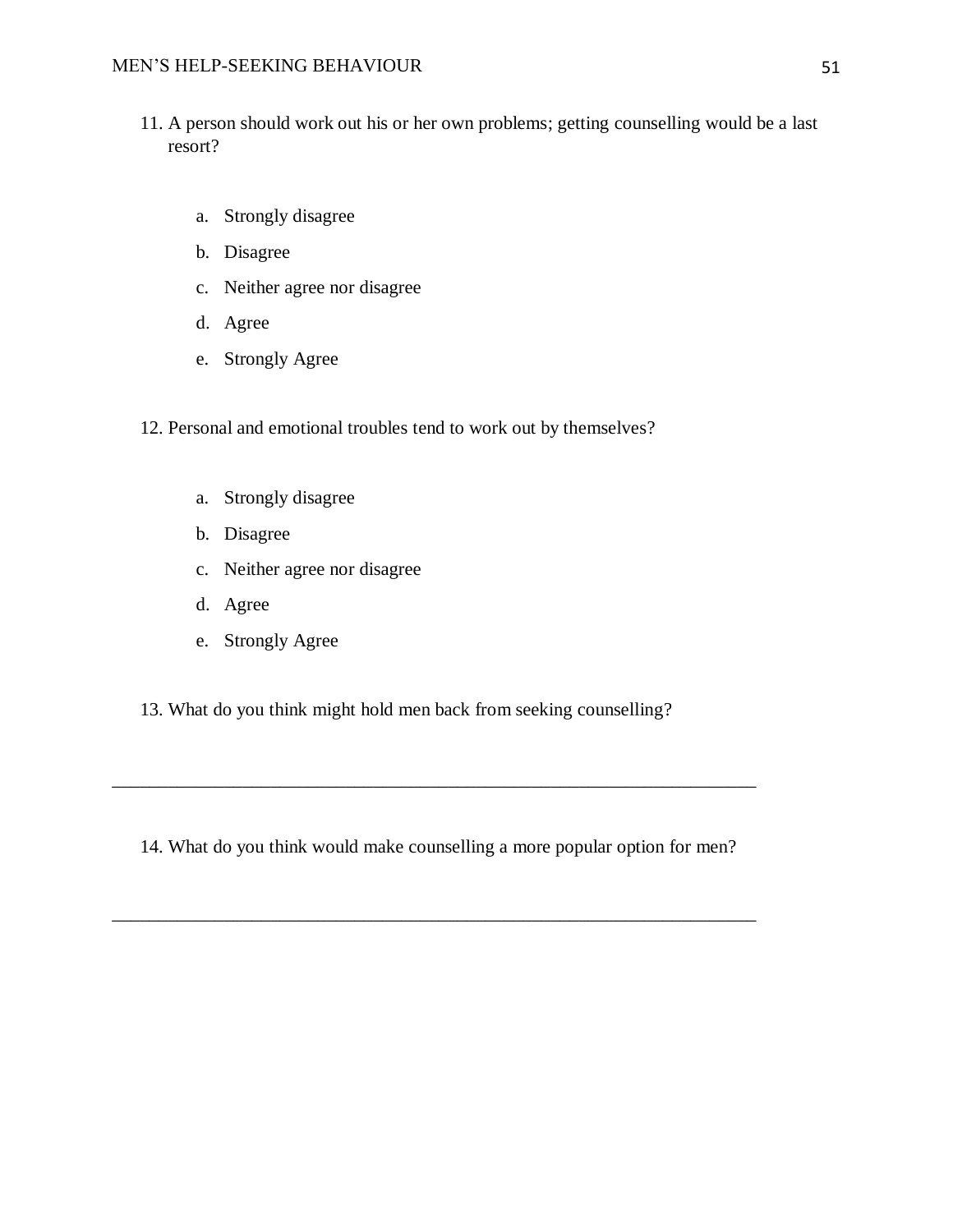#### **Appendix B**

#### Recruitment Letter

<span id="page-51-0"></span>Thank you for taking the time to read this email/post.

I am a student currently working on my thesis as a partial requirement for completing the Master of Counselling program through City University of Seattle. For my thesis I am researching men's help-seeking behaviours and barriers to men seeking counselling for mental health issues. I hope to find out what challenges men are facing in this regard. I hope to add this information to other studies in this area in hopes of helping create a new, healthier masculinity.

I am seeking participants who would complete an online survey which would take approximately 15 minutes to complete. Participants must be men who are over the age of eighteen. If you are interested, please click the link below to begin the survey.

If you know of anyone who may be interested in participating, please forward this email to/share this post with them.

There is no compensation for participating, but upon completion and approval of my thesis, I would be happy to provide a copy to participants who are interested. Your participation is voluntary, and you can decide not to participate or withdraw your participation at any time without penalty or negative consequences. You can talk to me, the researcher, about the study and ask me as many questions you need to make your decision as to participating.

Your participation is confidential to the limits of applicable privacy laws. No one except me, the student researcher, my supervisor and the program coordinator will be allowed to view any information or data collected. Steps will be taken to protect your identity, however, information collected about you can never be 100% secure. Your name and any other identifying information that can directly identify you will be stored separately from data collected as part of the research study. The results of this study will be published as a thesis and potentially published in an academic book or journal or presented at an academic conference. To protect your privacy no information that could directly identify you will be included.

All data (the questionnaires, audio/video tapes, typed records of the interview, interview notes, informed consent forms, computer discs, any backup of computer discs and any other storage devices) are kept locked and computer files will be encrypted and password protected by the researcher. The research data will be stored for 5 years. At the end of that time all data of whatever nature will be permanently destroyed. The published results of the study will contain data from which no individual participant can be identified.

For questions about the legitimacy of the survey, researcher or project design, participants may contact Andre Serzisko, program director of the Master of Counselling program at City University. Andre Serzisko can be contacted via email at [aserzisko@cityu.edu.](about:blank) Thank you,

Rod Horner

hornerroderick@cityuniversity.edu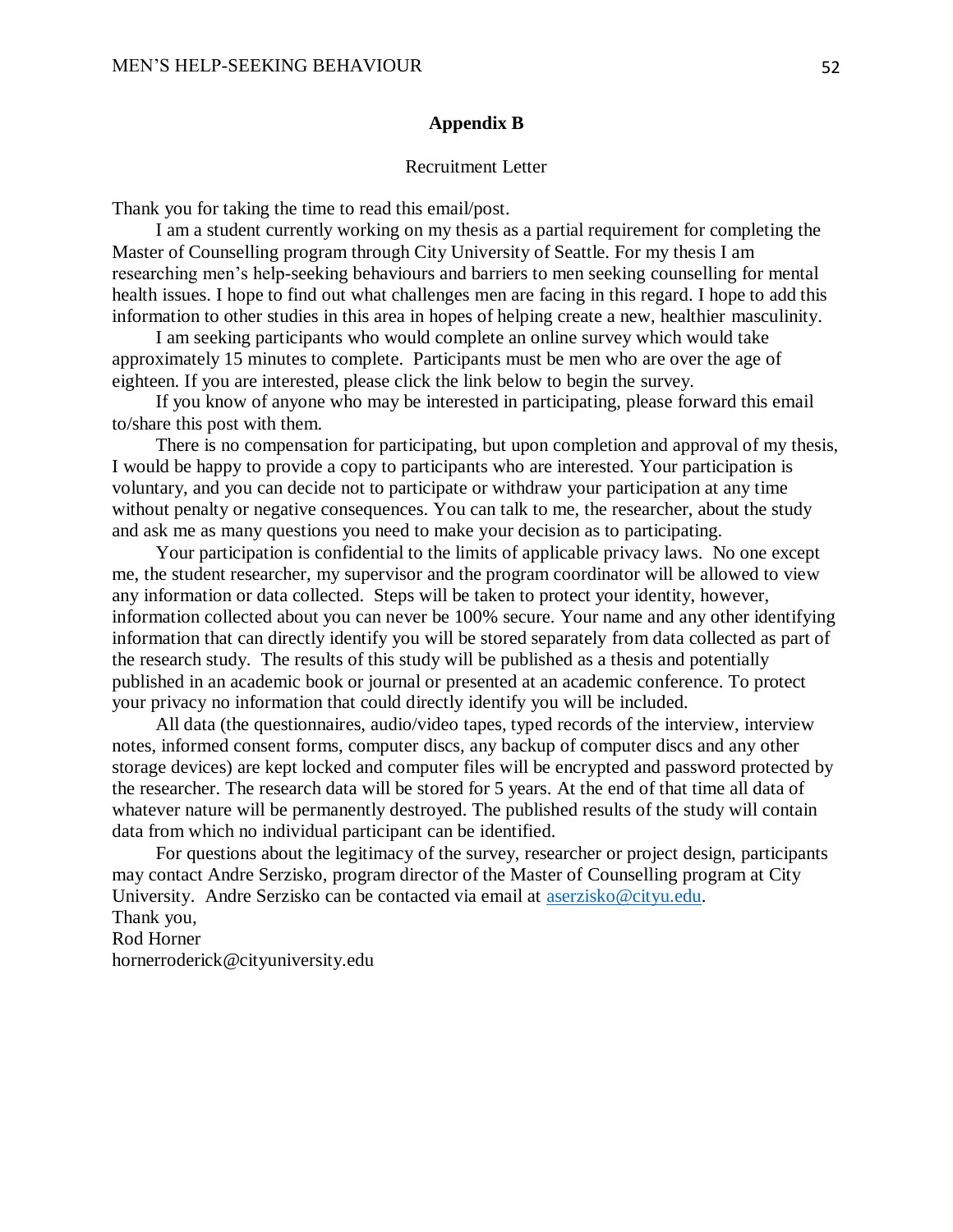# **Appendix C**

<span id="page-52-0"></span>

Q3 I ask for help when I am feeling sad



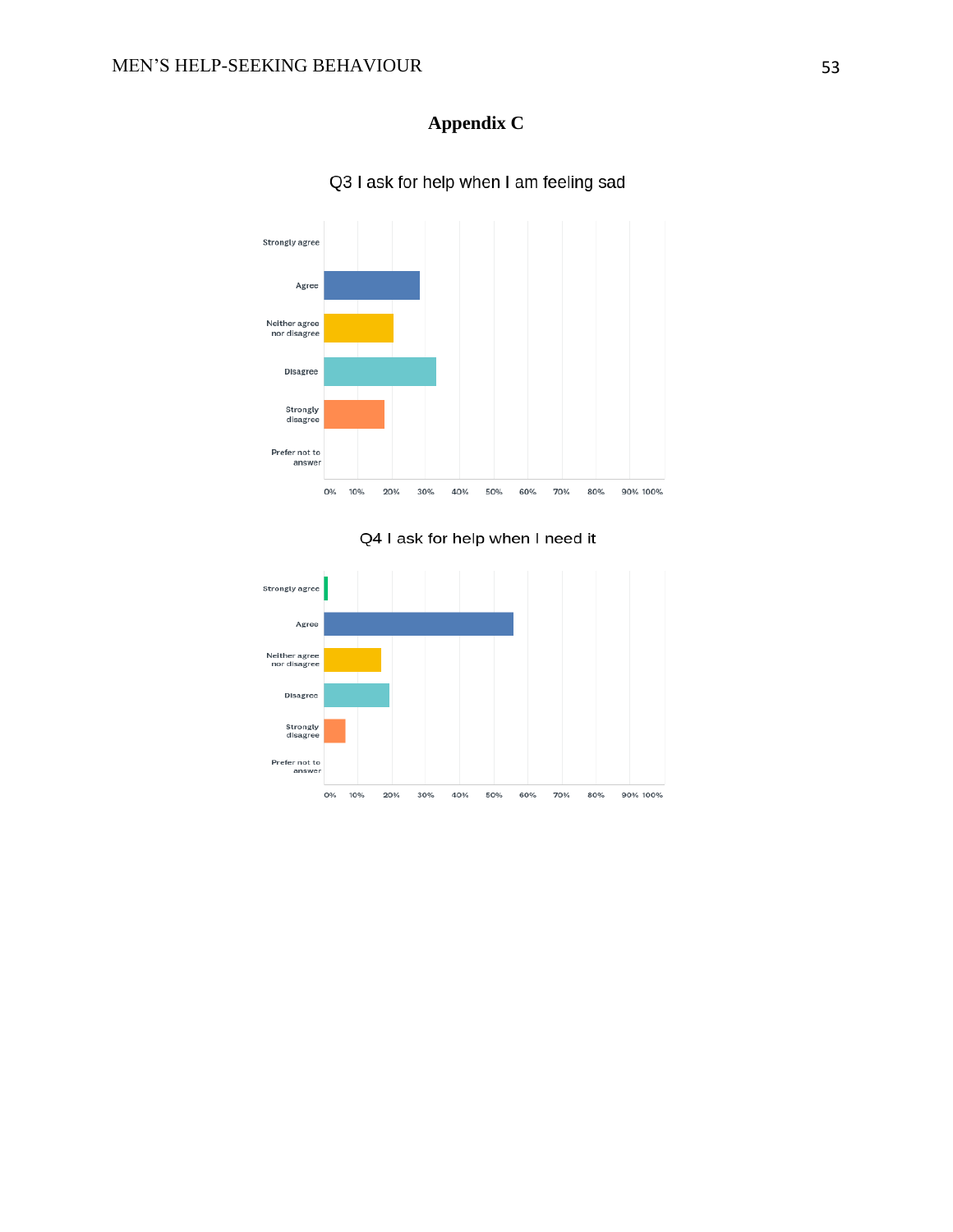

Q5 I never ask for help



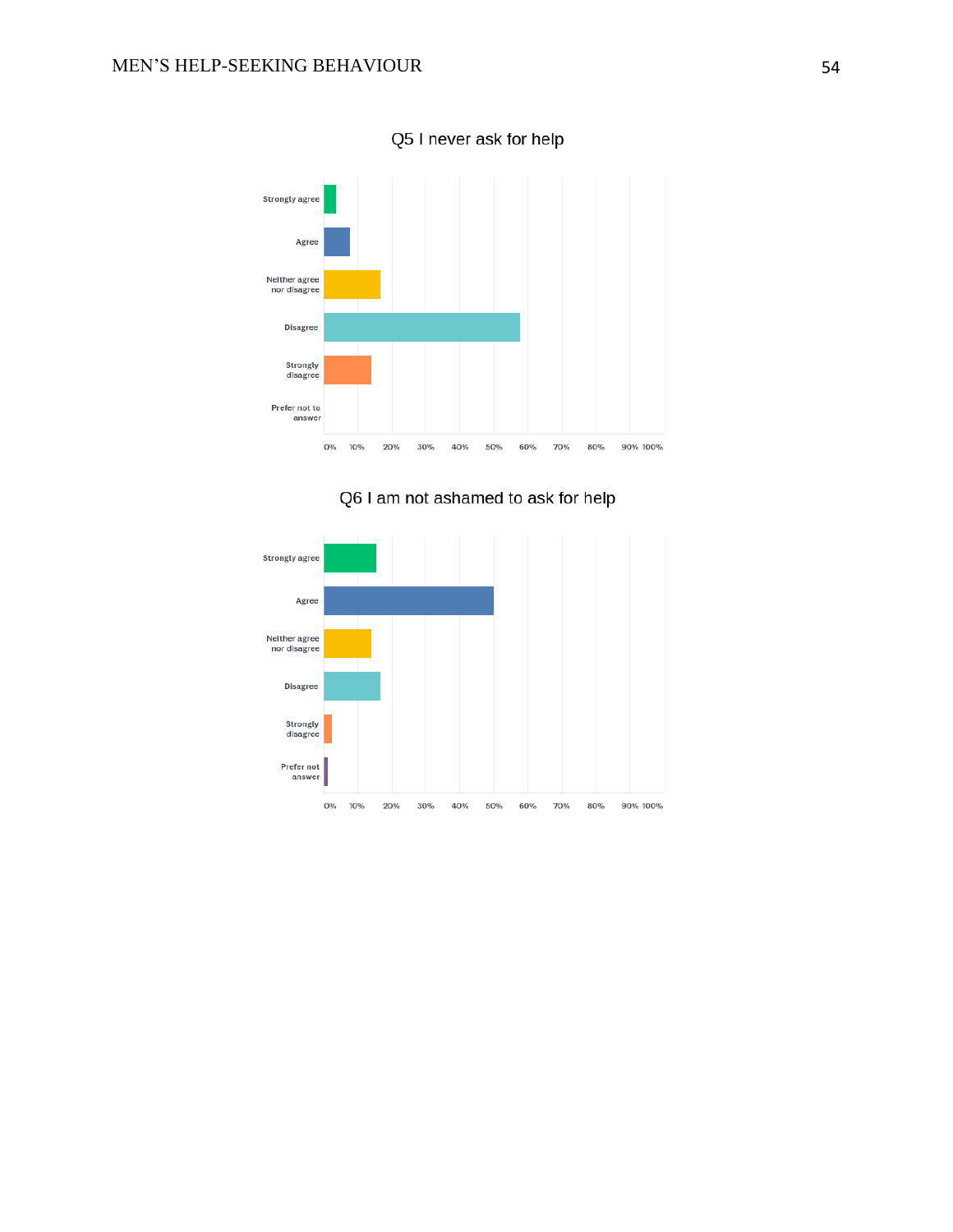

Q7 It bothers me when I have to ask for help

Q8 I would be open to having counseling in the future

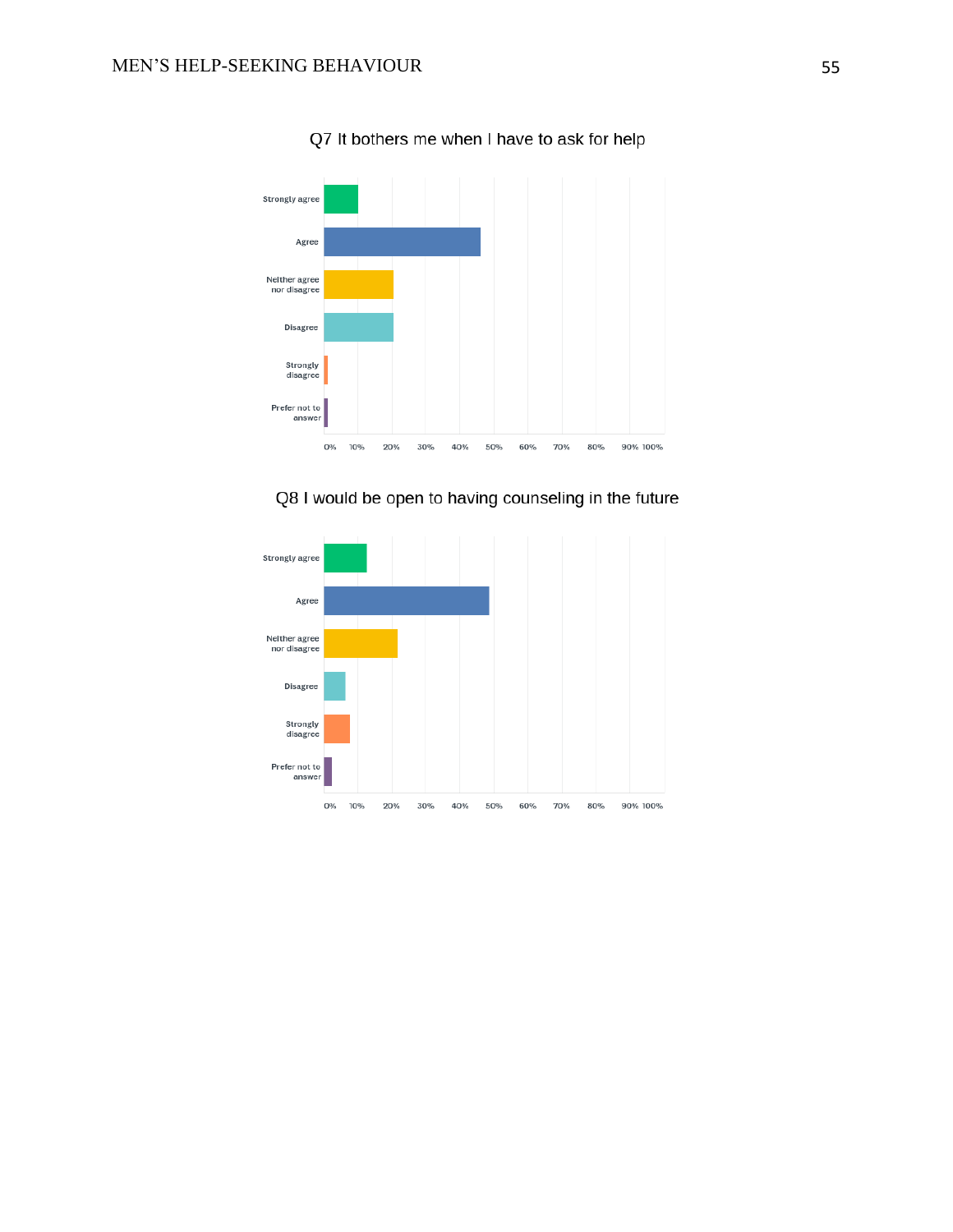Q9 A person with an emotional problem is not likely to solve it alone; he or she is likely to solve it with professional help



# Q10 Considering the time and expense involved in counseling, it would have little value for a person like me

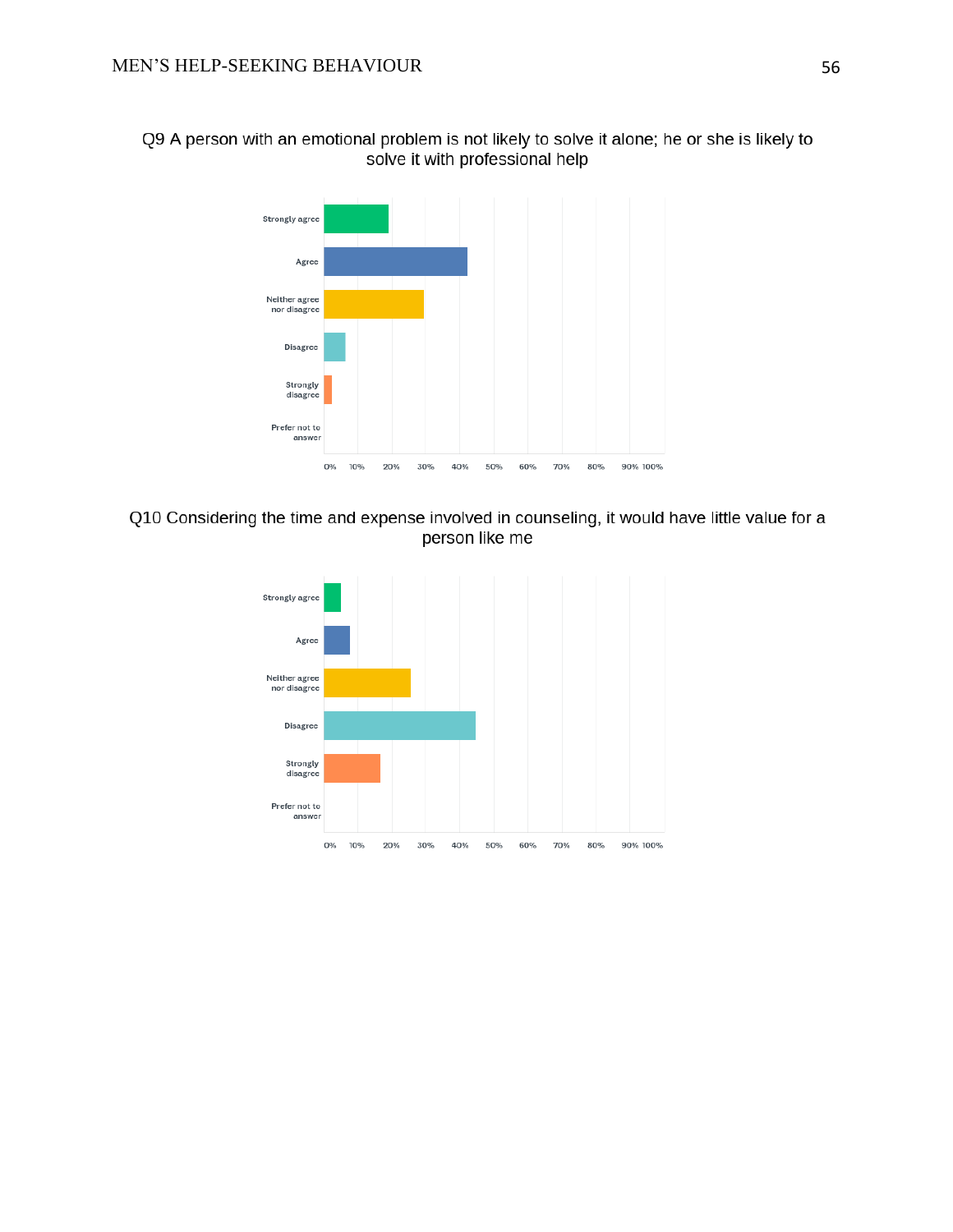Q11 A person should work out his or her own problems; getting counseling would be a last resort



Q12 Personal and emotional troubles, like many things, tend to work out by themselves



# Question 13

| What do you think might hold men back from seeking counselling? |                               |                           |
|-----------------------------------------------------------------|-------------------------------|---------------------------|
| <u>Responses</u>                                                | Number of<br><b>Responses</b> | Percent of<br>Respondents |
| Fear of being seen as weak                                      | 23                            | 29.49                     |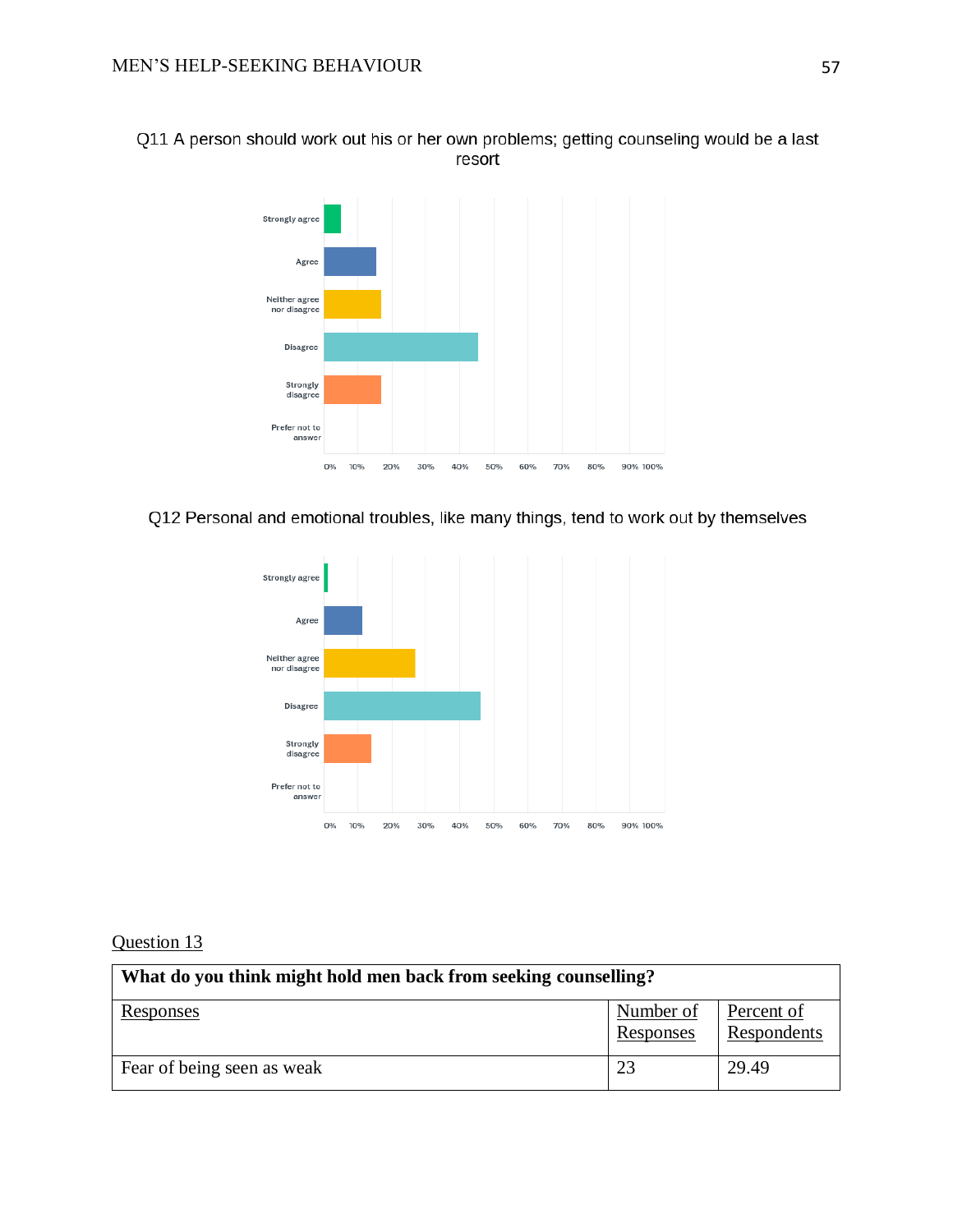# MEN'S HELP-SEEKING BEHAVIOUR 58

| Fear of being labelled as mentally ill           | 19.23 |
|--------------------------------------------------|-------|
| Fear of negative response to seeking counselling | 17.95 |
| Shame at receiving counselling                   | 16.67 |
| Cost of counselling                              | 16.67 |

Question 13 – Selected Quotes:

"Most men think counselling is a way to show weakness.

Counselling often is perceived as "voodoo," or hit-and-miss, or "crankish.".

Being too proud and ashamed.

Pride and being judged by others.

Social constructs. We are told not to cry by our parents.

The cost and difficulty in finding a good counsellor.

Younger generations seem to be much more open to discussing problems.

Taught to be self-sufficient from an early age.

Traditional values about being a strong male.

The feeling that counselling is more of a women's thing.

Fear of being labeled mentally ill.

Ego. Embarrassment.

Getting labeled as having issues".

# Question 14

| What do you think would make counselling a more popular option for men?                                        |                        |                           |  |
|----------------------------------------------------------------------------------------------------------------|------------------------|---------------------------|--|
| <u>Responses</u>                                                                                               | Number of<br>Responses | Percent of<br>Respondents |  |
| More information about it, greater awareness of benefits,<br>promotion, advertising, demystifying, marketing   | 17                     | 25                        |  |
| Funding to support it, affordability                                                                           | 11                     | 16.17                     |  |
| More men to share their stories, camaraderie, men share<br>benefits of counselling, normalize it, testimonials | 8                      | 11.76                     |  |
| Accessibility, availability, phone or online counselling                                                       | 6                      | 8.82                      |  |